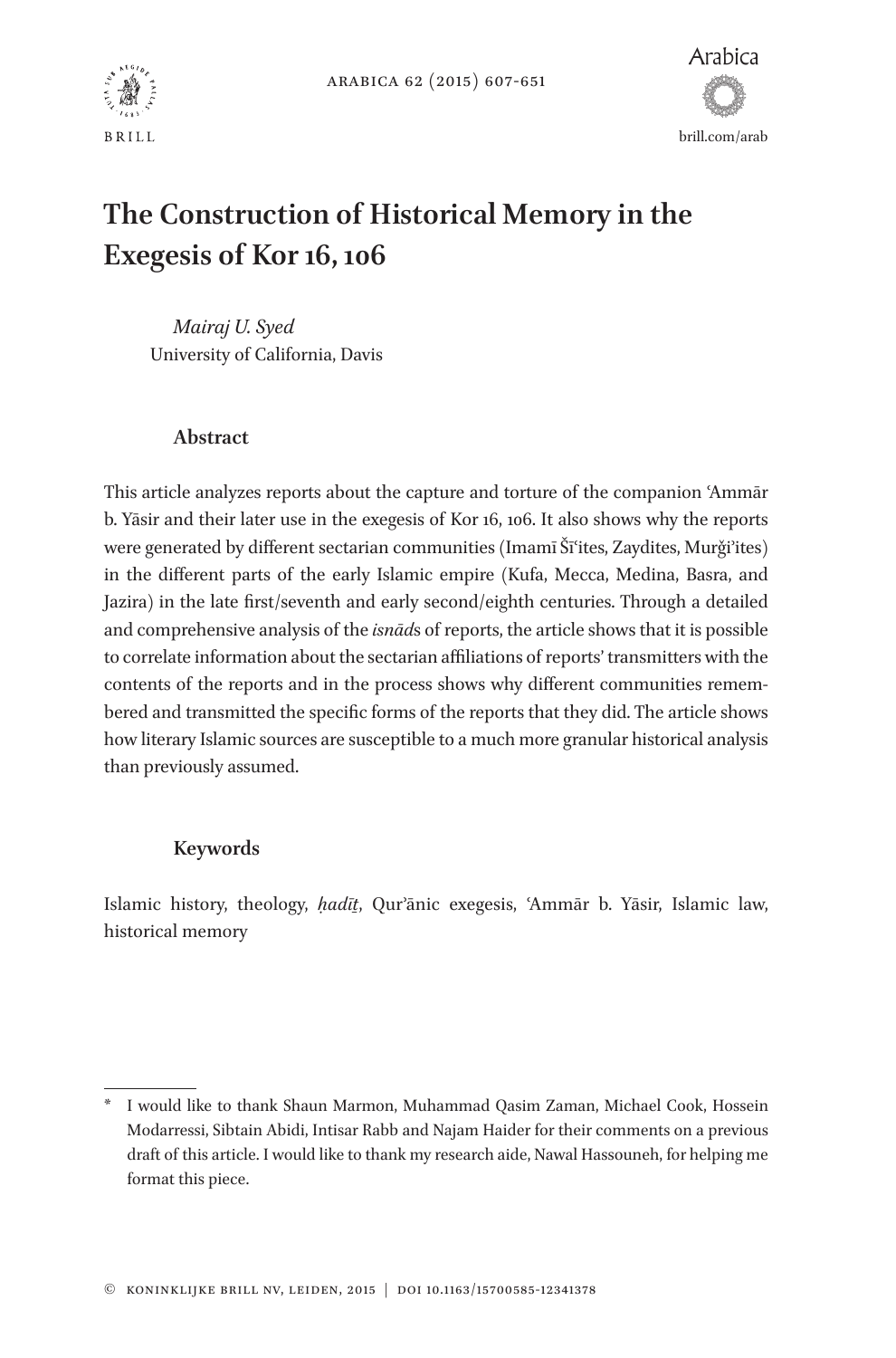## **Résumé**

Cet article analyse les hadiths concernant la capture et la torture du compagnon ʿAmmār b. Yāsir et leur utilisation ultérieure dans l'exégèse de Kor 16, 106. Il montre aussi pourquoi les autres hadiths ont été produits par diverses communautés (chiites imamites, zaydites, murǧiʾites) situées en différents endroits de l'empire islamique (Koufa, La Mecque, Médine, Bassorah et Ğazīra) à la fin du I<sup>er</sup>/VII<sup>e</sup> siècle et au commencement du IIe/VIIIe siècle. Par une analyse détaillée des *isnād*s des hadiths, l'article démontre qu'il est possible de mettre en rapport les données sur les transmetteurs de hadiths avec le contenu des hadiths et, de cette façon, montre pourquoi les différentes communautés gardaient le souvenir et transmettaient des formes bien spécifiques des hadiths. L'article démontre comment les sources islamiques permettent une analyse historique beaucoup plus fine qu'on ne l'estimait possible auparavant.

#### **Mots-clés**

histoire islamique, théologie, *ḥadīṯ*, exégèse coranique, ʿAmmār b. Yāsir, loi islamique, mémoire historique

## **Introduction**

Almost all Islamic literary sources for the history of early Islam are composed of discrete reports preceded by an *isnād* (chain of transmission). These reports are found in books of hadith, biography, geography, genealogy, chronicles, exegesis, and much more. Yet, despite its ubiquity, scholarly attitudes towards the utility of an examination of *isnād* to establish historical truth vary widely.

Medieval and modern religious scholars of hadith view it as the most fundamental object of analysis for these scholars. The answer to the question of whether a given report is historically true or false depends in the most important ways on the analysis of its *isnād*. Hadith scholars combined a comprehensive comparative examination of the different versions of a text found in compilations of hadith with an analysis of the reputations of individual narrators found in the copious books of the *riǧāl* literature to establish the authenticity of text in question, usually in the service of some theological or legal end.1

<sup>1</sup> Jonathan Brown has done the most to highlight the importance of and clarify the underlying logic of medieval and modern hadith scholarship in Islamic civilization. See Jonathan A.C.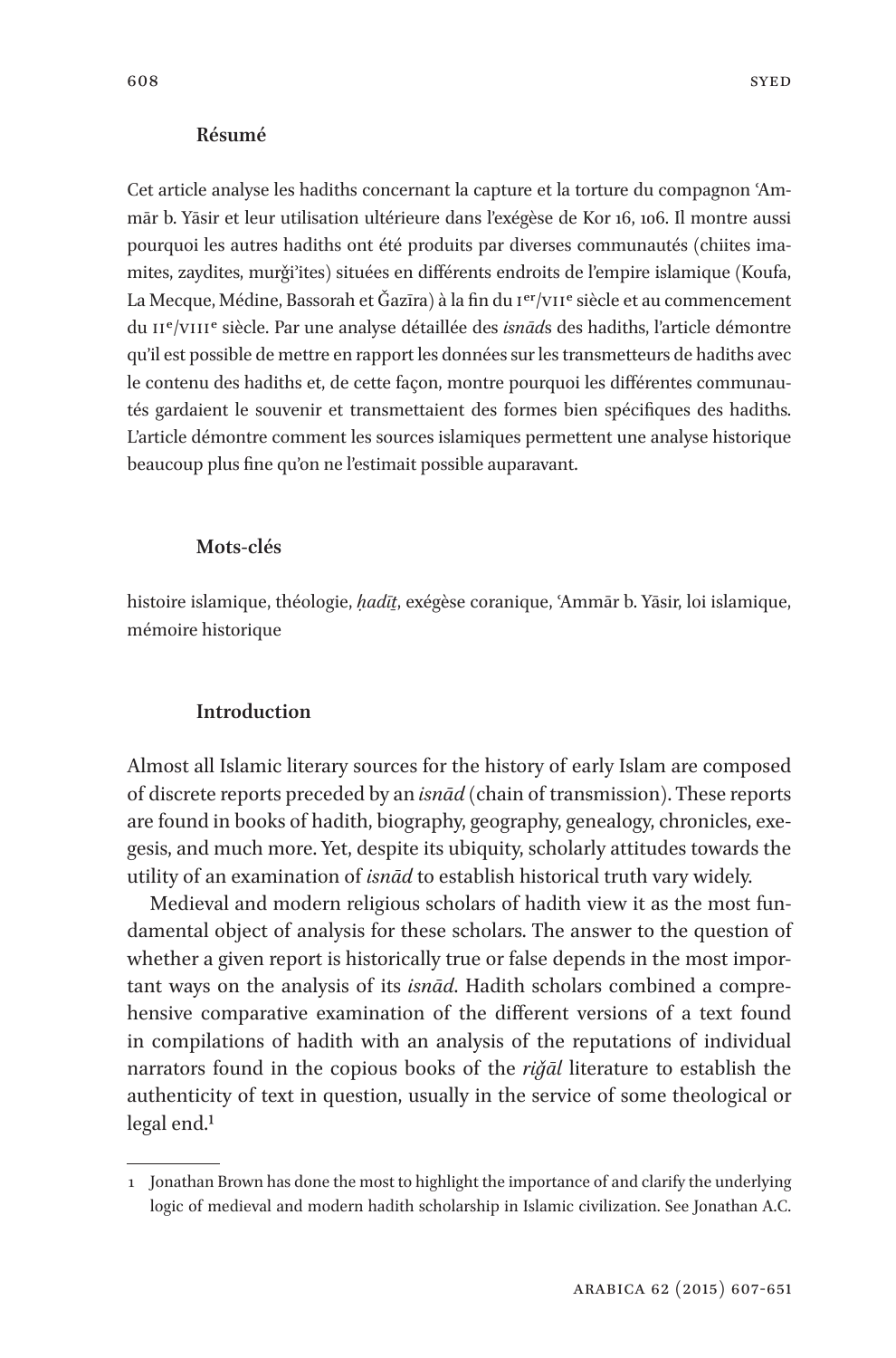The approach of Islamic scholars of hadith contrasts with the attitudes of most Western scholars. Until recently, Western scholars have had severe doubts about the utility of the analysis of the *isnād* of a report in saying anything of historical importance about what its text says. The skepticism culminated in the dismissal of the entirety of the corpus of Islamic literary sources as useless for historical research of the earliest period.2 This had the effect of encouraging historical scholarship in different directions, much of which has tended to avoid the literary sources altogether. Even those studies that have used the literary sources have tended to adopt methods of analysis that do not rely on the examination of *isnād*s.

With that said, the Western scholarly tradition on early Islam is not unanimous in its rejection of the analysis of the *isnād* as fruitful for historical research. Joseph Schacht, often thought of as a skeptic, actually re-introduced considerations of the *isnād*s in the dating of Islamic texts. Schacht did this in conjunction with a specific theory about how Islamic legal thought developed historically. The scholar of hadith literature, Gautier H.A. Juynboll further developed Schacht's methods, and his use of the *isnād* entailed a perfunctory use of the *riǧāl* literature to establish very basic facts about a narrator such as his death date and locale. More recently, scholars have pushed back against wholesale skepticism of the value of the *isnād*s as unjustified. These studies make persuasive arguments about the reliability of specific types of *isnād* analysis for the dating and geographic location of early Islamic texts.3

The present study is an extension and further development of these recent methods. It hopes to demonstrate not only that the circulation of reports can be reliably dated and geographically located by an analysis of *isnād*s, but also answers questions about why different theological groups in the earliest history of Islam would circulate a given report in the specific form that they did. Results of this type are absolutely essential to the study of the history of religious ideas, practices, and institutions in early Islam. This paper hopes to demonstrate the viability of this type of comprehensive analysis through a wide-ranging examination of reports about the torture of the famous companion ʿAmmār b. Yāsir (d. 37/657) and their relation to a single Qurʾānic verse, namely Kor 16, 106:

Brown, *Hadith: Muhammad's legacy in the medieval and modern world*, New York, Oneworld Publications (« Foundations of Islam »), 2009.

<sup>2</sup> See for example, famously, Patricia Crone and Michael Cook, *Hagarism: the making of the Islamic world*, Cambridge, Cambridge University Press, 1977.

<sup>3</sup> For a recent survey of this debate see Harald Motzki, "Dating Muslim Traditions: a Survey", *Arabica*, 52/2 (2005), p. 204-253.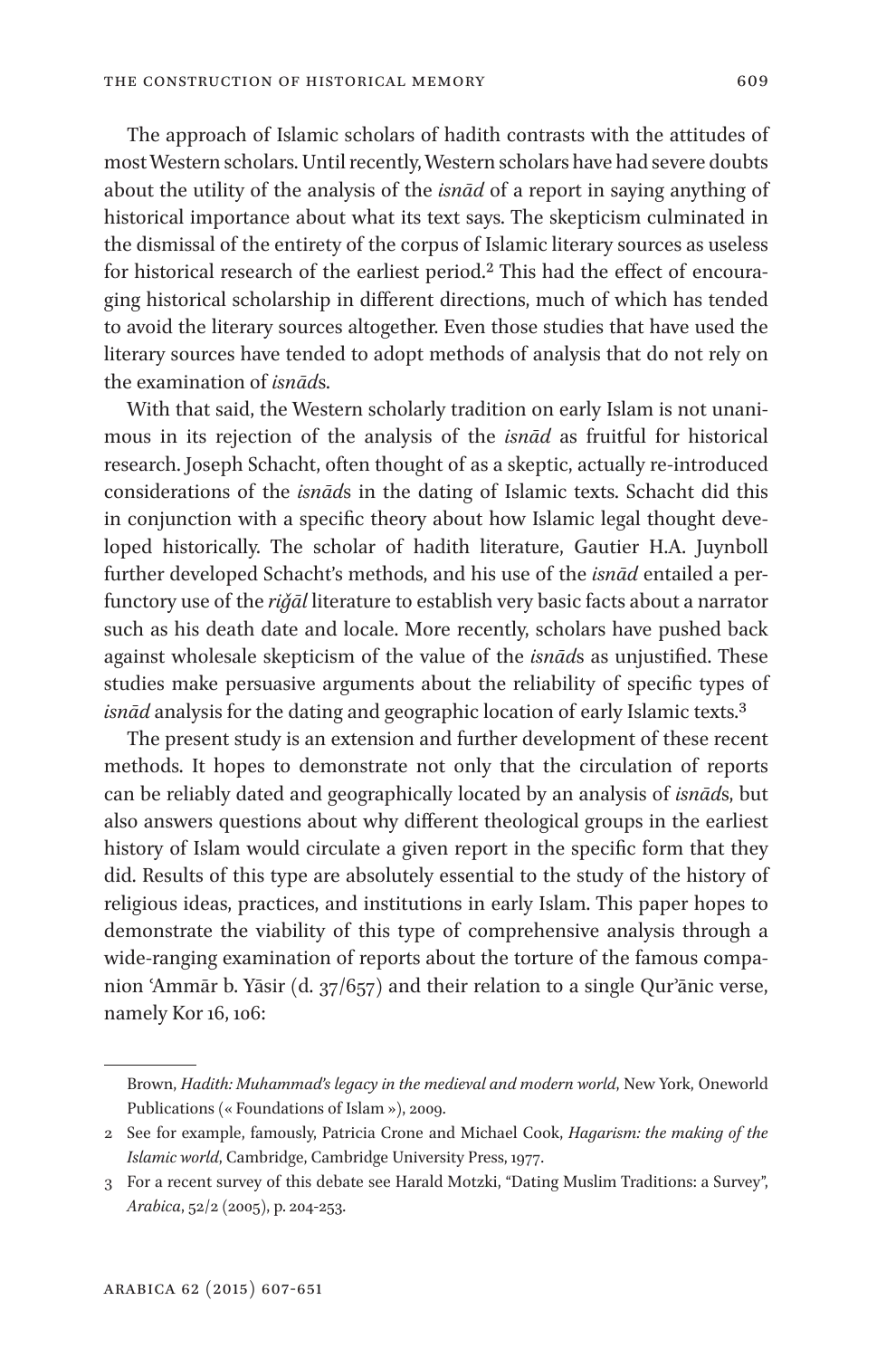Anyone who disbelieves in God after his having belief – except one who is forced, while his heart is at peace with faith (*muṭmaʾinnun bi-l-imāni*) – but anyone who has [willingly] opened his breast to disbelief, upon them is God's anger and for them is a tremendous punishment.4

The reports assert that though ʿAmmār capitulated to Qurašī demands that he blaspheme God or the Prophet, the first part of Kor 16, 106, or what I call the coercion exemption clause exculpated him of his moral liability.

I will ultimately argue that the reports that regard ʿAmmār's torture as the historical explanation for Kor 16, 106 are improbable, because it is a poor fit with an early Medinan dating of Kor 16, 106, and a report transmitted by the first century Meccan scholars Muǧāhid and ʿIkrima coheres much better with both an early Medinan dating and the Qurʾānic passage in which Kor 16, 106 is located. I will show that the ʿAmmār torture explanation for Kor 16, 106 was most likely produced in the late first/seventh century because of a confluence of factors that have to do with things like the identity needs of different sectarian communities.

By the early second century, there were a very large number of reports circulating in the different cities of the empire on the fact and nature of ʿAmmār's torture. The majority of these reports make no connection between ʿAmmār's torture and the revelation of Kor 16, 106. I argue that these reports predate those that connect his torture with Kor 16, 106. This requires dating the many different reports found in Islamic sources. My dating of the reports will rely on a number of techniques that have recently been used with much fruition in the fields of hadith and early Islamic historiography.

The most recent scholarly development to resolve this problem relies on a close analysis of both the *isnād*s and the content of the reports in conjunction in order to establish a *terminus ante quem* for a given report. This methodological tool, named *isnād-cum-matn*, correlates textual variations of different versions of the same report with changes in an *isnād*. For example, if we notice that all of the versions of reports with A transmitting to B have one wording and A transmitting to C have a different wording, then we can establish a *terminus ante quem* of A's date death for the common elements of both sets of reports. The variation in the substance of the reports correlates with the variation in the *isnād*, and serves as a case of independent corroboration, and thus enables us to establish a date with confidence.5 Recent research on the methods of

<sup>4</sup> The translation of this verse is mine.

<sup>5</sup> Harald Motzki, Gregor Schoeler and Andreas Görke have used this method extensively with fruitful results. See Gregor Schoeler and Andreas Görke, "Reconstructing the Earliest *Sīra*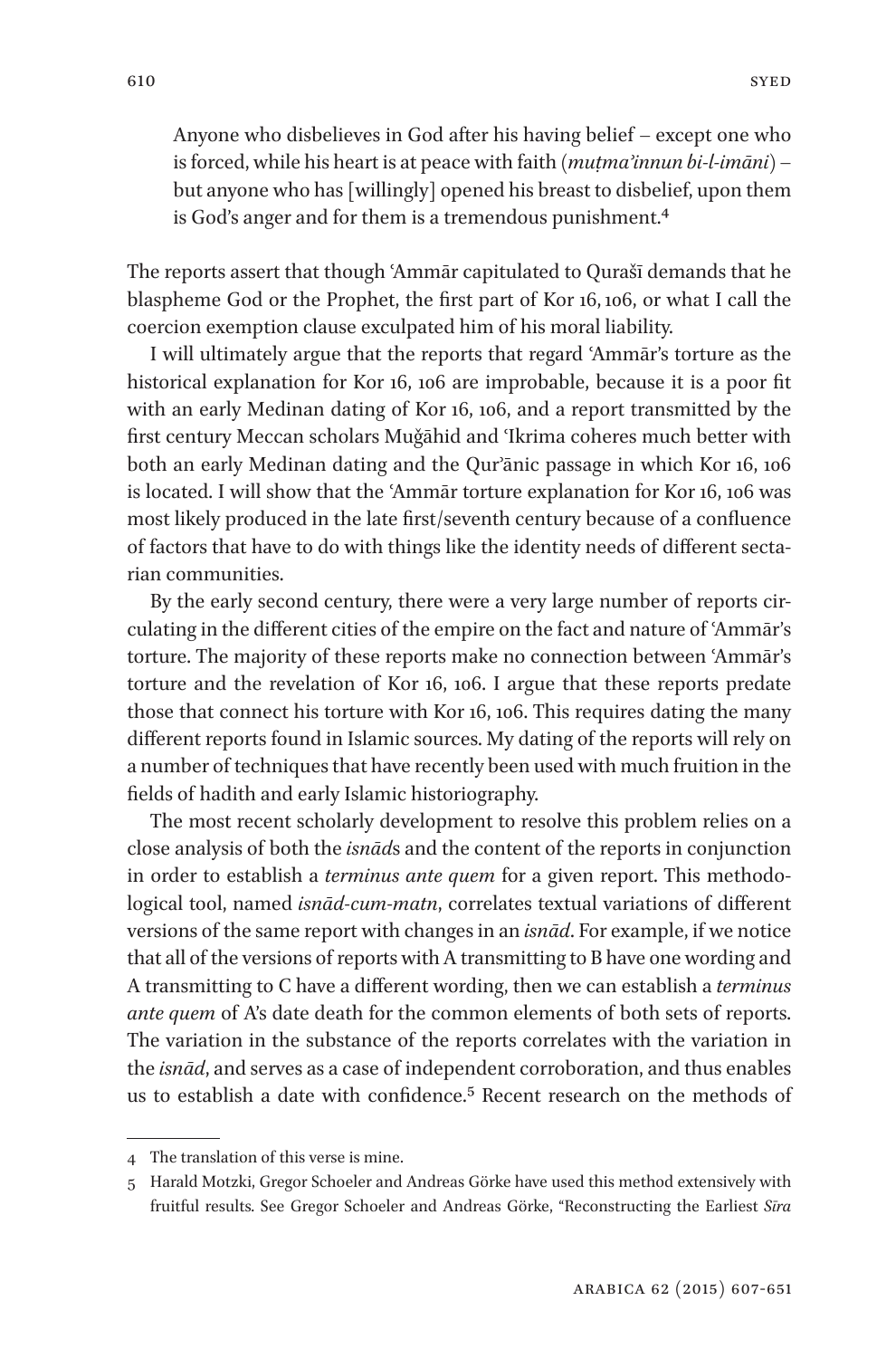disseminating and transmitting textual knowledge in early Islamic history fits well the types of variations amongst different versions of the same text that we often find in historical reports.6

However *isnād-cum-matn* analysis, while especially powerful in dating the common elements of reports, can only work in cases when we have two or more versions of the same texts being transmitted along two or more *isnād*s that branch out at a given narrator. There are many texts that lack these features. In fact, most of the texts analyzed in this paper have single-transmission *isnād*s, meaning they were transmitted through one linear chain without branching out before ultimately being recorded in the published source. For these texts, I will rely on a number of different considerations to establish a date for the reports' production and dissemination. As a general starting point, I start with the assumption that the *isnād*s of the reports are historical, especially in cases where the originator of the report is neither the Prophet nor a companion. As we will see, the vast majority of the reports of ʿAmmār's torture go back at most to a successor. This does not mean I accept all *isnād*s uncritically. I reject many reports or parts of *isnād*s on a case by case basis after consideration of a number of factors.

This study relies on the vast literature produced by Muslim scholars of hadith documenting, amongst other things, basic biographical information, sectarian affiliations, places of residence and the most prominent teachers and students of individuals named in the *isnād*s to determine the plausibility and likelihood of transmission between individuals.7

Establishing why a given sectarian community would preserve and circulate a specific form of the ʿAmmār torture story requires the delineation of the sectarian affiliation of prominent narrators and the correlation of the content of

Texts: the Hiǧra in the Corpus of ʿUrwa b. al-Zubayr", *Der Islam*, 82 (2005), p. 209-220; Harald Motzki, Nicolet Boekhoff-van der Voort and Sean W. Anthony, *Analysing Muslim Traditions: Studies in Legal, Exegetical and Maghazi Hadith*, Leiden-Boston, Brill (« Islamic history and civilization », 78), 2010.

<sup>6</sup> On this see Gregor Schoeler, *The Oral and the Written in Early Islam*, ed. James E. Montgomery, transl. Uwe Vagelpohl, New York, Routledge (« Routledge studies in Middle Eastern literatures », 13), 2006.

<sup>7</sup> *Riǧāl* criticism, the discipline of hadith devoted to gathering and analyzing this data has been examined in two recent studies. See Eerik Dickinson, *The Development of Early Sunnite Hadith Criticism: the Taqdima of Ibn Abī Ḥātim al-Rāzī (240/854-327/938)*, Leiden-Boston-Köln, Brill (« Islamic history and civilization », 38), 2001; Scott C. Lucas, *Constructive critics, Ḥadīth literature, and the articulation of Sunnī Islam: the legacy of the generation of Ibn Saʿd, Ibn Maʿīn, and Ibn Ḥanbal*, Leiden-Boston, Brill (« Islamic history and civilization. Studies and texts », 51), 2004.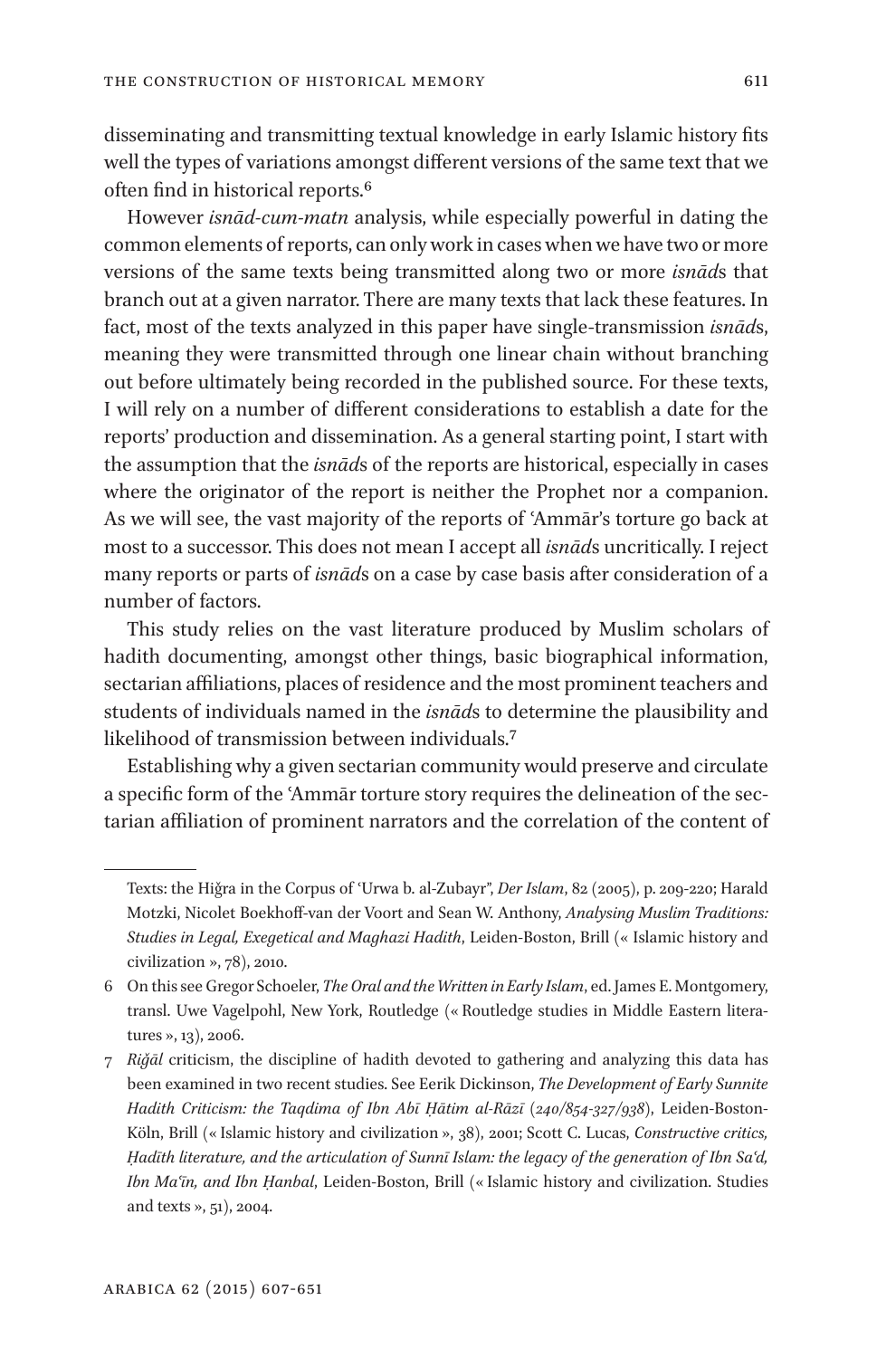the transmitted report with the purported sectarian ends it served.<sup>8</sup> It is not surprising that many of the transmitters of some of the texts were Šīʿites. ʿAmmār was a vociferous supporter of the fourth caliph, ʿAlī b. Abī Ṭālib (d. 40/661), and died fighting on his side in the first civil war. Later Šīʿites would name him one of the four truly steadfast companions of the Prophet.9 Nor should it be surprising that Murǧiʾites, an early sectarian movement seemingly devoted to the restoration of Muslim political and religious unity, would be interested in disseminating a report originating with 'Utmān b.  $\Delta$ Affān (d. 36/656), the third caliph, recounting ʿAmmār's torture, given the memory of the animosity between the two; a memory that had ramifications for sectarian identity formation in the second/eighth and third/ninth centuries. Through this analysis I show the role of second/eighth century processes of sectarian identity construction in the formation and preservation of historical memory.

All of the reports on ʿAmmār's torture, the connection to Kor 16, 106 notwithstanding, can be found in hadith, exegetical, biographical, and *sīra* sources. These reports can be divided into three categories:

- 1) Reports that note the circumstances of 'Ammār's torture without asserting any connection to the coercion exemption clause;
- 2) Reports that end up simply asserting that the coercion exemption clause was about ʿAmmār;
- 3) Reports that narrate the circumstances of ʿAmmār's torture and connect it to the coercion exemption clause.

As we move forward, the following basic facts about ʿAmmār's biography should help in the analysis of the various reports about ʿAmmār's torture. ʿAmmār was an early convert to the Prophet's mission in Mecca. He is said to have participated in the military campaigns after the migration to the Medina. After the Prophet's death, he seems to have been a prominent member of the political elites in charge of governing a quickly burgeoning empire. He was

<sup>8</sup> With this said, there is a possible danger of circularity. What if authorities ascribe sectarian affiliation based on the content of the report transmitted by a given narrator? This circularity is possible, but not likely, though it is an issue in need of further study. My sense of ascription of sectarian affiliation in the biographical dictionaries and the *riǧāl* works was that it was made on a basis of a number of factors, such as self-ascription and second-hand reports.

<sup>9</sup> See Etan Kohlberg, "Some Imāmī Shīʿī views on the Ṣaḥāba", *Jerusalem Studies in Arabic and Islam*, 5 (1984), p. 143-175.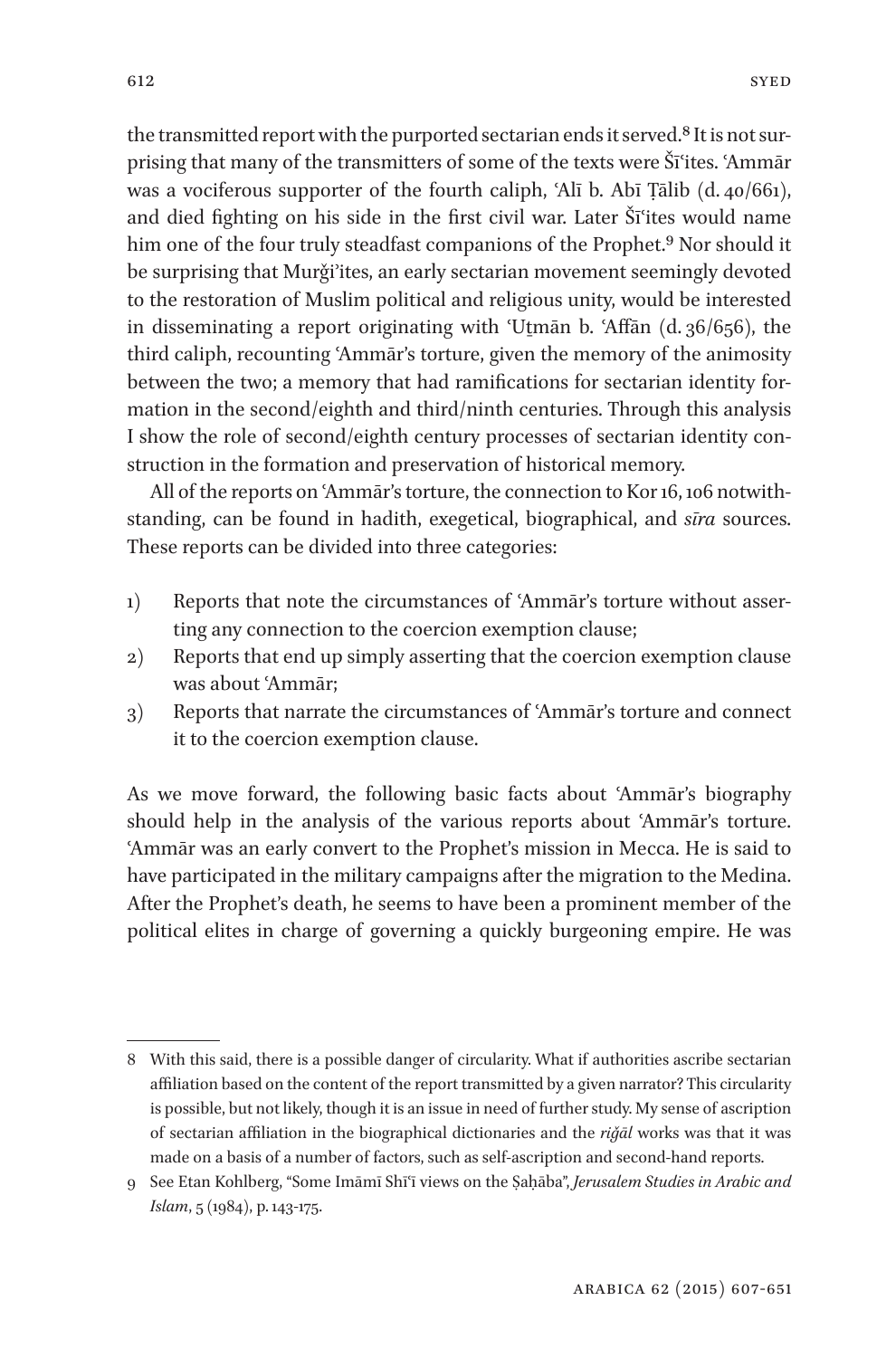appointed by ʿUmar as governor of Kufa and is noted to have been a partisan of ʿAlī, ultimately dying on ʿAlī's side at the battle of Ṣiffīn in the first civil war.10

# **1 Torture Reports with no Reference to the Coercion Exemption Clause**

Of the three categories of ʿAmmār reports, the reports that only attest to his torture without connecting it to the coercion exemption clause are both the most numerous and geographically diverse. We will begin with the Medinan reports.

One of these originates with ʿUrwa b. al-Zubayr (b. 23/643-644, d. 93/711-712 or  $94/712-713$ ,<sup>11</sup> the famous scholar based in Medina. 'Urwa simply asserts that "ʿAmmār used to be one of the oppressed (*mustaḍʿafīn*) who was tortured in Mecca to make him recant his religion."12 The report is recorded with a single *isnād* by Ibn Saʿd and al-Balāḏurī, both of whom have ʿUrwa as transmitting to Yazīd b. Rūmān (d. 130/748). We cannot therefore corroborate the historicity of the transmission through an *isnād-cum-matn* analysis. However, because of ʿUrwa's centrality in the collection of reports constituting Muḥammad's biography, his transmission activity has attracted much recent scholarly attention. Gregor Schoeler thinks that Yazīd's version of ʿUrwa's reports are not as faithful as Hišām b. ʿUrwa's or Zuhrī's versions. He thinks that Yazīd often embellishes and rearranges ʿUrwa's texts, but does not reject the transmission from ʿUrwa outright. Though Yazīd may have embellished some of Zuhrī's other texts, this, however, is not the case with our report. In fact, of all the ʿAmmār torture reports surveyed in this study this report asserts only basic facts about ʿAmmār's torture with no embellishing detail. If we rely on Schoeler's study

<sup>10</sup> See Hermann Reckendorf, "ʿAmmār b.Yāsir b. ʿĀmir b. Mālik, Abū 'l-Yaḳzān", *EI*2.

<sup>11</sup> See Gregor Schoeler, "Urwa b. al-Zubayr",  $EI^2$ .

<sup>12</sup> Muḥammad b. Saʿd, *al-Ṭabaqāt al-kubrā*, Beirut, Dār Ṣādir li-l-ṭibāʿa wa-l-našr, 1957-1968, III, p. 248. Muḥammad b. ʿUmar al-Wāqidī (d. 207/822), Ibn Saʿd's source for this report identifies the 'oppressed' (*mustaḍʿafūn*) as those without a people or tribe in Mecca, whom the Qurayš used to torture in the sunbaked hot grounds of Mecca in the middle of the day. Here is the chain of transmission for the report:

<sup>&#</sup>x27;Urwa b. al-Zubayr (b. 23/643-644, d. 93/711-712 or 94/712-713, Medina) → Yazīd b. Rūmān (d. 130/747-748, Medina)  $\rightarrow$  Muʿāwiya b. ʿAbd al-Raḥmān b. Abī Mirzad (n.d., Medina)  $\rightarrow$ Muḥammad b. ʿUmar al-Wāqidī (d. 207/822, Medina/Baghdad).

Al-Balāḏurī records a longer version of this report directly from Yazīd b. Rūmān originating with ʿUrwa. See Aḥmad b. Yaḥyā l-Balāḏurī, *Ansāb al-ašrāf*, ed. Muḥammad Ḥamīd Allāh, Cairo, Dār al-maʿārif, 1987, I, p. 156.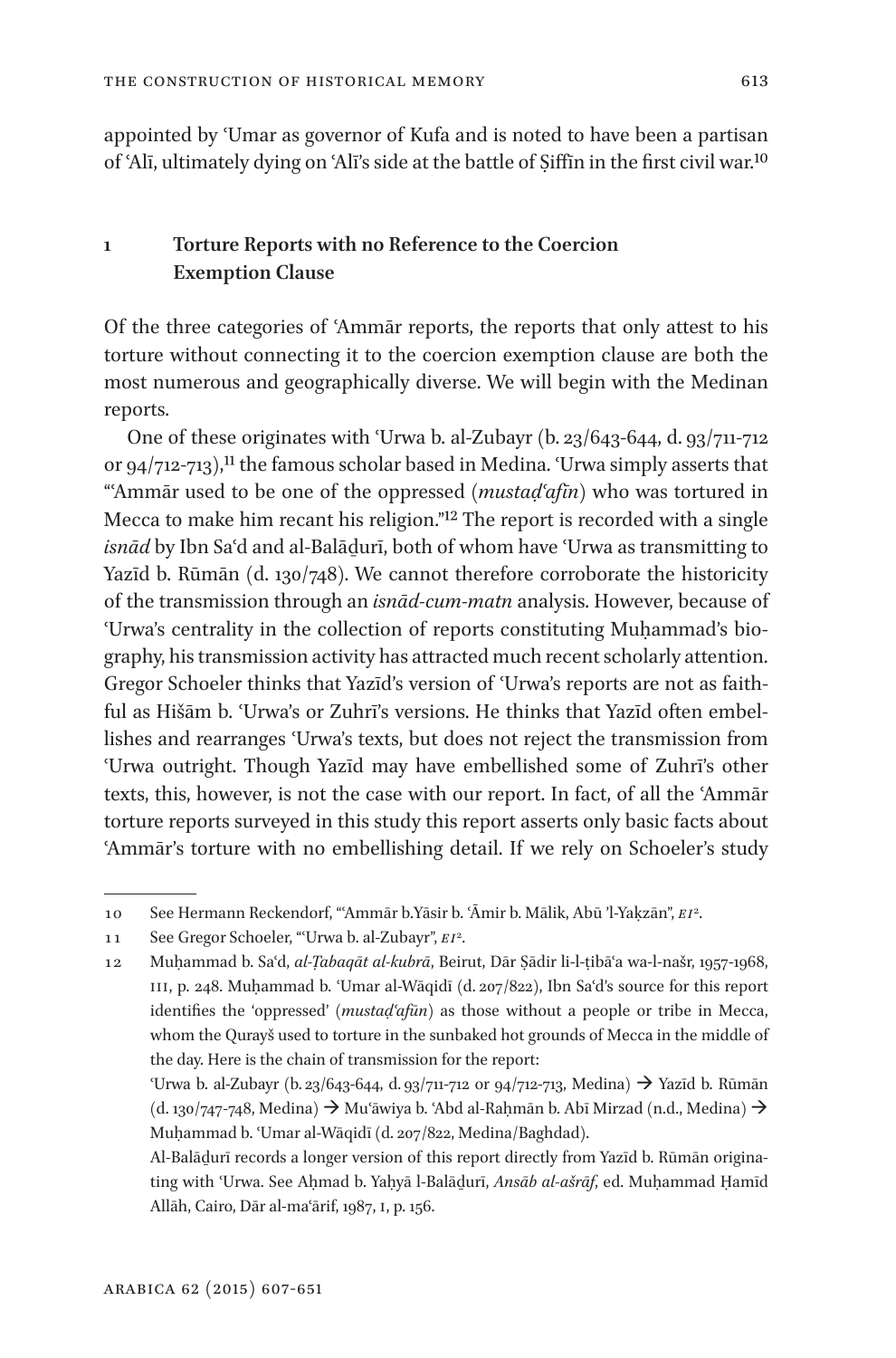and his consequent judgment of the basic reliability of 'Urwa  $\rightarrow$  Yazīd transmissions, then we may date this text to the last third of the first/early eighth century, *i.e.* 'Urwa's lifetime.<sup>13</sup>

Another early single *isnād* Medinan report asserts that ʿAmmār, along with others,14 was tortured to the point that he did not even know what he was saying.15 In yet another single *isnād* Medinan report, an unnamed eyewitness

- 13 See Gregor Schoeler, *The Biography of Muhammad: Nature and Authenticity*, ed. James E. Montgomery, transl. Uwe Vagelpohl, New York, Routledge (« Routledge studies in classical Islam », 1), 2010, p. 119.
- 14 The other individuals mentioned in the report are: Ṣuhayb, Abū Fakīha, Bilāl, and ʿĀmir b. Fuhayra. Ṣuhayb and Abū Fakīha are similarly described as being tortured to the point that they lost consciousness of what they were saying.
- 15 See Ibn Saʿd, *Ṭabaqāt*, III, p. 248. The report goes on to assert that Kor 16, 110 was revealed regarding Bilāl and ʿĀmir b. Fuhayra. Whether or not the report asserts that the same verse was revealed also about those who were tortured to the point of losing control over what they were saying, like ʿAmmār, Ṣuhayb, or Abū Fakīha is not clear. Here is the chain of transmission for the report:

'Umar b. al-Ḥakam b. Ṭawbān (37/658-117/735, Medina)  $\rightarrow$  'Abd al-Ḥakīm b. Ṣuhayb (n.d., n.p.) → 'Uṯmān b. Muḥammad (n.d., Ḥiǧāz) → Muḥammad b. 'Umar al-Wāqidī (d. 207/822, Medina/Baghdad).

 On ʿUmar b. al-Ḥakam b. Ṯawbān, see al-Buḫārī, *al-Taʾrīḫ al-kabīr*, VI, p. 147, no 1978; Ibn Saʿd, *al-Ṭabaqāt*, V, p. 281; Aḥmad b. ʿAlī b. Ḥaǧar al-ʿAsqalānī, *Kitāb Tahḏīb al-tahḏīb*, Beirut, Dār al-fikr li-l-tibāʿa wa-l-našr wa-l-tawzīʿ, 1984, VII, p. 382-383, nº 716. Ibn Saʿd locates ʿUmar in a Medinan context, specifically identifying his family as clients (*ḥulafāʾ*) of the ʿAwfī Anṣārīs, and noting that he was 80 when he died in 117/735. Very little biographical information exists on ʿAbd al-Ḥakīm b. Ṣuhayb, other than the fact that one ʿAbd Allāh b. Ǧaʿfar b. ʿAbd al-Raḥmān narrates from him. ʿAbd Allāh was a Medinan who died in 170/787 and is noted to have narrated from ʿAbd al-Ḥakīm, a fact which helps us both date and place 'Abd al-Ḥakīm. On 'Abd Allāh b. Ğa'far, see *ibid.*, v, p. 150-151, nº 295. On ʿAbd al-Ḥakīm b. Ṣuhayb see ʿAbd al-Raḥmān b. Muḥammad b. Abī Ḥātim al-Rāzī, *al-Ǧarḥ wa-l-taʿdīl*, Beirut, Dār iḥyāʾ al-turāṯ al-ʿarabī, 1952, VI, p. 35, no 187. In fact Ibn Saʿd himself, our source for this report on ʿAmmār in another report, has ʿAbd al-Ḥakīm transmitting to ʿAbd Allāh b. Ǧaʿfar who is then al-Wāqidī's immediate source. This report is also about the companion Ṣuhayb b. Sinān (d. 38/659, Medina). See Ibn Saʿd, *al-Ṭabaqāt*, III, p. 228. We have no death date for ʿUṯmān b. Muḥammad. His *nisba*, al-Ḥiǧāzī, implies where he lived. This is confirmed by the fact that the *riğāl* critics attribute a scholarly relationship between him and ʿAbd Allāh b. Ǧaʿfar. See Muḥammad b. Ismāʿīl al-Buḫārī, *al-Taʾrīḫ al-kabīr*, ed. Muḥammad ʿAbd al-Muʿīd Ḫān, Diyar Bakir, al-Maktaba l-islāmiyya, VI, p. 249-50, no 2305; Abū Ḥātim Muḥammad b. Ḥibbān, *Kitāb al-Ṯiqqāt*, ed. Muḥammad ʿAbd al-Muʿīd Ḫān, Hyderabad, Maǧlis dāʾirat al-maʿārif al-ʿUṯmānī, 1393/1973, VII, p. 203- 204; Muḥammad b. Aḥmad al-Ḏahabī, *al-Kāšif fī maʿrifat man lahu riwāya fī l-kutub alsitta*, ed. Muḥammad ʿAwwāma and Aḥmad Muḥammad Nimr al-Ḫaṭīb, Jeddah, Dār al-qibla li-l-taqāfa l-islāmī-Mu'assasat 'ulūm al-Qur'ān, 1992, II, p. 13, nº 3737.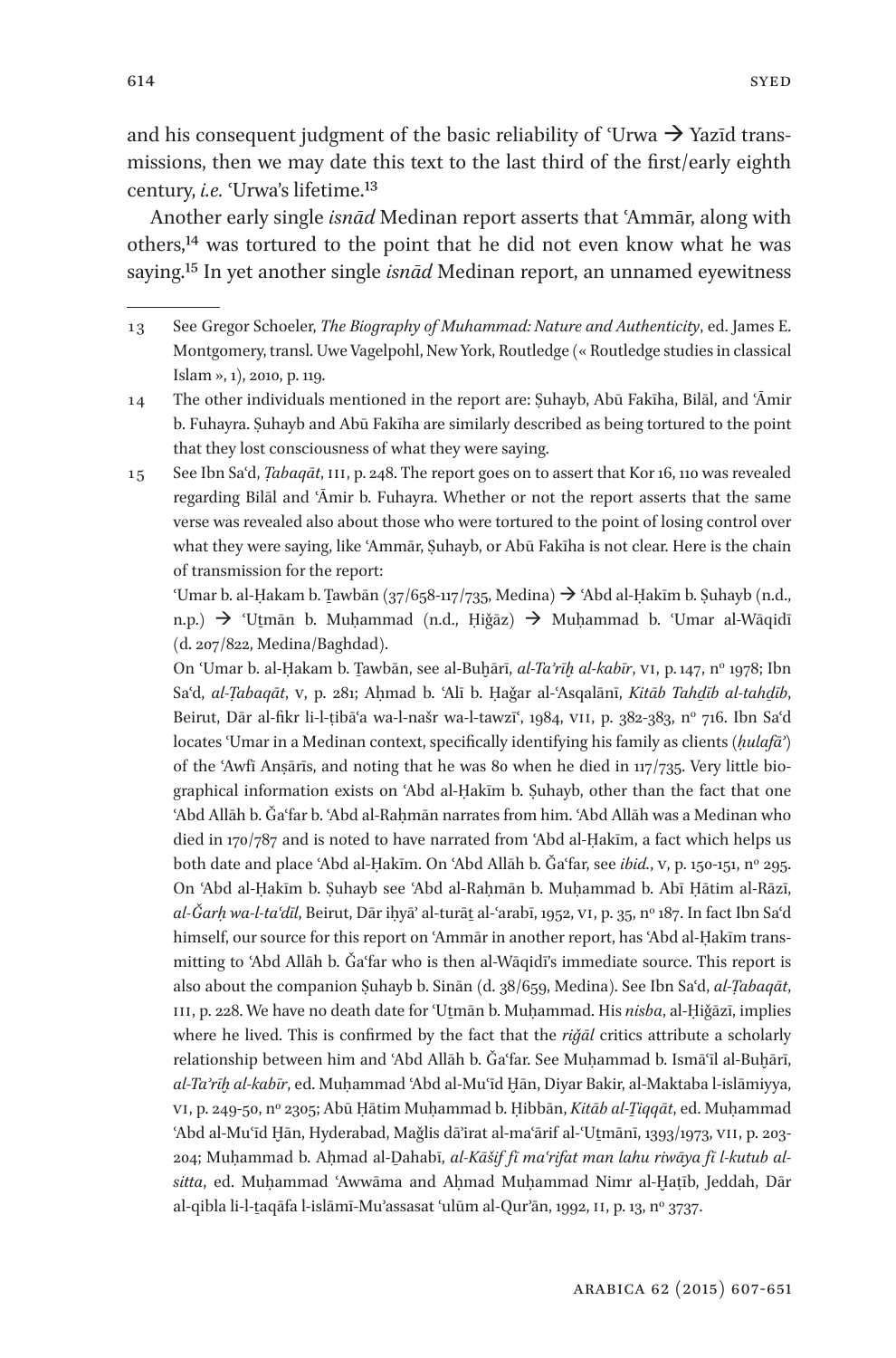recounts that, after seeing welts (*ḥabaṭ*) on ʿAmmār's back, he asked him what they were. ʿAmmār replied, "This is from when the Qurayš used to torture me in the sunbaked hot grounds of Mecca (*ramaḍāʾ Makka*)."16

A Basran report, originating with the famous Basran scholar Muhammad b. Sīrīn (d. 110/720),<sup>17</sup> narrates the following about 'Ammār's torture:

The Prophet met ʿAmmār, while ʿAmmār was crying. [The Prophet] started to wipe [ʿAmmār's] eyes while saying: 'the disbelievers captured you, drowned you, and you said such and such. If they return, do it again! (*fa-in ʿādū fa-ʿud*)'18

16 See Ibn Saʿd, *al-Ṭabaqāt*, III, p. 248. Here is the chain of transmission for the report: Unnamed eyewitness  $\rightarrow$  Muhammad b. Kaʿb al-Qurazī (d. 118/736, Medina)  $\rightarrow$  al-Hārit b. al-Fuḍayl (n.d., Medina) → ʿUṯmān b. Muḥammad (n.d., Ḥiǧāz) → Muḥammad b. ʿUmar al-Wāqidī (d. 207/822, Medina/Baghdad)

 On Muḥammad b. Kaʿb al-Quraẓī see al-Buḫārī, *al-Taʾrīḫ al-kabīr*, I, p. 216-217, no 679; Ibn Abī Ḥātim al-Rāzī, *al-Ǧarḥ wa-l-taʿdīl*, VIII, p. 67, no 303; Ibn Ḥaǧar al-ʿAsqalānī, *Kitāb Tahdīb al-tahdīb*, IX, p. 373-374, nº 691. All of these sources indicate that while Muhammad b. Kaʿb was from Medina, he lived in Kufa awhile, before returning home. None of these sources record the existence of a scholarly relationship between Muḥammad and al-Ḥāriṯ. The sources are virtually silent on al-Ḥāriṯ. For other reports in which al-Ḥāriṯ is a narrator in Ibn Saʿd, see Ibn Saʿd, *al-Ṭabaqāt*, I, p. 204; III, p. 59; and V, p. 93. While none of the ri*ǧāl* sources indicate a scholarly relationship, Ibn Saʿd has al-Hārit transmitting one more report from Muḥammad b. Kaʿb, through his son ʿAbd Allāh b. al-Ḥāriṯ. This report is also on ʿAmmār, whom the report notes, was in the infantry (*raǧǧāla*) of ʿAlī's army during the battle of Ṣiffīn. In another report transmitted by ʿAbd Allāh from his father al-Ḥāriṯ, the companion Ḫuzayma b. Ṯābit (d. 37/658) refuses to take sides in the battle of Ṣiffīn until he knows which side ʿAmmār will die on, referring to the famous hadith in which the Prophet prophesizes that the rebellious sect (*al-fīʾa al-bāġiya*) will kill ʿAmmār. As for the Sunnite *riǧāl* sources, Ibn Ḥibbān notes merely that he was a Medinan of Anṣārī extraction. See Abū Ḥātim Muḥammad b. Ḥibbān, *Mašāhīr ʿulamāʾ al-amṣār wa-aʿlām fuqahāʾ al-aqṭār*, ed. Marzūq ʿAlī Ibrāhīm, al-Manṣūra, Dār al-wafāʾ li-l-ṭibāʿa wa-l-našr wa-l-tawzīʿ, 1991, p. 219, no 1082 and Ibn Ḥibbān, *Kitāb al-ṯiqqāt*, VII, p. 31; Ibn Ḥaǧar notes that he was simply a Medinan, Aḥmad b. ʿAlī b. Ḥaǧar al-ʿAsqalānī, *Lisān al-mīzān*, Beirut, Muʾassasat al-aʿlamī li-l-maṭbūʿāt, 1971, II, p. 156, no 688. For ʿAbd Allāh b. al-Ḥāriṯ b. al-Fuḍayl, see Ibn Saʿd, *al-Ṭabaqāt*, V, p. 410-411. Ibn Saʿd records ʿAbd Allāh's death date as 164/781.

17 On Ibn Sīrīn, see Toufic Fahd, "Ibn Sīrīn, Abū Bakr Muḥammad", *EI*2.

18 This report is recorded in three different sources, with slight textual variations between them. The one quoted above is found in Ibn Saʿd, *al-Ṭabaqāt*, III, p. 249 and also in al-Balāḏurī, *Ansāb al-ašrāf*, I, p. 159, no 350. For the third source, see Muḥammad b. Isḥāq, *Sīrat Ibn Isḥāq: al-musammāt bi-kitāb al-Mubtadaʾ wa-l-mabʿaṯ wa-l-maġāzī*, ed. Muḥammad Ḥamīd Allāh, Rabat, Maʿhad al-dirāsāt wa-l-abḥāṯ li-l-taʿrīb, 1396/1976, IV, p. 172,  $n^{\circ}$  241. The textual variations are insignificant but since they correlate with the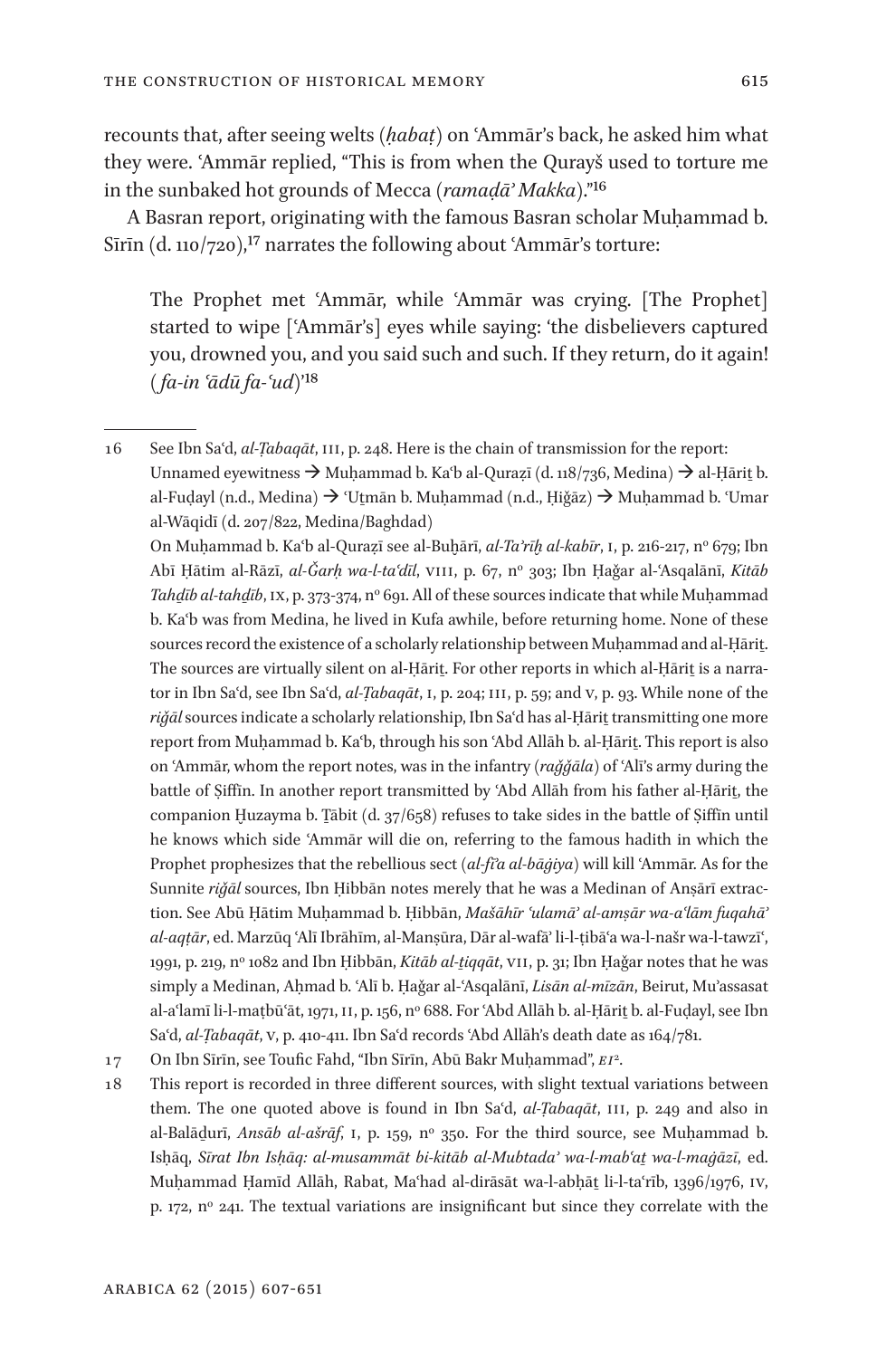An *isnād-cum-matn* analysis of this report allows us to establish the *terminus ante quem* of ʿAbd Allāh b. ʿAwn's death date in 151/768. The *riǧāl* and biographical sources record much material on the scholarly relationship between ʿAbd Allāh b. 'Awn and the source of this report, Muhammad b. Sīrīn.<sup>19</sup> This combined with the fact that the report is preserved in some of the earliest published sources and is transmitted through wholly Basran lines, and the fact that no transmitter attempts to link the report with a companion strengthens the likelihood that Ibn Sīrīn is truly the author of this report. That would mean this report was circulated by Ibn Sīrīn in Basra around the turn of the first/seventh century.

In contrast to the reports above, a single transmission Meccan report does not describe ʿAmmār's torture but rather asserts that the verse Kor 29, 2, "Do men think that they will be left alone on saying, 'We believe', and that they will not be tested?", was revealed about the time 'Ammār was tortured in the cause of God (*yuʿaḏḏabu fī Llāh*).20 This report has many of the same features

**Ibn Sa'd**: Muhammad b. Sīrīn (d. 110/720, Basra)  $\rightarrow$  'Abd Allāh b. 'Awn (d. 151/768, Basra)  $\rightarrow$  Ismāʿīl b. Ibrāhīm al-Karābisī (d. 194/810, Basra);

**Al-Balāḍurī:** Muḥammad b. Sīrīn (d. 110/720, Basra)  $\rightarrow$  ʿAbd Allāh b. ʿAwn (d. 151/768, Basra)  $\rightarrow$  Ismāʿīl b. Ibrāhīm al-Karābisī (d. 194/810, Basra)  $\rightarrow$  Yaḥyā b. Ayyūb (d. 234/849, Baghdad);

**Ibn Ishāq:** Muhammad b. Sīrīn (d. 110/720, Basra)  $\rightarrow$  'Abd Allāh b. 'Awn (d. 151/768, Basra)  $\rightarrow$  Yūnus [b. Bukayr] (d. 199/815, Kufa).

19 Ibn Saʿd specifically notes that ʿAbd Allāh b. ʿAwn brought back material he had collected from Kufa and presented it to Ibn Sīrīn (*qad samiʿa bi-l-Kūfa ʿilm kaṯīr fa-ʿaraḍahu ʿalā Muḥammad*). Ibn Saʿd, *al-Ṭabaqāt*, VII, p. 261-268. Al-Mizzī says the hadith scholar ʿAlī b. al-Madīnī claimed that ʿAbd Allāh b. ʿAwn heard material from Ibn Sīrīn in Basra. Yūsuf b. al-Zakī ʿAbd al-Raḥmān al-Mizzī, *Tahḏīb al-Kamāl fī asmāʾ al-riǧāl*, ed. Baššār ʿAwwād Ma'rūf, Beirut, Mu'assasat al-Risāla, 1980-1992, XV, p. 397, nº 3469. The other *riğāl* scholars simply count him as transmitting material from Ibn Sīrīn. See al-Buḫārī, *al-Taʾrīḫ al-kabīr*, V, p. 163, no 512; Ibn Abī Ḥātim al-Rāzī, *al-Ǧarḥ wa-l-taʿdīl*, V, p. 130, no 605; Ibn Ḥibbān, *Kitāb al-Ṯiqqāt*, VII, p. 3-4; Sulaymān b. Ḫalaf al-Bāǧī, *al-Taʿdīl wa-l-taǧrīḥ li-man ḫarraǧa ʿanhu l-Buḫārī fī l-Ǧāmiʿ al-Ṣaḥīḥ*, Rabat, al-Mamlaka l-maġribī, Wizārat al-awqāf wa-lšuʾūn al-islāmī, 1991, II, p. 937-938, no 843.

difference in who ʿAbd Allāh b. ʿAwn transmits to, they establish a *terminus ante quem* of ʿAbd Allāh b. ʿAwn's death date. Importantly the Ibn Saʿd and al-Balāḏurī versions are almost identical, consistent with the fact that both of have ʿAbd Allāh b. ʿAwn transmitting to Ismāʿīl b. Ibrāhīm. The Ibn Isḥāq version orders the text a little differently and uses a couple of different words. Here are the chains of transmission:

<sup>20</sup> Ibn Saʿd, *al-Ṭabaqāt*, III, p. 250. Here is the chain of transmission for the report: 'Abd Allāh b. 'Ubayd b. 'Umayr (d. 113/732, Mecca)  $\rightarrow$  Ibn Ğurayğ (d. 150/767, Mecca)  $\rightarrow$ Ḥaǧǧāǧ b. Muḥammad, Abū Muḥammad (d. 206/822, Syria)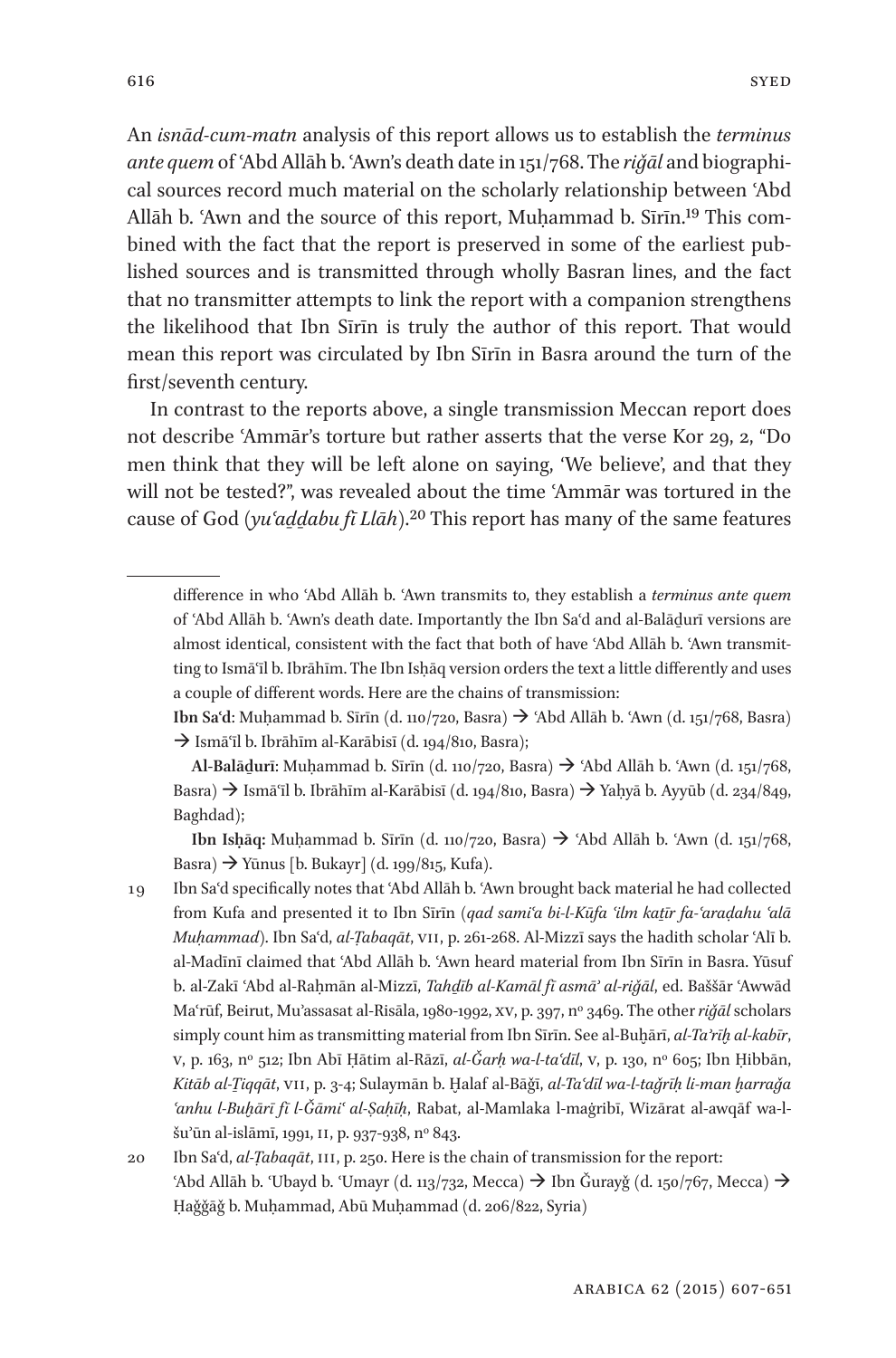as the Ibn Sīrīn report above. It is attributed to a scholar of first/seventh century Mecca, ʿAbd Allāh b. ʿUbayd b. ʿUmayr (d. 113/732). The *riǧāl* critics and biographers record a scholarly relationship between him and his student Ibn Ǧurayǧ and also a relationship between Ibn Ǧurayǧ and the person he transmits to, Haǧǧāǧ b. Muhammad (d. 206/822).<sup>21</sup> For some of the same reasons we accepted the attribution of the previous report to Ibn Sīrīn, I think we can accept the attribution to 'Abd Allāh b. 'Ubayd. This would have us date this report also to the first decade of the first/eighth century and locate it in Mecca.

## **1.1** *The Prophet Consoling Reports*

Of the reports about ʿAmmār's torture that do not allude to Kor 16, 106, the most numerous record the Prophet's address to ʿAmmār individually or to his family collectively while they were being tortured. These reports vary widely in their description of the details of the torture. We shall begin with the least diffusely transmitted reports and work our way to the most densely circulated ones.

Two of these reports are transmitted along a single *isnād* without ever branching out. These reports originate, respectively with ʿAbd Allāh b. Ǧaʿfar b. Abī Ṭālib (d. 83/702), Umm Hāniʾ (Fāḫita bt Abī Ṭālib) (d. *ca* 50s/670s). Here is the report that originates with ʿAbd Allāh b. Ǧaʿfar b. Abī Ṭālib:

The Messenger of God walked past Yāsir, ʿAmmār b. Yāsir, and ʿAmmār's mother while they were being harmed in God's [cause] (*wa-hum yuʾḏūna fī Llāh*). The Messenger of God said: "Be patient, Oh Abū Yāsir and Yāsir's family (*ṣabran yā Abā Yāsir wa-āl Yāsir*), for you have been promised heaven (*fa-inna mawʿidakum al-ǧanna*).22

<sup>21</sup> Motzki accepts ʿAbd Allāh b. ʿUbayd as a source of Ibn Ǧurayǧ's material. Motzki notes that Ibn Ǧurayǧ generally introduces his ʿAbd Allāh material with *samiʿtu*. See Harald Motzki, *The Origins of Islamic jurisprudence: Meccan Fiqh before the Classical Schools*, transl. Marion H. Katz, Leiden-Boston-Köln, Brill (« Islamic history and civilization », 41), 2002, p. 215-216, 71. The Ibn Saʿd report above has Ibn Ǧurayǧ quoting ʿAbd Allāh in the same way. This strengthens the plausibility for the transmission. For the Haǧǧāǧ b. Muḥammad-Ibn Ǧurayǧ relationship see the following: al-Buḫārī, *al-Taʾrīḫ al-kabīr*, II, p. 28, no 2840; Abū Bakr Aḥmad b. ʿAlī al-Ḫaṭīb al-Baġdādī, *Taʾrīḫ Baġdād aw Madīnat al-Salām*, ed. Muṣṭafā ʿAbd al-Qādir ʿĀṭāʾ, Beirut, Dār al-kutub al-ʿilmiyya, 1997, VIII, p. 231- 233, no 4342; Ibn Ḥaǧar al-ʿAsqalānī, *Kitāb Tahḏīb al-tahḏīb*, II, p. 180-182, no 381.

<sup>22</sup> See ʿAbd Allāh b. Muḥammad b. Abī l-Dunyā, *al-Ṣabr wa-al-ṯawāb ʿalayhi*, ed. Muḥammad Khayr Ramaḍān Yūsuf, Beirut, Dār Ibn Ḥazm, 1997, p. 42-43, nº 46. Here is the chain of transmission:

<sup>&#</sup>x27;Abd Allāh b. Ğa'far b. Abī Țālib (d. 83/702, Mecca)  $\rightarrow$  Ismāʿīl b. ʿAbd Allāh b. Ğa'far  $(d. 145/763, Medina) \rightarrow al-Zuhrī (d. 124/742, Medina) \rightarrow 'Aqīl b. Hālid (d. 144/762, Ayla) \rightarrow$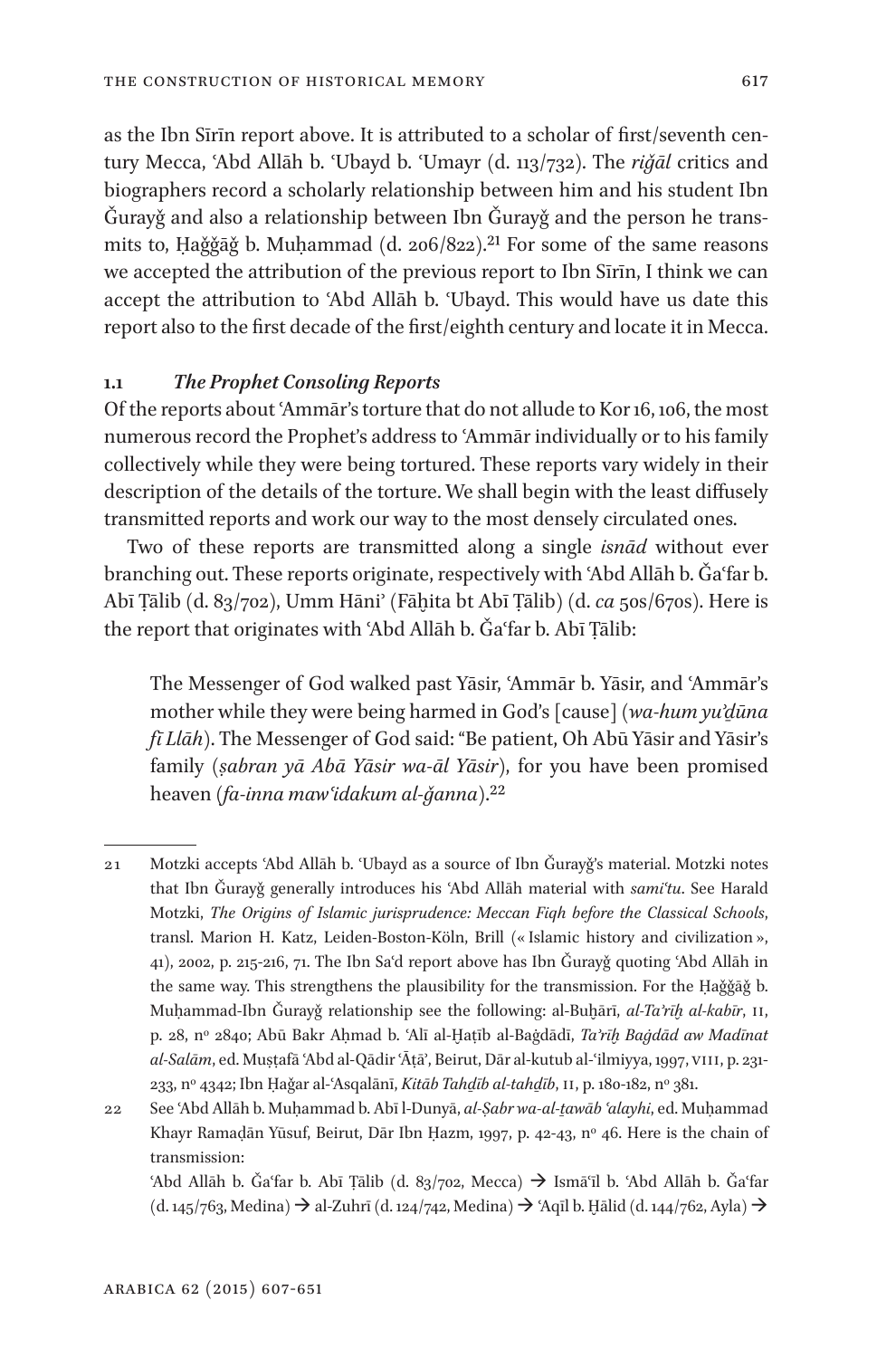The *riǧāl* and biographical sources do not record any type of scholarly relationship between the famous Madinan scholar Ibn Šihāb al-Zuhrī (d. 124/742) and either Ismāʿīl b. ʿAbd Allāh b. Ǧaʿfar b. Abī Ṭālib or his father ʿAbd Allāh.23 On its own, the *isnād* of the report does not inspire much confidence. But taken together with the Umm Hāniʾ report below and other Meccan reports, the circulation of the report in Mecca at the turn of the first/seventh century makes sense.

We have much more information about the *isnād* of the Umm Hāniʾ report. Here is the content of the report:

ʿAmmār b. Yāsir, his father, Yāsir, his brother ʿAbd Allāh b. Yāsir, and Summayya, his mother, were being tortured in God's [cause] (*wa-hum yuʿaḏḏabūna fī Llāh*). Then, the Prophet walked past them and said: "Be patient, O Yāsir's family (*ṣabran yā āl Yāsir*), for indeed you have been promised heaven (*fa-inna mawʿidakum al-ǧanna*).24

Umm Hāniʾ is identified as Fāḫita bt Abī Ṭālib, ʿAlī b. Abī Ṭālib's sister.25 The next narrator in the chain, Abū Ṣāliḥ, is identified as her freedman. The rest of the *isnād* is ubiquitous in Islamic sources for the transmission of material gathered by the famous genealogist Ibn al-Kalbī (d. 146/763, Kufa).26 For these

Salāma b. Rūḥ (d. 197/813, Ayla)  $\rightarrow$  Muḥammad b. ʿAzīz (d. 267/881, Ayla)  $\rightarrow$  al-Faḍl b. Ǧaʿfar b. ʿAbd Allāh (d. 252/866, Baghdad)

<sup>23</sup> On Ismāʿīl b. ʿAbd Allāh b. Ǧaʿfar, see the following sources, none of whom make any indication of a relationship between him and al-Zuhrī: Ibn Saʿd, *al-Ṭabaqāt*, V, p. 329; al-Buḫārī, *al-Taʾrīḫ al-kabīr*, I, p. 363, no 1150; Ibn Abī Ḥātim al-Rāzī, *al-Ǧarḥ wa-l-taʿdīl*, II, p. 179, nº 606; al-Mizzī, *Tahḍīb al-Kamāl fī asmā<sup>,</sup> al-riǧāl*, III, p. 112-113, nº 454. On ʿAbd Allāh b. Ǧaʿfar b. Abī Ṭālib, see the following: al-Buḫārī, *al-Taʾrīḫ al-kabīr*, V, p. 7, no 11; Ibn Abī Ḥātim al-Rāzī, *al-Ǧarḥ wa-l-taʿdīl*, V, p. 21; Ibn Ḥaǧar al-ʿAsqalānī, *Kitāb Tahḏīb al-tahdīb*, *v*, *p.* 149-150, nº 294.

<sup>24</sup> See al-Balāḏurī, *Ansāb al-ašrāf*, I, p. 160, no 353. Here is the chain of transmission: Umm Hāniʾ [Fāḫita bt Abī Ṭālib b. Abī l-Muṭṭalib] (d. *ca* 50s/670s, Mecca) à Abū Ṣāliḥ, *mawlā* Umm Hāni' (d. at the latest  $95/714$ )  $\rightarrow$  Muḥammad b. al-Sā'ib al-Kalbī (d. 146/763, Kufa)  $\rightarrow$  Hišām b. Muḥammad b. al-Sā'ib [al-Kalbī] (d. 204/819, Kufa, Baghdad)  $\rightarrow$  ʿAbbās b. Hišām b. Muḥammad b. al-Sāʾib (n.d.)

<sup>25</sup> See Aḥmad b. ʿAlī b. Ḥaǧar al-ʿAsqalānī, *al-Iṣāba fī tamyīz al-ṣaḥāba*, ed. ʿĀdil Aḥmad ʿAbd al-Mawǧūd and ʿAlī Muḥammad Muʿawwaḍ, Beirut, Dār al-kutub al-ʿilmī, 1415/1994-1995, VIII, p. 256-247, no 11572.

<sup>26</sup> The *isnād* is very similar to one Ibn al-Kalbī uses to cite Ibn ʿAbbās's exegesis. On the *isnād*s for the transmission of Ibn ʿAbbās's *tafsīr*, see Isaiah Goldfeld, "The 'Tafsīr of Abdullah b. ʿAbbās' ", *Der Islam*, 58 (1981), p. 129-130, 133-134.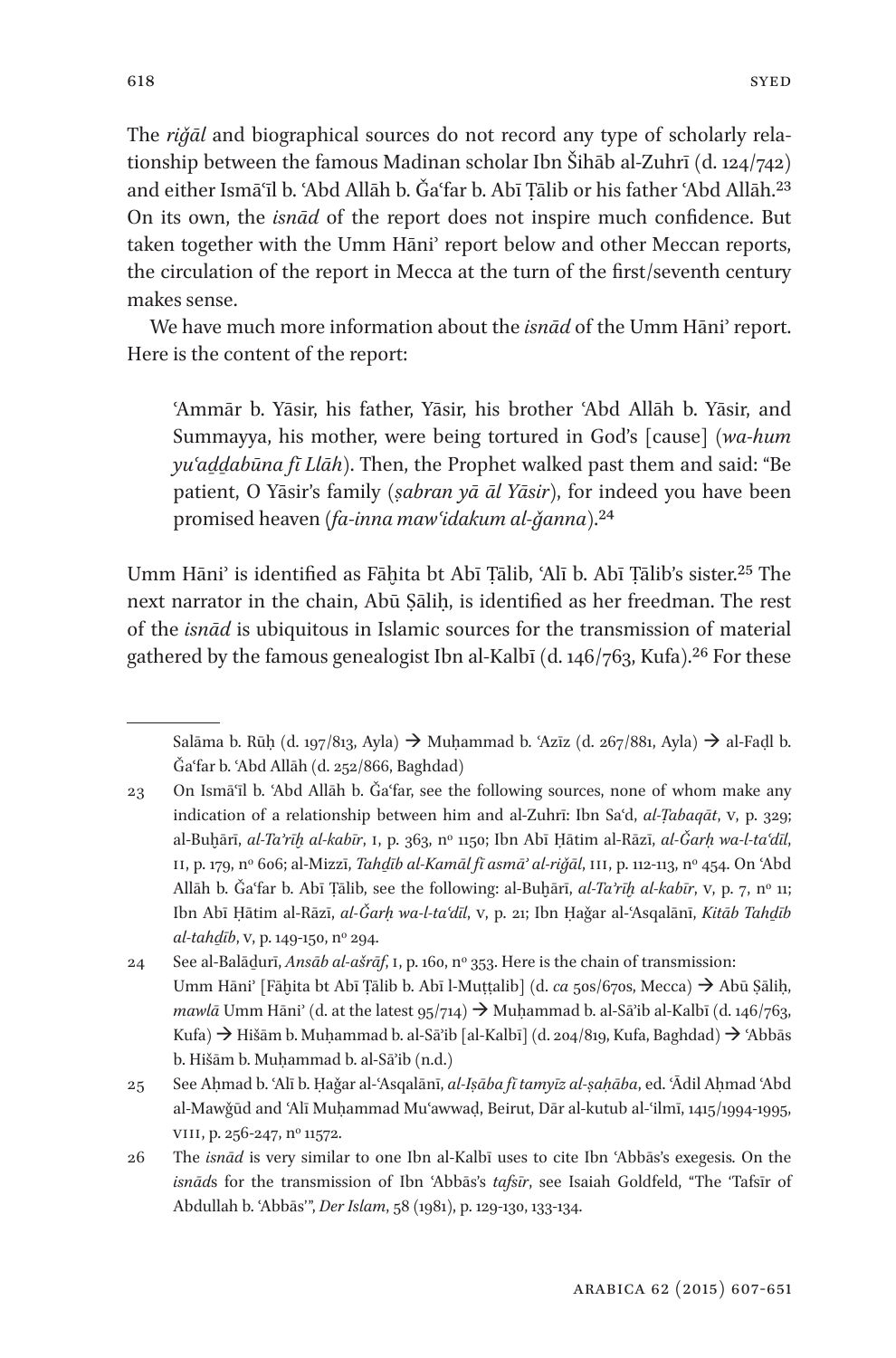reasons I am inclined to date the circulation of this report to Abū Sālih's lifetime, *i.e.* to the late first/early eighth century in Kufa.

In a third report, the Meccan Yūsuf b. Māhak reports:

The Prophet passed by ʿAmmār, his father, and his mother while they were being tortured in the desert and said: "I give glad tidings to the family of ʿAmmār, for indeed they have been promised heaven (*fa-inna mawʿidakum al-ǧanna*).27

This report is recorded in two sources, with Šuʿba narrating it to two different recipients. Importantly, the content of the two reports varies, thus establishing a *terminus ante quem* for the report to Šuʿba's date of death in 160/776. Given the fact that Yūsuf b. Māhak is reported to have transmitted material from Umm Hāni', it is likely that this report does originate with him in Mecca.

 **Abū Nuʿaym al-Iṣfahānī**: Yūsuf b. Māhak [al-Makkī] (d. 103/722 or d. 110/729 or d.  $113/732$  or d.  $114/733$ , Mecca)  $\rightarrow$  Abū Bišr [Ğaʿfar b. Iyyās] (d. 123/741 or 124/742 or 125/743, Basra)  $\rightarrow$  Šuʿba b. al-Ḥaǧǧāǧ (82-86/702-707-160/776, Basra)  $\rightarrow$  Muḥammad b. Ğaʿfar (d. 193/809, Basra)  $\rightarrow$  Aḥmad b. Ḥanbal (d. 241/855, Baghdad)  $\rightarrow$  ʿAbd Allāh b. Aḥmad [b. Ḥanbal] (d. 290/903, Baghdad)  $\rightarrow$  Muḥammad b. Aḥmad b. al-Ḥasan (d. 359/970, Baghdad)

 On Yūsuf b. Māhak see Ibn Saʿd, *al-Ṭabaqāt*, p. 470-471; Ibn Abī Ḥātim al-Rāzī, *al-Ǧarḥ wa-l-taʿdīl*, IX, p. 229, no 961; Muḥammad b. Aḥmad al-Ḏahabī, *Siyar aʿlām al-nubulāʾ*, ed. Ḥusayn Asad and Šuʿayb Arnaʾūṭ, Beirut, Muʾassasat al-risāla, 1993, V, p. 68-69, no 24; Ibn Hağar al-ʿAsqalānī, *Kitāb Tahḍīb al-tahḍīb*, XI, p. 370-371, nº 722. The sources identify him as a *mawlā* in Mecca. Most say that Ǧaʿfar b. Iyyās (Abū Bišr) narrated material from him but provide no anecdotal reports on the nature of the relationship. On Ǧaʿfar b. Iyās, see al-Buḫārī, *al-Taʾrīḫ al-kabīr*, II, p. 186, no 2141; ʿAbd Allāh b. ʿAdī, *al-Kāmil fī ḍuʿafāʾ al-riǧāl*, ed. Suhayl Zakkār and Yaḥyā Muḫṭār al-Ġazāwī, Beirut, Dār al-fikr li-l-ṭibāʿa wa-l-našr wa-l-tawzīʿ, 1988, II, p. 151-152; Muḥammad b. Aḥmad al-Ḏahabī, *Mīzān al-iʻtidāl fī naqd al-riǧāl*, ed. ʿAlī Muḥammad al-Baǧāwī, Cairo, ʿĪsā l-Bābī l-Ḥalabī, 1963-1964, I, p. 402-403, n<sup>o</sup> 1489. These sources assert that Šuʿba narrated from Abū Bišr, and Ibn ʿAdī reports Yaḥyā b. Saʿīd al-Qaṭṭān said that Šuʿba did not trust Abū Bišr's narrations from the Meccan scholar, Muǧāhid. This last statement implies that Šuʿba was very familiar with Abu Bišr's transmission activities, strengthening the probability of transmission between them.

<sup>27</sup> This report is found in two sources. See Ibn Saʿd, *al-Ṭabaqāt*, III, p. 249 and Aḥmad b. ʿAbd Allāh Abū Nuʿaym al-Iṣfahānī, *Maʿrifa al-Ṣaḥāba*, ed. ʿĀdil b. Yūsuf al-ʿAzzāzī, Riyadh, Dār al-waṭan li-l-našr, 1998, V, p. 2813, nº 6663.

**Ibn Saʿd**: Yūsuf b. Māhak [al-Makkī] (d. 103/722 or d. 110/729 or d. 113/732 or d. 114/733, Mecca)  $\rightarrow$  Abū Bišr [Ğaʿfar b. Iyyās] (d. 123/741 or 124/742 or 125/743, Basra)  $\rightarrow$  Šuʿba b. al-Haǧǧāǧ (82-86/702-707-160/776, Basra) → al-Fadl b. ʿAnbasa (d. *ca* 200/816, Wasit).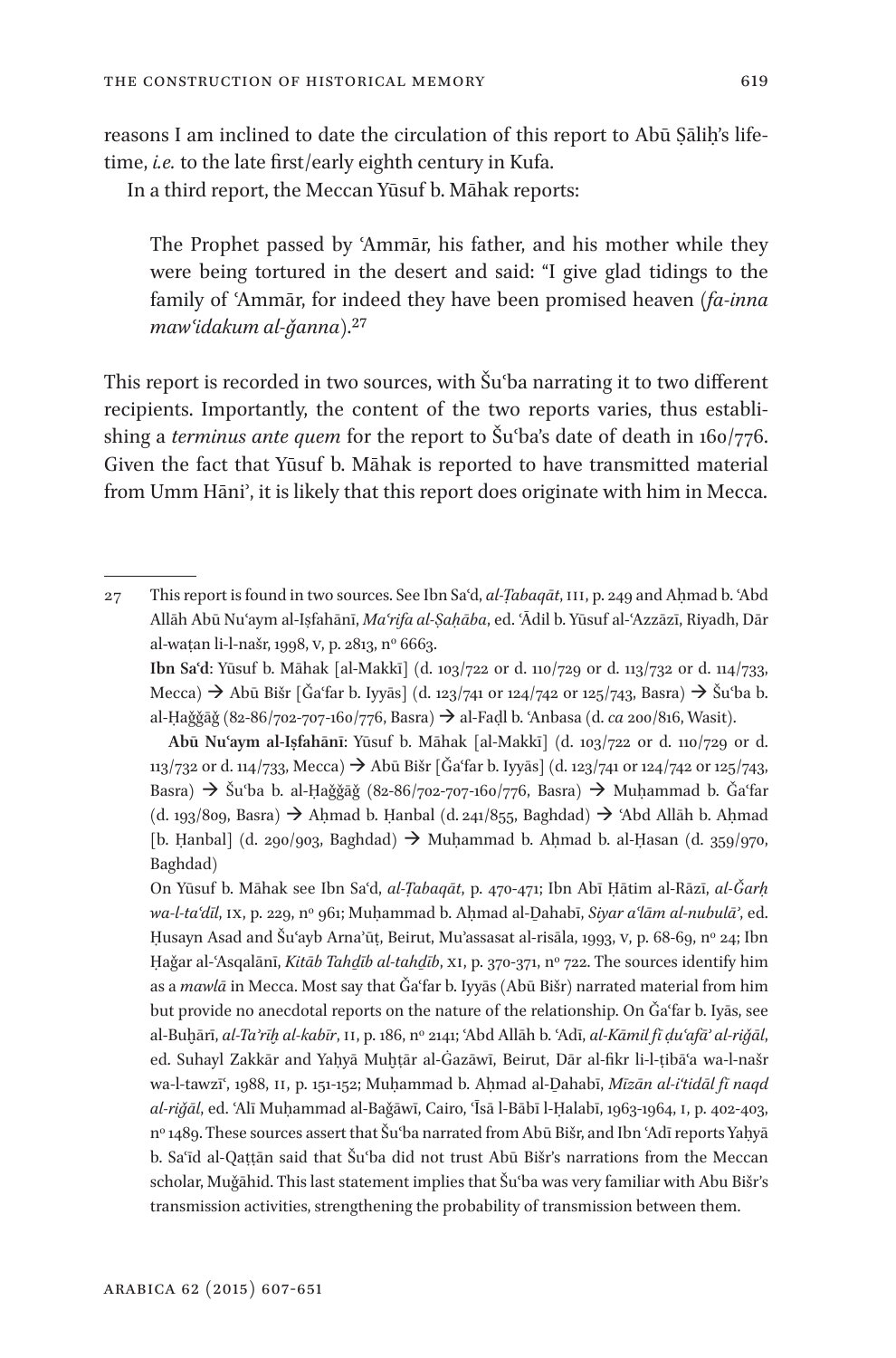A fourth Meccan report, with largely the same content, originated with the Meccan Abū Zubayr (d. 126/744), according to one *isnād*, and with the famous Meccan companion Ǧābir b. ʿAbd Allāh (d. 78/698) in three other *isnād*s. Here is the content of the report recorded by Ibn Saʿd, originating with Abū Zubayr:

The Prophet walked past ʿAmmār's family while they were being tortured and said to them: "I give glad tidings to the family of ʿAmmār, for indeed, you have been promised heaven (*fa-inna mawʿidakum al-ǧanna*)."28

The *isnād*s of this report allow us to establish a *terminus ante quem* to Muslim b. Ibrāhīm's death date in 222/837 through the *isnād-cum-matn* dating method. Muslim narrates to four different individuals with corresponding variation in the details of the content. One of the chains of transmission, recorded in the earliest published source (Ibn Saʿd), has Abū Zubayr as the originator of the report. The other three transmissions have the companion Ǧābir b. ʿAbd Allāh narrating to Abū Zubayr. Though Motzki argues that the Abū Zubayr—Ǧābir scholarly relationship is historical, and thinks that Abū Zubayr's Ǧābir reports in ʿAbd al-Razzāq's *Muṣannaf* are authentic, the fact that the version of the *isnād* recorded in the earliest source has the report originating only with Abū

**Ibn Saʿd**: Abū Zubayr, [Muḥammad b. Muslim] (d. 126/744, Mecca) à Hišām al-Dustawāʾī  $(d. 153/770, Basra) \rightarrow Muslim b. Ibrāhīm (d. 222/837, Basra)$ 

**Al-Ṭabarānī**: Ǧābir b. ʿAbd Allāh (d. 78/697, Mecca) à Abū Zubayr, [Muḥammad b. Muslim] (d. 126/744, Mecca)  $\rightarrow$  Hišām [b. Abī ʿAbd Allāh] al-Dustawā'ī (d. 153/770, Basra)  $\rightarrow$  Muslim b. Ibrāhīm (d. 222/837, Basra)  $\rightarrow$  Ibrāhīm b. `Abd al-`Azīz al-Muqawwim (n.d., Basra )  $\rightarrow$  Aḥmad (d. 293/905, Baghdad)

**Abū Nuʿaym al-Iṣfahānī**: Ǧābir b. ʿAbd Allāh (d. 78/697, Mecca) à Abū Zubayr, [Muḥammad b. Muslim] (d. 126/744, Mecca)  $\rightarrow$  Hišām [b. Abī ʿAbd Allāh] al-Dustawāʾī (d.  $153/770$ , Basra)  $\rightarrow$  Muslim b. Ibrāhīm (d. 222/837, Basra)  $\rightarrow$  Ibrāhīm b. `Abd al-`Azīz al-Muqawwim (n.d, Basra)  $\rightarrow$  al-Ḥusayn b. Muḥammad b. Hammād al-Ḥarrānī  $\rightarrow$ Muhammad b. 'Alī

**Al-Ḥākim al-Naysabūrī**: Ǧābir b. ʿAbd Allāh (d. 78/697, Mecca) à Abū Zubayr [Muḥammad b. Muslim] (d. 126/744, Mecca)  $\rightarrow$  Hišām [b. Abī ʿAbd Allāh] al-Dustawāʾī (d.  $153/770$ , Basra)  $\rightarrow$  Muslim b. Ibrāhīm (d. 222/837, Basra)  $\rightarrow$  al-Sarī b. Ḥuzayma (d. 275/889, Nishapur)  $\rightarrow$  Ibrāhīm b. 'Iṣma l-'Adl (d. 340/952, Nishapur)

<sup>28</sup> For this version of the report, see, Ibn Saʿd, *al-Ṭabaqāt*, III, p. 249. This report is also found in three other sources. See Sulaymān b. Aḥmad al-Ṭabarānī, *al-Muʿǧam al-awsaṭ*, ed. Abū Maʿāḏ Ṭāriq b. ʿAwaḍ Allāh b. Muḥammad and Abū l-Faḍl ʿAbd al-Muḥsin b. Ibrāhīm al-Ḥusaynī, Cairo, Dār al-ḥaramayn, 1995, II, p. 141; Abū Nuʿaym al-Iṣfahānī, *Maʿrifa al-ṣaḥāba*, p. 2813, no 6663; Muḥammad b. ʿAbd Allāh al-Ḥākim al-Naysābūrī, *al-Mustadrak ʿalā l-ṣaḥiḥayn*, ed. Muṣṭafā ʿAbd al-Qādir ʿAṭā, Beirut, Dār al-kutub al-ʿilmī, 2002, III, p. 438, no 5666. Here are the *isnād*s: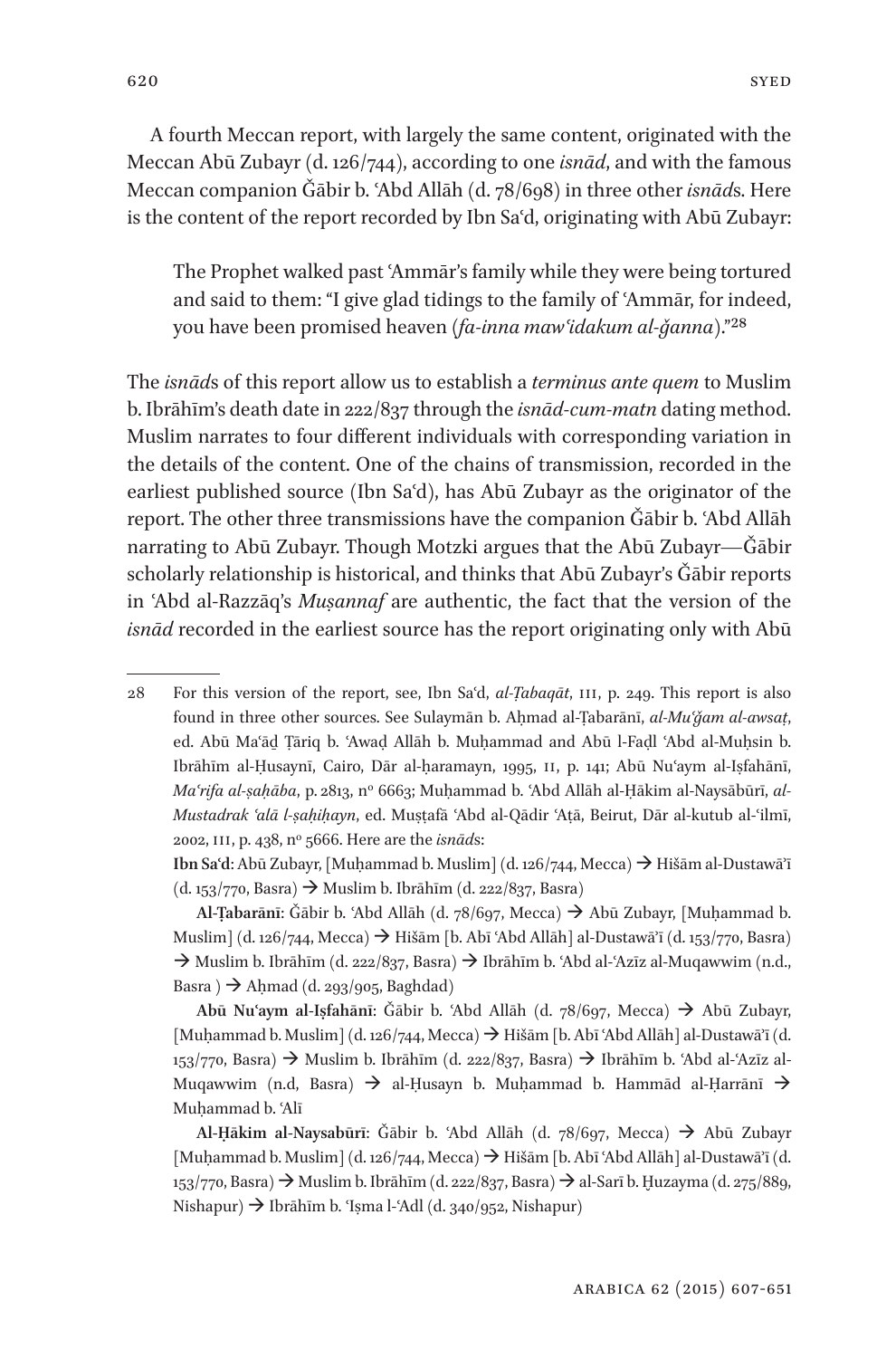Zubayr gives pause.29 It is safer to date the report to Abū Zubayr's lifetime, at the turn of the first/seventh century in Mecca.

The basic structure of all of the Meccan reports is the same. Incidentally, compared to versions of the report whose *isnād*s indicate transmission outside of Mecca, the Meccan reports are more similar to each other than to reports that circulated outside of Mecca. It is hard to fathom this fact as either coincidental or the result of active fabrication and is strong evidence for the transmission of these reports in Mecca.

There do exist variations of reports outside of Mecca that have the Prophet consoling ʿAmmār. For example, a Kufan report, with an *isnād* originating in the famous companion, Ibn Mas'ūd (d.  $32/652-653$ ), has Abū Ğahl thrusting a spear into Sumayya's thigh, 'Ammār's mother, till it reached her private parts, resulting in her death. In the report, 'Ammār says: "Oh Messenger of God! Our torture [or her torture] has become unbearable." The Messenger of God replied: "Be patient O Abū Yaqẓān!30 O God, do not punish any member of the family of Yāsir with the fire."31

At the outset, the transmission from Ibn Masʿūd is unlikely. The early Baṣran *riǧāl* critic Šuʿba b. al-Ḥaǧǧāǧ explicitly denies that Abū Razīn heard any hadith from Ibn Mas'ūd.<sup>32</sup> Note that although the basic structure of the reports is similar, in the sense that it has the Prophet consoling ʿAmmār and his family while they were suffering, this Kufan report is missing the distinctive phrase found in all of the Meccan reports—the Prophet's promise of heaven to the tortured. It is probable that either Abū Rāzin or a later narrator wanted to circulate this Meccan report in Kufa as originating from a specifically Kufan authority—the famous companion ʿAbd Allāh b. Masʿūd. The *riǧāl* sources also identify Abū Razīn as having fought on the side of 'Alī in the battle of Şiffīn.<sup>33</sup> This is consistent with the presence of ʿAlids and ʿAlid sympathizers either as the originators of the Meccan reports or involved in their transmission.

<sup>29</sup> For his arguments, see Motzki, *Origins*, p. 208-210.

<sup>30</sup> This is ʿAmmār's nickname (*kunya*).

<sup>31</sup> Yūsuf b. ʿAbd Allāh b. ʿAbd al-Barr, *al-Istīʿāb fī maʿrifat al-aṣḥāb*, Beirut, Dār al-fikr, 2006, II, p. 534. Here is the *isnād* for this report: 'Abd Allāh b. Mas'ūd (d. 32/652-653, Kufa)  $\rightarrow$  Abū Razīn [Mas'ūd b. Mālik al-Asadī] (d.  $83/702$  or  $85/704$  or 90/709, Kufa)  $\rightarrow$  Abū Mu'āwiya al-Baǧlī ['Ammār b. Mu'āwiya l-Baǧlī]  $(d. 133/751, Kufa) \rightarrow Ab\bar{u}$  Șaḥr [Ḥamīd b. Ziyād] (d. 189/805, Medina)

<sup>32</sup> See Aḥmad b. Ḥanbal, *al-ʿIlal*, ed. Waṣī Llāh b. Maḥmūd ʿAbbās, Beirut, al-Maktab al-islamī, 1408/1987-1988, I, p. 240, no 315 and Ibn Ḥaǧar al-ʿAsqalānī, *al-Iṣāba fī tamyīz*  al-șaḥāba, VII, p. 126, nº 9929, where Šuʿba is quoted as explicitly denying that Abū Razīn heard hadiths from Ibn Masʿūd.

<sup>33</sup> See *ibid.*, VII, p. 126, no 9929.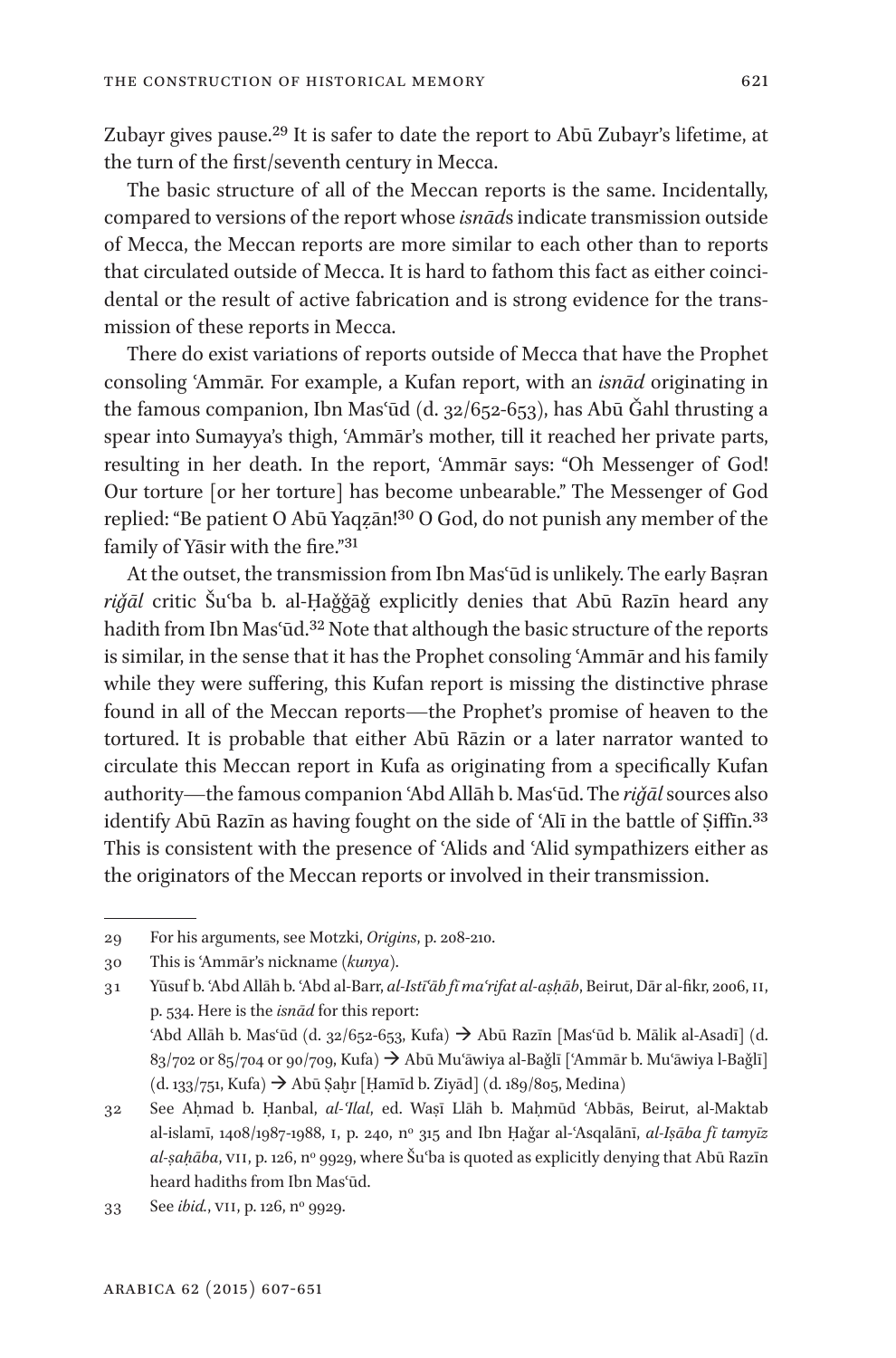Another Kufan report, originating with ʿAmr b. Maymūn (d. 74/695, Kufa), asserts that the polytheists (*mušrikūn*) burned ʿAmmār with fire, and that the Prophet, as he was walking past ʿAmmār, while he was being tortured, passed his hand over his head, and said: "Become cold and a source of peace for ʿAmmār, O Fire, as you were for Abraham!".34 The report ends with the Prophet predicting that the transgressing party will eventually kill ʿAmmār.35 The *riǧāl* critics and biographers record the fact that Abū Balǧ transmitted material from ʿAmr b. Maymūn, but note nothing else about their relationship.36 Similarly, some *riǧāl* critics note that Abū ʿAwāna and other Basrans such as Šuʿba b. al-Ḥaǧǧāǧ and Hušaym b. Bašīr also narrated from Abū Balǧ.37 This is a difficult report to date. At a minimum it is likely that Abū ʿAwāna was circulating it in Basra in the middle second/eighth century.

Another report, transmitted by Ibn Isḥāq to two recipients with corresponding variation in the content, allows us to date its *terminus ante quem* to Ibn

35 The last phrase is a prominent independent hadith with sectarian implications. As it so happens, 'Ammār was killed fighting for 'Alī against Mu'āwiya at the Battle of Şiffīn. The hadith then, has the implication of identifying Muʿāwiya's side as wrongful in the conflict. On this, see Khaled Abou El Fadl, *Rebellion and violence in Islamic law*, Cambridge, Cambridge University Press, 2001, p. 40. This report is found in two sources. See Ibn Saʿd, *al-Ṭabaqāt*, III, p. 248 and al-Balāḏurī, *Ansāb al-ašrāf*, I, p. 167-168, no 397. Here are the chains of transmission for the report:

**Ibn Saʿd:** ʿAmr b. Maymūn al-Awdī (d. 74/695, Kufa) → Abū Balǧ [Yaḥyā b. Sulaym b. Balǧ] (n.d., Kufa)  $\rightarrow$  Abū 'Awāna, al-Waḍḍāḥ b. 'Abd Allāh (d. 176/793, Basra)  $\rightarrow$  Yaḥyā b. Ḥammād (d. 215/830, Basra)

 **Al-Balāḏurī**: ʿAmr b. Maymūn al-Awdī (d. 74/695, Kufa) à Abū Balǧ [Yaḥyā b. Sulaym b. Balǧ] (n.d., Kufa)  $\rightarrow$  Abū ʿAwāna, Waḍḍāḥ b. ʿAbd Allāh (d. 176/793, Basra)  $\rightarrow$  Ḥalaf b. Hišām al-Bazzāz (d. 229/844, Kufa, Baghdad).

 The content of the two reports varies insignificantly. Al-Balāḏurī's version has a mere additional "O ʿAmmār! (*yā ʿAmmār*)" at the end.

- 36 See for example Ibn Abī Ḥātim al-Rāzī, *al-Ǧarḥ wa-l-taʿdīl*, VI, p. 258, no 1422; al-Mizzī, *Tahḏīb al-Kamāl fī asmāʾ al-riǧāl*, XXII, p. 262, no 4458.
- 37 Ibn ʿAdī, *al-Kāmil fī ḍuʿafāʾ al-riǧāl*, VII, p. 229-230, no 2128; Muḥammad b. Ḥibbān, *Kitāb al-Maǧrūḥīn min al-muḥaddiṯīn wa-l-ḍuʿafāʾ wa-l-matrūkīn*, ed. Maḥmūd Ibrāhīm Zāyid, Mecca, Dār al-bāz li-l-našr wa-l-tawzīʿ, 1970, III, p. 113-114; Ibn Ḥaǧar al-ʿAsqalānī, *Kitāb Tahdīb al-tahdīb*, XII, p. 41-42, nº 8331.

<sup>34</sup> This is a reference to the Qurʾānic verse where God commands the fire to be cool and a source of peace when Abraham's disbelieving community threw him into it. See Kor 21, 69: "We said, 'O Fire! be thou cool, and (a means of) safety for Abraham!' "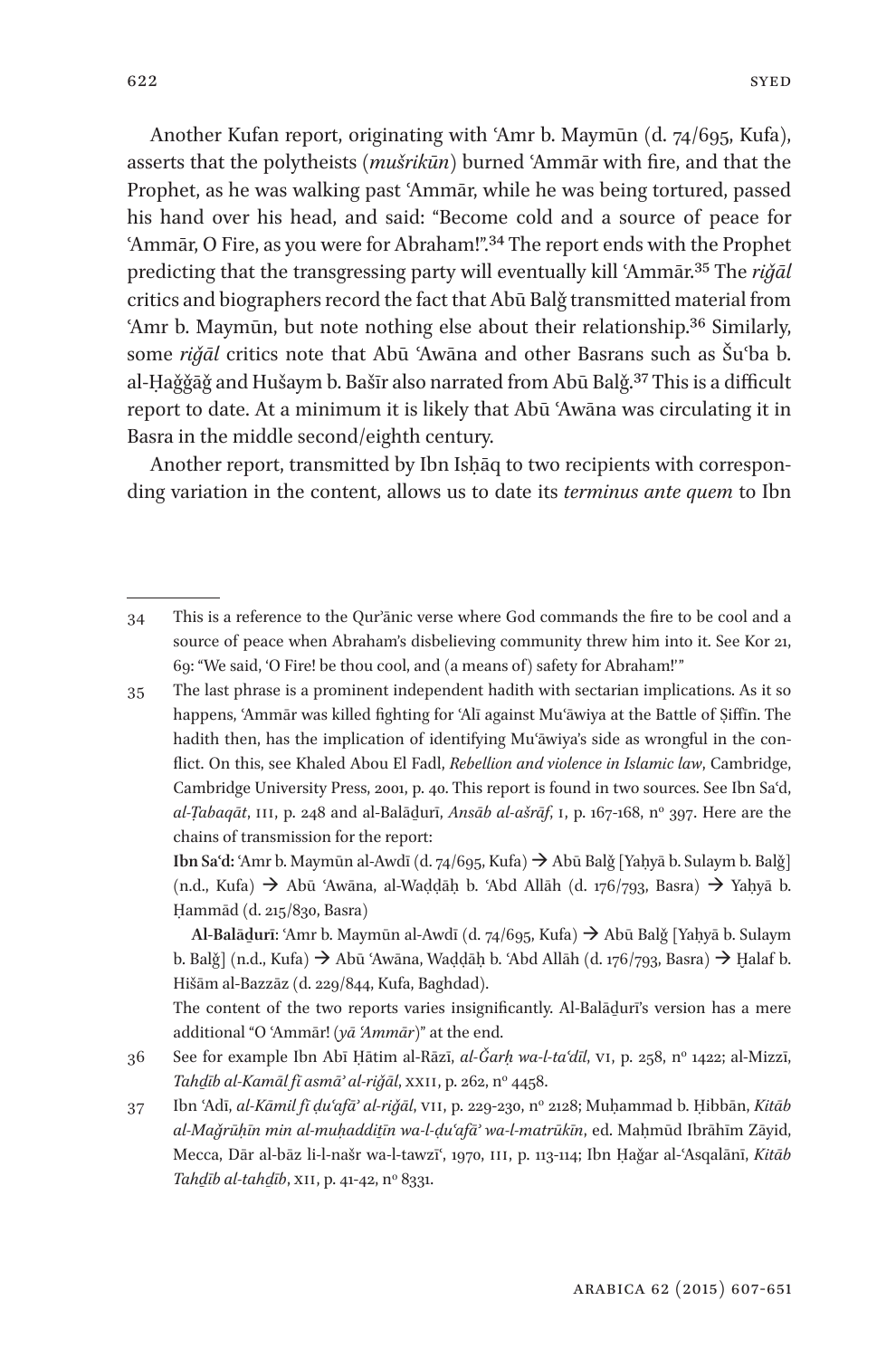Isḥāq's death date in the year 150/767 or 768.38 In two versions of the report, Ibn Isḥāq attributes the report to an unnamed member of ʿAmmār's household. Here is the content of the longest version of the report:

A particular clan of the Banū Muġīra b. ʿAbd Allāh b. ʿUmar b. Maḫzūm39 tortured Sumayya, ʿAmmār's mother for her conversion to Islam. She refused to change [her religion], so they killed her. The Messenger of God used to pass by ʿAmmār, his mother, and his father as they were being tortured in the valley with the sunbaked stones of Mecca, and said: "Be patient, oh family of Yāsir, you have been promised heaven."40

38 This report is found in three different sources. Two sources have Ibn Isḥāq narrating it to Yūnus b. Bukayr, and one source has him narrating it to Ibrāhim b. Saʿd. Importantly there are significant differences in narrative ordering and wording that correlate with the difference in the *isnād*. Moreover the two Yūnus b. Bukayr sources are almost identical. For the Yūnus b. Bukayr reports see ʿIzz al-Dīn b. al-Aṯīr, *Usd al-ġāba fī maʿrifat al-ṣaḥāba*, ed. ʿAlī Muḥammad Muʿawwaḍ and ʿĀdil Aḥmad ʿAbd al-Mawǧūd, Beirut, Dār al-maʿrifa, 1994, VII, p. 152, no 7021; al-Ḥākim al-Naysābūrī, *al-Mustadrak ʿalā l-ṣaḥiḥayn*, III, p. 432, no 5646. Here are the *isnād*s for these reports:

**Ibn al-Atīr:** a man from the household of 'Ammār b. Yāsir  $\rightarrow$  Ibn Isḥāq (d. 150/767, Medina, Baghdad)  $\rightarrow$  Yūnus b. Bukayr (d. 199/815, Kufa)  $\rightarrow$  Aḥmad b. ʿAbd al-Ğabbār al-ʿUṭāridī (d.  $272/886$ , Kufa)  $\rightarrow$  Abū al-Ḥusayn al-Ṣaydalānī  $\rightarrow$  Abū Ṭāhir  $\rightarrow$  Abū l-Ḥasan al-Naqūr  $\rightarrow$ Abū Bakr al-Marzūqī → Abū l-Hasan ʿAlī b. ʿAsākir → Abū Ğaʿfar ʿUbayd Allāh b. Ahmad;

**Al-Hākim al-Naysabūrī**: a man from the household of 'Ammār b. Yāsir  $\rightarrow$  Ibn Ishāq (d.  $150/767$ , Medina, Baghdad)  $\rightarrow$  Yūnus b. Bukayr (d. 199/815, Kufa)  $\rightarrow$  Aḥmad b. ʿAbd al-Ğabbār al-ʿUtāridī (d. 272/886, Kufa)  $\rightarrow$  Muhammad b. Yaʿqūb, Abū l-ʿAbbās.

 For the version with Ibn Isḥāq narrating to Ibrāhīm b. Saʿd, see Abū Nuʿaym al-Iṣfahānī, *Maʿrifat al-ṣaḥāba*, p. 3361, no 7679.

Here is the *isnād*:

Ibn Isḥāq (d. 150/767, Medina, Baghdad)  $\rightarrow$  Ibrāhīm b. Saʿd al-Zuhrī (d. 183/799, Baghdad)  $\rightarrow$  Ahmad b. Muhammad (d. 228/843, Baghdad)  $\rightarrow$  Muhammad b. Yahyā (d. 287/900, Baghdad)  $\rightarrow$  Ḥabīb b. al-Ḥasan (d. 359/970, Baghdad)

39 On the Banū Maḫzūm, see Martin Hinds, "Banū Makhzūm", *EI*2.

40 See Ibn al-Aṯīr, *Usd al-ġāba*, VII, p. 152, no 7021. The *isnād* of the report is cited above. See also Ibn Isḥāq, *Sīrat Ibn Isḥāq*, IV, p. 172, nº 239. This is a publication of three recent manuscripts that contain copious quotations from a lost recension of Ibn Isḥāq's work of Prophetic biography (*sīra*). The two manuscripts from Qayrawān are recensions of the Kufan scholar Yūnus b. Bukayr (d. 199/815), while the Damascan manuscript is the recension of Razian scholar Muhammad b. Salama (d. 191/807). The value of the work lies in the fact that it contains material that differs from the extant and enormously popular work of Ibn Hišām. On these points, see Ḥamīd Allāh's introduction, pages جل—لب. However, it also contains some material that is not ultimately attributed to Ibn Isḥāq, indicating that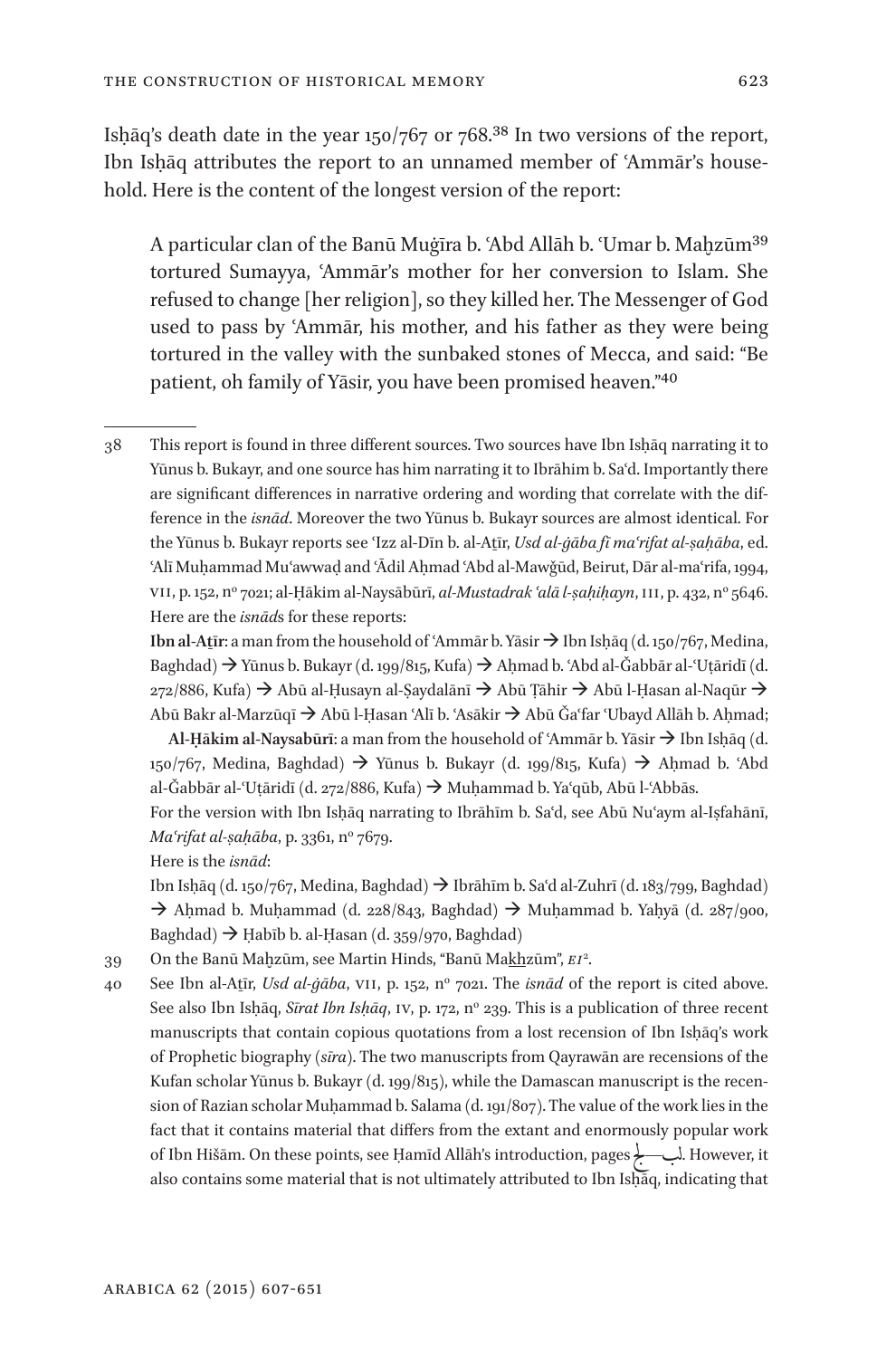This report is rather late and has an attention to detail (the name of the clan that tortured Yāsir's family) indicative of the handiwork of a historian, Ibn Isḥāq. The examination of the *isnād* yields little useful information.

The evidence indicates that, in general, the ʿAmmār torture report, which involved the Prophet consoling ʿAmmār's family, was circulating in the last quarter of the first century in Mecca. The presence of prominent ʿAlids (ʿAbd Allāh b. Ǧaʿfar b. Abī Ṭālib and Umm Hāniʾ) or individuals connected to them (Yūsuf b. Māhak) or to ʿAlī himself (Abū Razīn) coheres well with the memory of ʿAmmār as a staunch supporter of ʿAlī. It makes sense that these would be the people interested in preserving and circulating memories of ʿAmmār and his family's sacrifice in the cause of Islam. Without a correlative investigation of the *isnād*s and contents, we would not have been able to date either of these reports with any level of precision or to identify why particular individuals would be interested in preserving and circulating reports in the first place.

Before we begin our examination of the ʿAmmār torture reports that connect it to the revelation of Kor 16, 106, there is one last category of ʿAmmār torture reports with no connection to Kor 16, 106—the one's whose *isnād*s originate with ʿUṯmān b. ʿAffān. The content of the ʿUṯmān reports is substantially similar to the Meccan reports analyzed above with one significant difference: ʿUṯmān is made the co-eyewitness along with the Prophet of ʿAmmār's torture. Examination of the *isnād* and the content along with the ascriptions of sectarian identity of the narrators allow us to locate and date the report and glean why it may have been preserved and circulated by the Murǧi'ites of the early second/eighth century.

#### **1.2** *The ʿUṯmān b. ʿAffān Reports*

By far the *isnād* of the most widely recorded ʿAmmār torture report originates with the companion and third caliph, ʿUṯmān b. ʿAffān. This report most probably originates in Kufa. It reached the published sources through approximately seventeen chains of transmission (see figure 1: *isnād*s of the ʿUṯmān torture report). This raises the question as to why the ʿUṯmān version of ʿAmmār's torture enjoy such popularity?

It is probable that the proto-Sunni impetus to conciliate the memory of the troubled relationship between ʿAmmār and ʿUṯmān must have motivated the circulation of this specific report and its popularity. ʿUṯmān had apparently treated ʿAmmār, along with other early Muslim converts of lowly origin, Abū

at least one of the narrators of Ibn Isḥāq's material, Yūnus b. Bukayr (d. 199/815), added material of his own from other sources.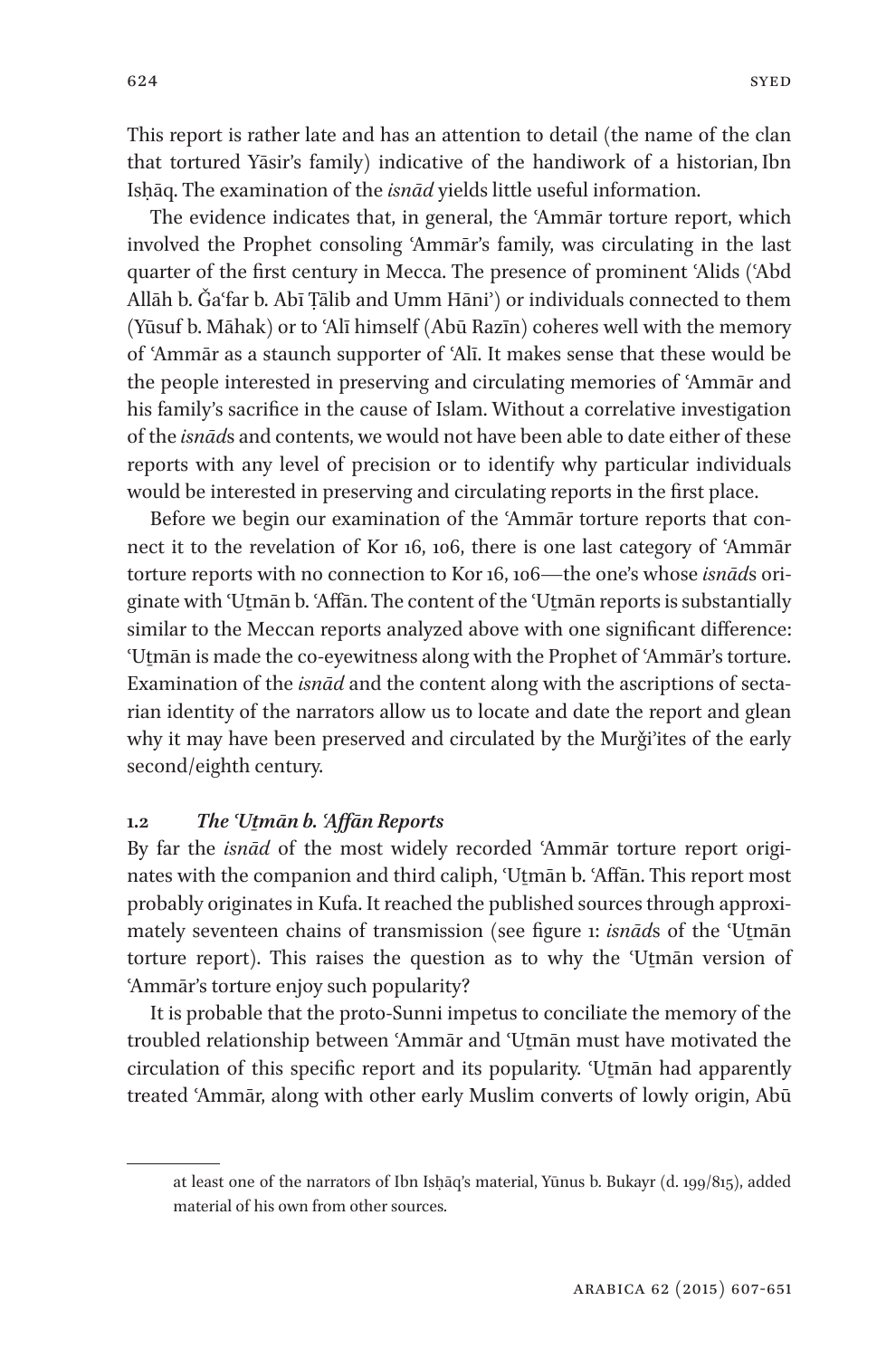Darr and Ibn Mas'ūd, arrogantly when he was caliph.<sup>41</sup> In addition, 'Ammār is remembered as having actively fomented the discontent that ultimately culminated in ʿUṯmān's assassination. Given the growing proto-Sunni sentiment in the second/eighth and third/ninth century of attempting to clear all companions of mutual ill-will and the insistence on the equal legitimacy and piety of the first four caliphs, memories of conflict between the companions inspired the creation and circulation of reports that showed a firm basis of mutual respect amongst all the companions and especially those that were remembered to have been on opposite sides in the conflicts that roiled the early caliphate. For these reasons, I think the earliest part of the *isnād*s of the reports that allege ʿUṯmān as the companion narrator and eyewitness of the report is fabricated. More precisely, it is probably the case that the report about the Prophet's response to the torture of ʿAmmār and his family was already in circulation. Someone, perhaps one of the narrators in the *isnād*s of the ʿUṯmān report, took the content of these reports and added 'Utmān as the origin of the report. If this theory is correct, then dating the 'Utmān report will yield also a *terminus ante quem* for the non-*'Utmān*, generic version of the report, surveyed in the previous section. As it so happens, given the wide circulation of the ʿUṯmān version of the report, we are able to use the *isnād-cum-matn* analysis to establish a quite early *terminus ante quem* for the report.

The earliest branching of the *isnād* of the ʿUṯmān report occurs with ʿAmr b. Murra, who transmits the 'Utmān report to al-Qāsim b. al-Faḍl (d. 167/784) and al-Aʿmaš (Sulaymān b. Mihrān) (d. 147 or 148/764-765). The consistent differences between reports transmitted by al-Aʿmaš from ʿAmr b. Murra and those of al-Qāsim's allow us to assign a *terminus ante quem* for a basic version of the report to 'Amr b. Murra's date of death, recorded variously as either 116/734 or 120/738. Here is one version of report transmitted by al-Aʿmaš (for the *isnād* see transmission 16 in figure 1):

ʿUṯmān said: I was with the Prophet when he walked by ʿAmmār b. Yāsir, his mother, and his father while they were being tortured. [The Prophet] said: 'Be patient O family of Yāsir, for indeed you have been promised heaven!"42

<sup>41</sup> See Wilferd Madelung, *The Succession to Muḥammad: a Study of the Early Caliphate*, Cambridge, Cambridge University Press, 1997, p. 87-88 and 96.

<sup>42</sup> See Abū Bakr Aḥmad b. ʿAlī Ḫaṭīb al-Baġdādī, *Taʾrīḫ Madīnat al-Salām wa-aḫbār muḥaddiṯīhā wa-ḏikr quṭṭānihā l-ʿulamāʾ min ġayr ahlihā wa-wāridīhā*, ed. Baššār ʿAwwād Maʿrūf, Beirut, Dār al-Ġarb al-islāmī, 2001, XIII, p. 254. In addition to the fact that both versions (see transmission 17, diagram 1) of the report transmitted by al-Aʿmaš from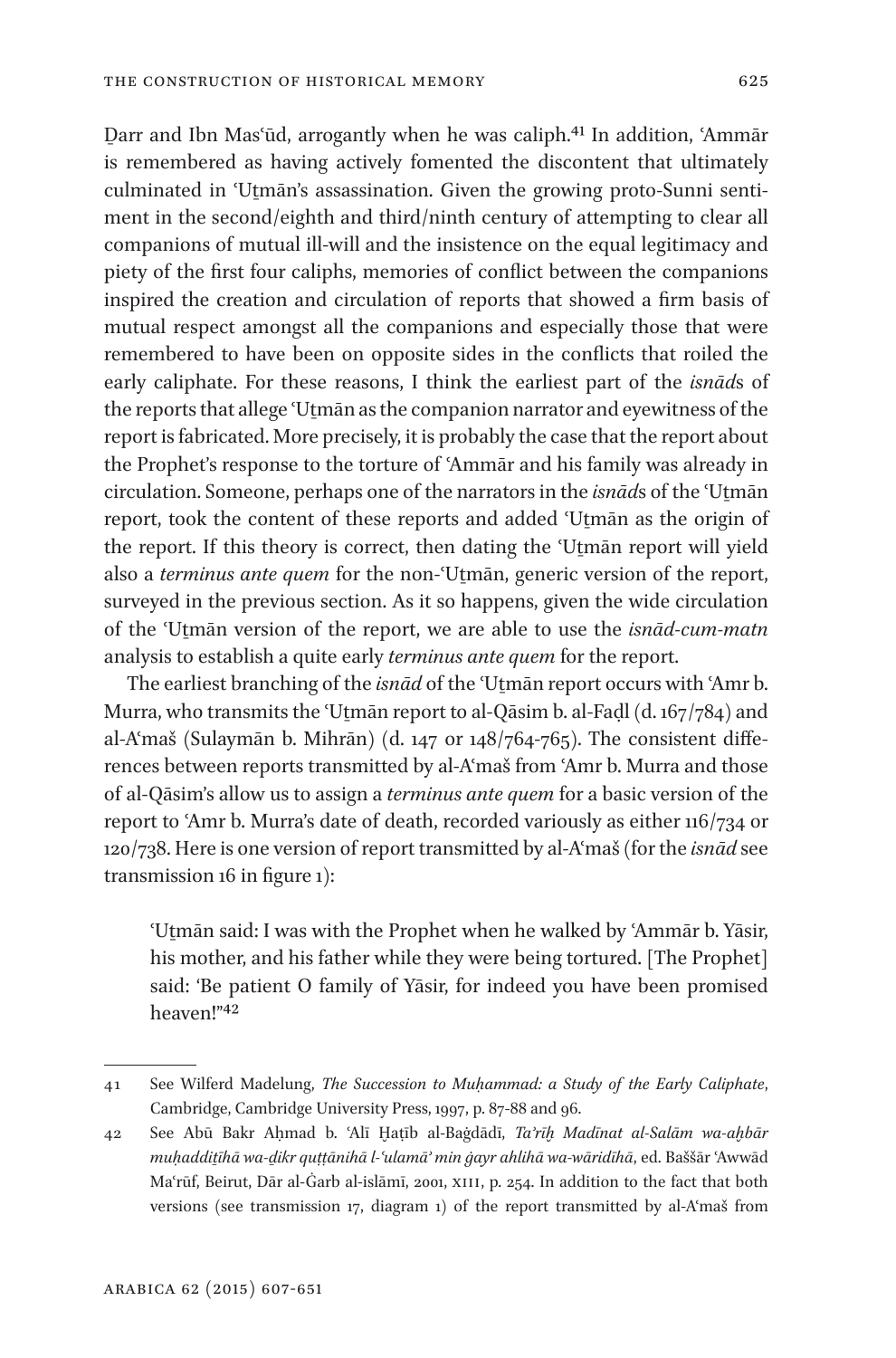Al-Qāsim occurs most often in the *isnād*s of the ʿUṯmān hadith, showing up in the *isnād*s of eleven hadiths out of a total seventeen hadiths. I will quote one of the three longest versions of the ʿUṯmān report, because it brings out, most clearly, the sectarian motivations for putting the ʿAmmār torture report in the mouth of ʿUṯmān. Here is the report recorded by the historian, Ibn Šabba (d. 262/878), who cites al-Qāsim b. al-Faḍl as his source. It is probable that Ibn Šabba got the report from an intermediary that he does not cite. Given the dramatic expansions upon the shortest versions of this report transmitted by ʿAmr b. Murra to both al-Qāsim and al-Aʿmaš, I think that the earliest the expanded report was circulated was during al-Qāsim's career. That would make the *terminus ante quem* to be his death date, 167/784. Here is the report:

'Utmān called some of the companions of the Messenger of God together. 'Ammār b. Yāsir was amongst them. 'Utmān said [to them]: "I implore you by God, do you know that the Messenger of God used to prefer the Qurayš above all other people and he preferred the Banū Hāšim over all of Qurayš?" The people were silent. ʿUṯmān said: If the keys of heaven were in my hands, I would have given it to the Banū Umayya, such that even the last one of them would enter [heaven], and by God they would be given to me, and I would have appointed them [in my government] in spite of all. 'Ammār asked: "in spite of me?" He responded: "in spite of you". ʿAmmār asked: "in spite of Abū Bakr and ʿUmar"? ʿUṯmān got angry and leapt at and severely trampled him. The people jumped back away from him. Then he sent for the Banū Umayya and said: "O most despicable of God's people, you have caused me to be angry at this man to the point that it was shown to me that I have destroyed him and myself." He then sent for Ṭalḥa and al-Zubayr, and said: I should only have responded in kind when he said to me what he did and it would have been proper for me to do that against his force. Go to that man and offer him three choices:

ʿAmr are substantially similar to each other and different from versions of the report transmitted by al-Qāsim from ʿAmr, al-Aʿmaš also transmits another version of the same hadith through an *isnād* that reaches him from an entirely different route (see transmissions 2, 3, and 4 in diagram 1). Significantly, these reports differ only in slight vocabulary from the 'Amr  $\rightarrow$  al-A'maš versions and are similar to each other. This fact strengthens the fact of 'Amr's transmissions to al-A'maš. Otherwise why would al-A'maš bother to invent the tradition and transmit it with slight variations through two different *isnād*s? Here is the content of one version: "Utmān said: I heard the Messenger of God say to 'Ammār, his mother, and his father: 'Be Patient O family of Yāsir, you have been promised heaven." For this report see, Abū Nuʿaym al-Iṣfahānī, *Maʿrifat al-Ṣaḥāba*, p. 3361-3362, no 7690 (narration 3, figure 1).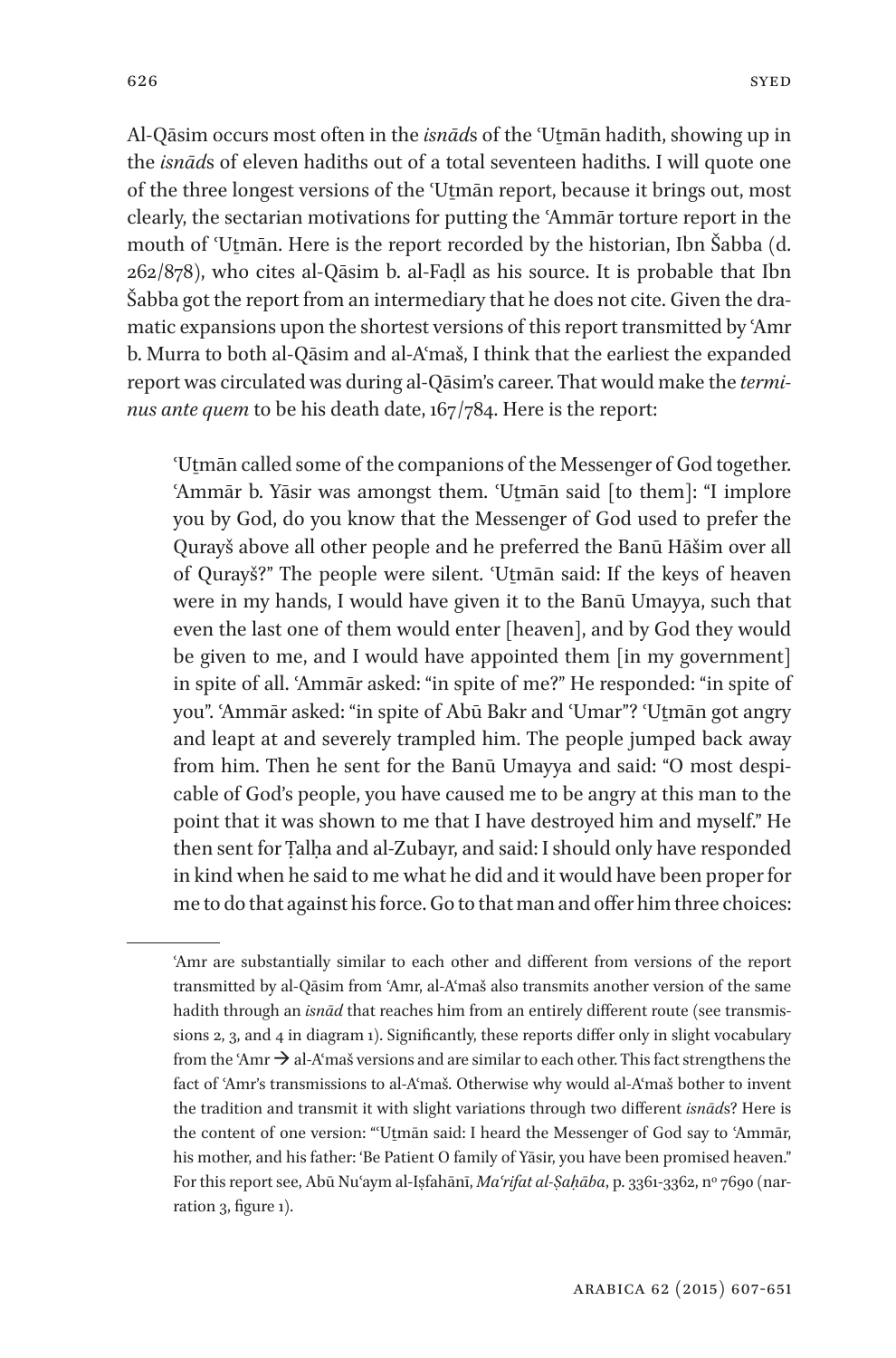retaliation, monetary compensation, or pardon. ʿAmmār responded: "By God I will not accept a single choice, until I have complained to the Messenger of God about it." They approached ʿUṯmān. He said: "I shall tell you a story about him." I was with the Messenger of God, who took me by my hand in the valley. We came upon his father, his mother, and him as they were being tortured. His father said: O Messenger of God, is all of fate as such? The Prophet said to him: Be patient, Yāsir. O God forgive the family of Yāsir, and it was done.<sup>43</sup>

The report touches upon many of the themes in Muslim historiography on the events that culminated in the ʿUṯmān's assassination. One reason cited by ʿUṯmān's opponents in the run-up to his assassination was his favoritism towards his clan, the Banū Umayya, in making government appointments; something frankly acknowledged in the report. The claim that his actions are inconsistent with the way that Abū Bakr and ʿUmar, the two previous caliphs, governed is also acknowledged by the report, which was another allegation ʿUṯmān's opponents cited in their opposition to his caliphate.44 In the report 'Utmān physically assaults 'Ammār. This aspect of the report coheres with reports of the maltreatment meted out by ʿUṯmān to prominent companions of lowly tribal origin. ʿUṯmān banished Abū Ḏarr al-Ġifārī, had Ibn Masʿūd beaten, and in one report also had ʿAmmār beaten.45 Yet, while acknowledging what must have been perceived as ʿUṯmān's deficiencies, his favoritism towards the Banū Umayya and his assault on ʿAmmār, I would say that the gist of the report is conciliatory, in the sense of reconciling two prominent companions on opposite ends of a conflict that culminated in the first civil war in Sunni historical memory. The reconciliation is performed through a number of narrative devices, though it is ʿUṯmān who shoulders most of the blame and overcomes it by acknowledging ʿAmmār and his family's great sacrifice in the early days of Islam. 'Utmān blames the Banū Umayya for his enmity towards ʿAmmār and acknowledges that it could lead to his and ʿAmmār's undoing. Ultimately, in this specific version, ʿUṯmān realizes his mistake and recounts the tale of ʿAmmār's family's torture to two other prominent companions Ṭalḥa

<sup>43</sup> See ʿUmar b. Šabba, *Tāʾrīḫ al-Madīna l-munawwara*, ed. Fahīm Muḥammad Šaltūt, Qom, Dār al-fikr, 1410/1989-1990, III, p. 1098-1099.

<sup>44</sup> See Martin Hinds, "The Murder of the Caliph ʿUthmān", *International Journal of Middle East Studies*, 3/4 (1972), p. 458-459.

<sup>45</sup> See *ibid.*, p. 464-465.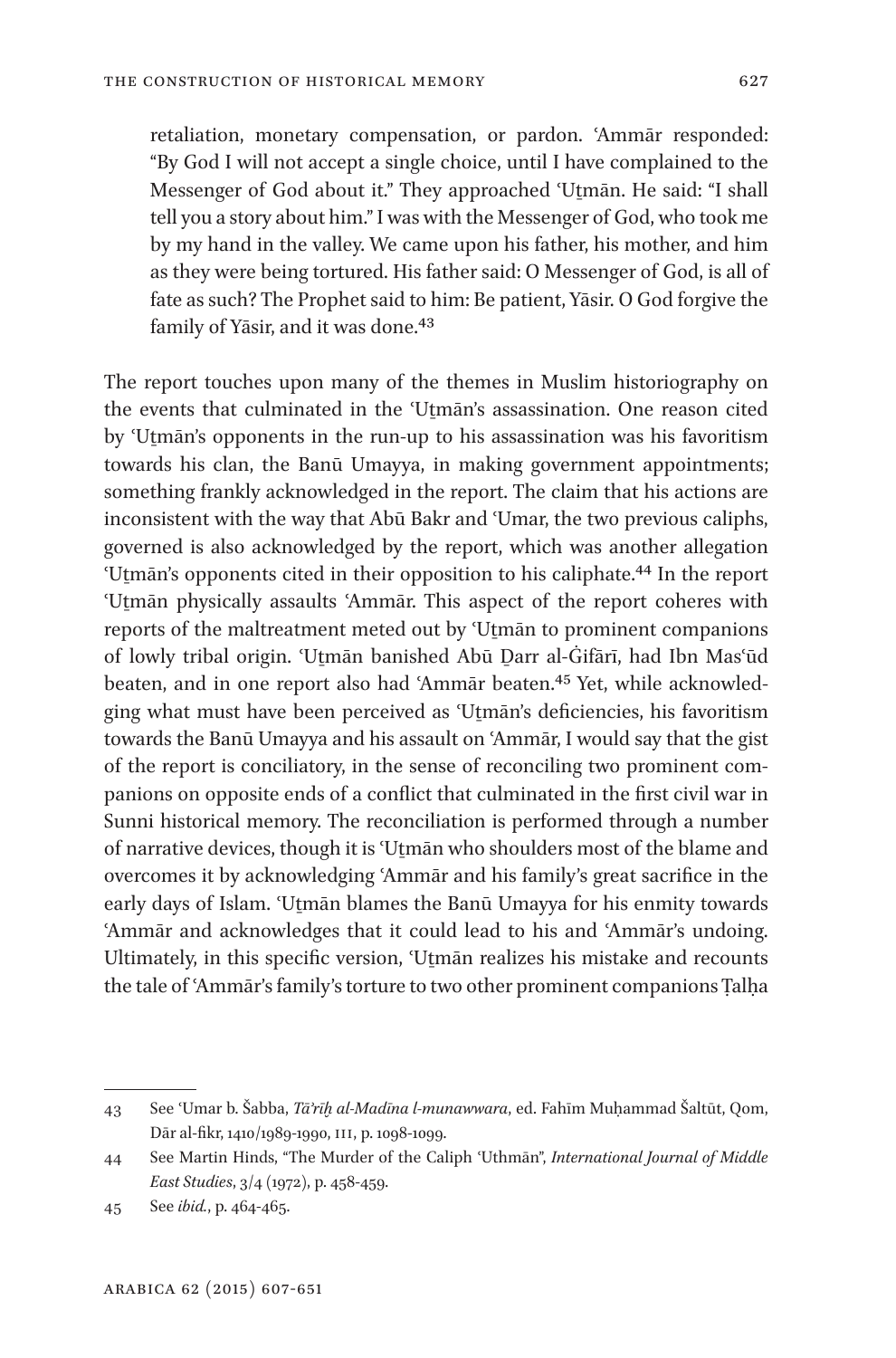and al-Zubayr.<sup>46</sup> The attribution of the report to 'Utmān is contrived because it too neatly responds to the memory of the troubled relationship between the third caliph and ʿAmmār. The purpose of the report is to re-conciliate ʿUṯmān to ʿAmmār, two towering and revered companions for Sunnis, by having him explicitly acknowledge 'Ammār's suffering for Islam.

There is other evidence, gleaned from the *isnād*s, that support this interpretation. The biographical dictionaries describe ʿAmr b. Murra and al-Qāsim b. al-Fadl, the most prominent narrators of this report, as Murǧi'ites.<sup>47</sup> It is tempting to think that ʿAmr b. Murra and al-Qāsim's interest in transmitting, and perhaps embellishing the report, may have stemmed from their Murǧiʾite

47 The three earliest narrators of most of these reports are Sālim b. Abī al-Ǧaʿd, ʿAmr b. Murra, and al-Qāsim b. al-Faḍl. The case with Sālim's purported theological leanings is ambiguous. Ibn Saʿd ascribes a statement to Sālim's father where, after describing his six sons, two of whom had Šīʿite leanings (*yatašayyaʿān*), two of whom were Murǧiʾites, and two of whom held the beliefs of the Ḫawāriǧ, he notes that between them, they have completely opposed God! See Ibn Saʿd, *al-Ṭabaqāt*, VI, p. 292. For a repetition of the same sentiment see ʿAbd Allāh b. Muslim b. Qutayba, *al-Maʿārif*, ed. Sarwat ʿUkāsha, Cairo, Dār al-ma'ārif, 1969, p. 452 and al-Dahabī, *Siyar*, v, p. 109,  $n^{\circ}$  44. The report does not clarify which heresy Sālim was guilty of. In contrast with the ambiguity surrounding Sālim's political and theological views, ʿAmr b. Murra reportedly self-identified as a Murǧiʾite. See Aḥmad b. ʿAbd Allāh al-ʿIǧlī, *Maʿrifat al-ṯiqqāt min riǧāl ahl al-ʿilm wa-l-ḥadīṯ wa-min al-ḍuʿafāʾ wa-ḏikr maḏāhibihim wa-aḫbārihim*, ed. ʿAbd al-ʿAlīm ʿAbd al-ʿAẓīm al-Bastawī, Medina, Maktabat al-dār, 1985, II, p. 185-186, n<sup>o</sup> 1408, where he declares, "I looked into these views, and I have not found a people better than the Murǧiʾites. I am a Murǧiʾite." Šuʿba b. al-Ḥaǧǧāǧ, one of ʿAmr's primary transmitters was asked, "Why do you transmit from 'Amr b. Murra, when he was a Murǧi'ite?", to which he responded that 'Amr was "the most trustworthy and knowledgeable of the people." See Ibn Abī Ḥātim al-Rāzī, *al-Ǧarḥ wa-l-taʿdīl*, VII, p. 148, nº 56. Ibn Qutayba lists ʿAmr b. Murra as one of the Murǧi'ites, see al-Ḏahabī, *Mīzān*, p. 625. Al-Ḏahabī quotes Muġīra b. Miqsam as describing ʿAmr as infatuated with the ideas of the Murǧiʾites, Ibn Ḥaǧar al-ʿAsqalānī, *Lisān*, III, p. 288, no 6447. See also Ibn Ḥaǧar, who is probably relying on these earlier sources himself, *Kitāb Tahḏīb al-tahḏīb*, VIII, p. 90, no 163. Al-Ḏahabī and Ibn Ḥaǧar relay the assessment of the hadith critic, Abū Dāwūd, who describes him simply as a Murǧiʾite. See al-Ḏahabī, *Mīzān*, III, p. 377, nº 6731. Van Ess classifies him as a quietist Kufan Murǧi'ite who seems to have been on intimate terms with moderate Šīʿites, see Josef van Ess, *Theologie und Gesellschaft im 2. und 3: Jahrhundert Hidschra: eine Geschichte des religiösen Denkens im frühen Islam*, Berlin, Walter de Gruyter, 1992, I, p. 179. Ibn Ḥaǧar's citation of Abū Dāwūd has him specify al-Qāsim as a Basran Murǧiʾite, Ibn Ḥaǧar al-ʿAsqalānī, *Kitāb Tahḏīb al-tahḏīb*, VIII, p. 296, nº 596. Van Ess classifies al-Qāsim as a Basran Murǧi'ite, and characterizes the Basran Murǧiʾites as generally anti-Šīʿite, see Ess, *Theologie*, II, p. 164-165.

<sup>46</sup> Why does 'Utmān recount the story to Talha and al-Zubayr specifically? This element too is connected to the history of the first civil war. Both Ṭalḥa and al-Zubayr were participants in one of the battles of the civil war after 'Utmān's death, specifically against 'Alī.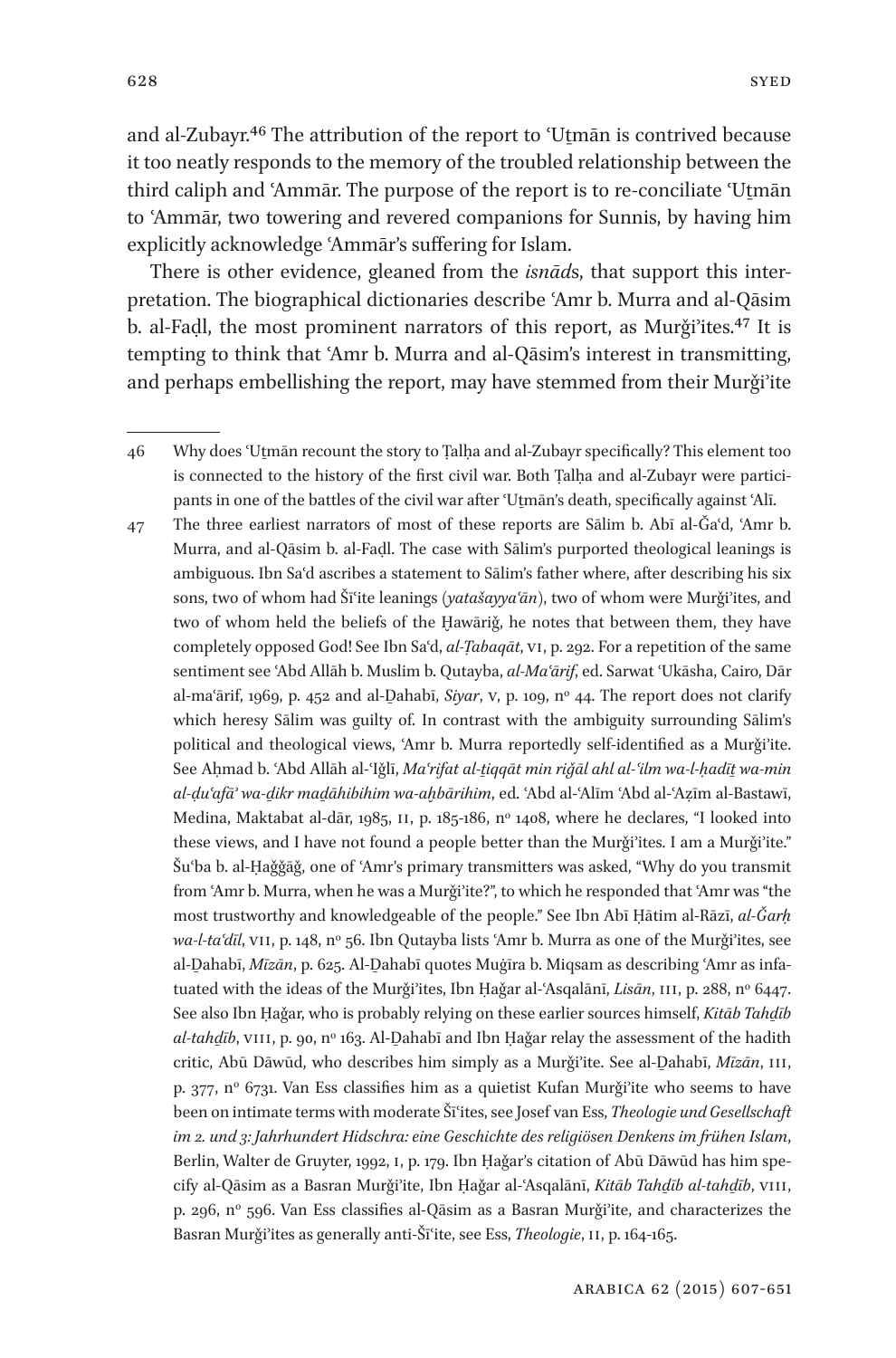theological leanings. The two distinguishing features of early Murǧiʾite thought were the idea that one ought to suspend judgment on whether or not ʿUṯmān and ʿAlī deserved otherworldly blame for the conflicts that roiled their tenures as caliphs, and the positive affirmation of the legitimacy and righteous character of the first two caliphs.48 According to Michael Cook's analysis, the earliest Murǧiʾite texts argued for these positions by invoking consensus and requiring autopsy to make judgments of blame. Since all Muslims approved of the caliphates of Abū Bakr and ʿUmar, an affirmative moral judgment of their tenures is established. This consensus breaks apart with the schisms that afflicted the tenures of 'Utmān and 'Alī. In the absence of consensus, only eyewitness or, as Cook calls it, autopsy, enables judgments of blame. In the absence of autopsy, no judgment can be made, and therefore judgment ought to be rightly deferred to God on the Day of Judgment. Since all we have are second hand testimonies about the conflicts during 'Utmān and 'Alī's time, the autopsy requirement for moral judgment fails, and we are therefore compelled to defer moral judgment on ʿUṯmān and ʿAlī's culpability to God.49 If we read al-Qāsim's version of the text in light of Murǧiʾite ideas, it is possible that the purpose is not only reconciliation, but also a demonstration of how moral judgment is impossible. While it may be the case that 'Utmān assaults 'Ammār, someone who suffered for Islam, it is also the case that he was goaded into it by his clansmen. Moreover the report makes ʿUṯmān contrite for his actions. The report frankly acknowledges 'Utmān's mistreatment, but does so in a way where the blame is diverted and contrition acknowledged. How can a reader of the report damn ʿUṯmān then to the fires of hell, even if he believed that 'Utmān was in the wrong?

It is clear that the report was constructed in response to theological controversies of the late first/early second century. Therefore, the attribution of the report to ʿUṯmān is clearly wrong. Yet, despite this, by way of an *isnād-cum-matn* analysis we are able to date it still to quite an early time, ʿAmr b. Murra's lifetime, and locate it in a Kufan milieu. This means that the non- 'Utmān versions

<sup>48</sup> Recent scholarship asserts that the Murǧiʾism started out as a doctrinal attempt to grapple with the sectarian repercussions of the first civil war. On the difference between early and classical Murǧiʾism and the interpretation of early Murǧiʾite theological and political claims as aimed towards producing communal unity and integration in a fiercely sectarian atmosphere, see Michael Cook, *Early Muslim dogma: a source-critical study*, Cambridge, Cambridge University Press, 1981, p. 29-32 and 43; Wilferd Madelung, "Murdjiʾa", *EI*2; "The early Murǧiʾa in Ḫurāsān and Transoxania and the spread of Ḥanafism", *Der Islam*, 59/1 (1982), p. 32; Khalil Athamina, "The Early Murjiʾa: Some Notes", *Journal of Semitic Studies*, 35/1 (1990), p. 116; Saleh Said Agha, "A Viewpoint of the Murjiʾa in the Umayyad Period: Evolution through Application", *Journal of Islamic Studies*, 8/1 (1997), p. 6.

<sup>49</sup> See Cook, *Early*, p. 29-32.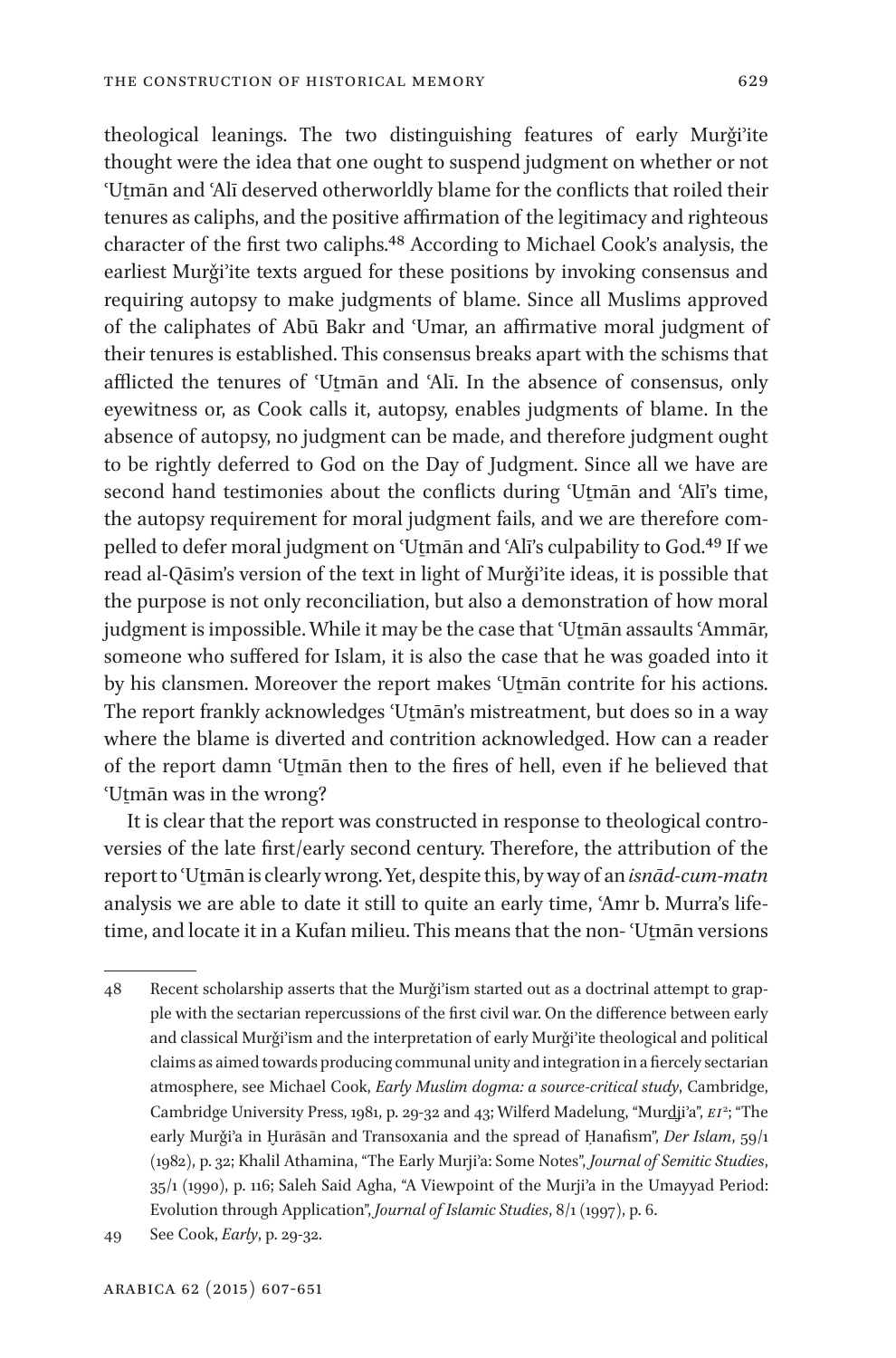of the report surveyed in the previous section must be even earlier. ʿAmr probably got them in Mecca, where it seems to have had wide circulation. ʿAmr or Sālim, the person 'Amr cites as his source, must have attributed this to 'Utmān on account of their Murǧi'ite theological leanings.



Figure 1 isnād*s of the ʿUṯmān torture reports*50

50 The reports can be found in the following sources: Narration 1: ʿAlī b. al-Ḥasan b. ʿAsākir, *Tārīḫ Madīnat Dimašq*, ed. Muḥibb al-Dīn Abī Saʿīd ʿUmar b. Ġarāma l-ʿUmrawī, Beirut, Dār al-fikr, 1996, XLIII, p. 371. Narration 2: Sulaymān b. Aḥmad al-Ṭabarānī, *al-Muʿǧam al-kabīr*, ed. Ḥamdī ʿAbd al-Maǧīd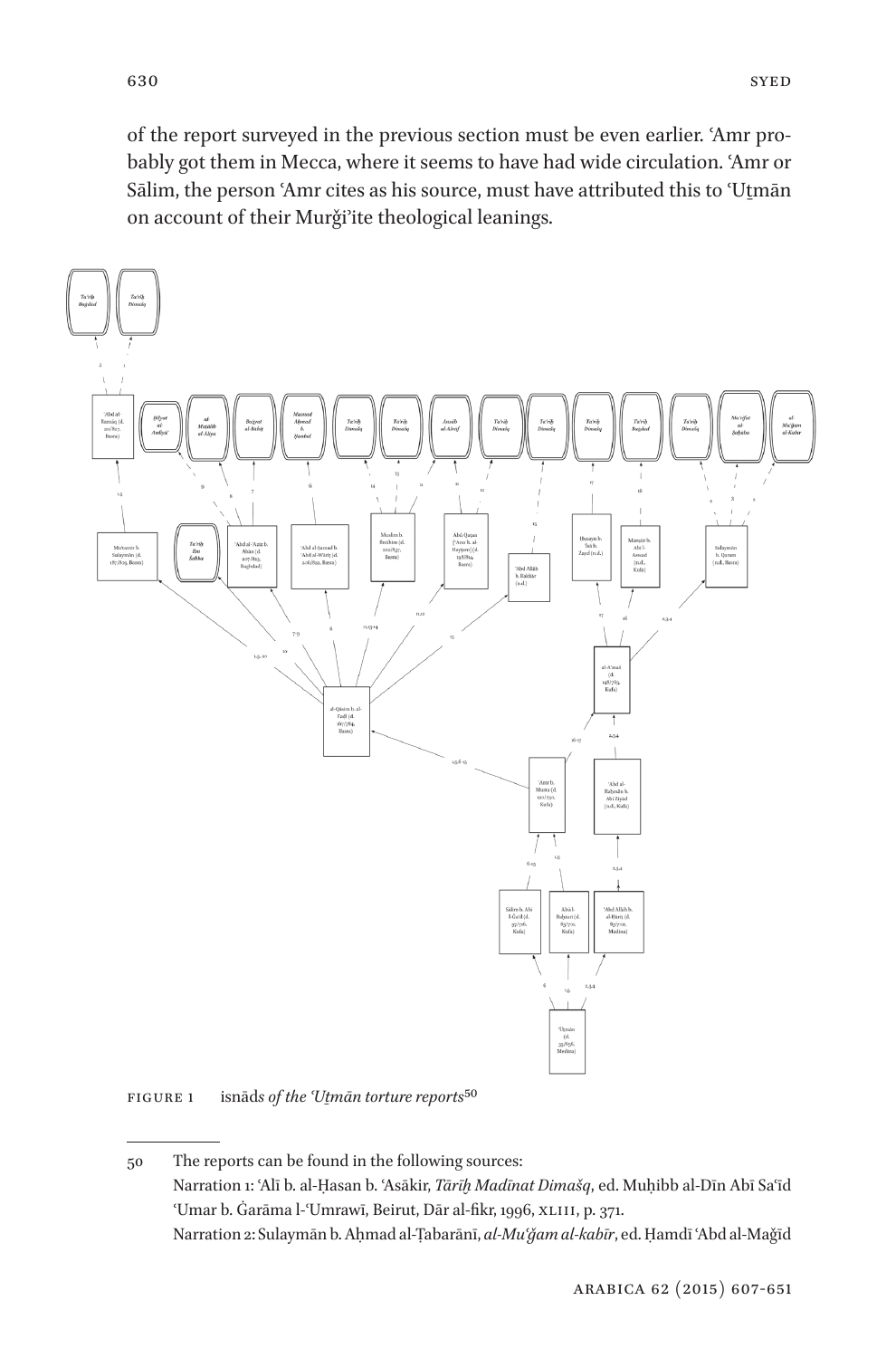None of the reports surveyed so far connect the torture incident to the revelation of the coercion exemption clause. In fact, one report connects ʿAmmār's torture to a different verse entirely. In terms of chronology, the earliest reports hail from the middle of the first/seventh century. Most of the reports come from around the turn of the century, with some possibly originating in the first half of the second/eighth century. Geographically, the reports originated in the most important intellectual centers of the Empire—Mecca, Medina, Basra, and Kufa. All of them indicate that at the very minimum some people harmed 'Ammār. The report from the Medinan scholar, 'Urwa b. al-Zubayr, asserts merely the basic fact that ʿAmmār was tortured in Mecca. Other reports elaborate on methods of torture (drowning, by fire, etc.). Some assert the role of the Prophet in the purported incident. Others assert that ʿAmmār's whole family was tortured. One of the reports discussed above involves the companion ʿUṯmān b. ʿAffān. Further analysis of this report's transmission history indicates the high probability of the contrived nature of some of its contents and provides clues about the motivations behind the construction, preservation and circulation of the ʿAmmār torture reports in early Islamic society. In terms of dating the variety of these reports—we have one firm conclusion that the ʿUṯmān reports are derived from the Meccan reports and certainly come after them. The Meccan reports, it is certain, were already circulating in the last quarter of the first/seventh century. From the perspective of content, none of the reports seem to be responding to legal and moral concerns surrounding the problem of coerced apostasy. With that said, we have yet to examine the reports that connect the apostasy verse, or more specifically the coercion exemption clause of the apostasy verse, with ʿAmmār's torture. It is to this that we now turn.

Salafī, Dār iḥyāʾ al-turāṯ al-ʿarabī, XXIV, p. 303.

- Narration 3: Abū Nuʿaym al-Iṣfahānī, *Maʿrifat al-ṣaḥāba*, p. 3361-3362, no 7690.
- Narration 4: Ibn ʿAsākir, *Tārīḫ Madīnat Dimašq*, XLIII, p. 371.

Narration 5: Ḫaṭīb al-Baġdādī, *Taʾrīḫ Madīnat al-Salām wa-aḫbār muḥaddiṯīhā wa-ḏikr quṭṭānihā al-ʿulamāʾ min ġayr ahlihā wa-wāridīhā*, IV, p. 505-506.

Narration 6: Aḥmad b. Muḥammad b. Ḥanbal, *Musnad al-imām Aḥmad b. Ḥanbal*, ed. 'Ādil Muršid and Šu'ayb Arnā'ūṭ, Beirut, Mu'assasat al-risāla, 1995, I, p. 492, nº 39.

Narration 7: Nūr al-Dīn ʿAlī b. Abī Bakr al-Hayṯamī, *Buġyat al-bāḥiṯ ʿan zawāʾid musnad al-Ḥāriṯ*, ed. Ḥusayn Aḥmad Ṣāliḥ Bākirī, Medina, al-Ǧāmiʿa l-islāmiyya bi-l-Madīna l-Munawwara-Markaz ḫidmat al-sunna wa-l-sīra l-nabawiyya bi-l-taʿāwun maʿa maǧmaʿ al-malik Fahd li-ṭibāʿat al-muṣḥaf al-šarīf, 1992, p. 923, nº 1016.

Narration 8: Aḥmad b. ʿAlī b. Ḥaǧar al-ʿAsqalānī, *al-Maṭālib al-ʿāliya bi-zawāʾid al-masānid al-ṯamāniya*, ed. Aḥmad b. Muḥammad b. ʿAbd al-ʿAzīz al-Šaṯrī, Riyadh, Dār al-ʿāṣima, 2000, XVI, p. 295, nº 4002.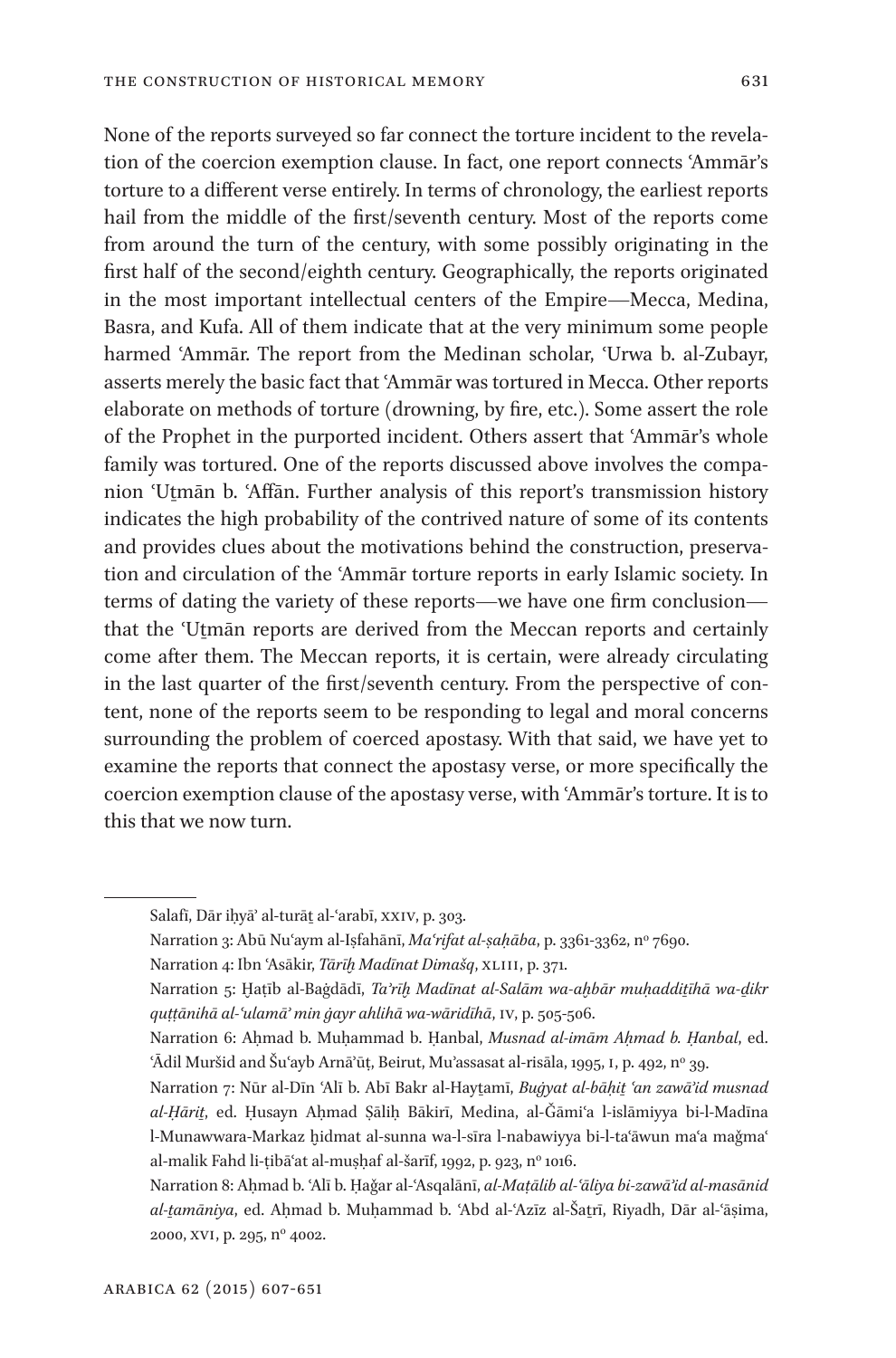## **2 Reports Which Simply Assert the Connection between ʿAmmār's Torture and the Coerced Apostasy Verse (Kor 16, 106)**

A number of reports either explicitly link the coercion exemption clause to ʿAmmār, or allude to one of its distinctive phrases (*muṭmaʾinnun bi-l-īmān*) in the course of recounting the events surrounding ʿAmmār's capture and torture. Many of these reports seem to have originated and circulated in Kufa at the behest of a number of different scholars of varying theological persuasions. As we shall see, some of these reports are implicated in an on-going dispute between Batrite Zaydite and Twelver Šīʿite theological factions on the correct stance to take against what both mutually recognized as an illegitimate ruling regime.

Two reports attributed alternatively to the Kufan authorities, Ġazwān (Abū Mālik, n.d.) and al-Ḥakam b. `Utayba (d. 113/732), simply assert that the coercion exemption clause was revealed about 'Ammār.<sup>51</sup> Significantly, both al-Ḥakam

Narration 17: Ibn ʿAsākir, *Tārīḫ Madīnat Dimašq*, XXXIX, p. 368.

51 For the al-Ḥakam report see ʿAbd Allāh b. Muḥammad b. Abī Šayba, *Muṣannaf Ibn Abī Šayba fī l-aḥādīṯ wa-l-āṯār*, ed. Saʿīd Laḥḥām, Beirut, Dār al-fikr, 1989, VII, p. 524, no 14 and Ibn Saʿd, *al-Ṭabaqāt*, III, p. 250, who both cite the same exact *isnād*. Here is the chain of transmission:

Al-Hakam b. Utayba (d. 113/732, Kufa)  $\rightarrow$  Ğābir b. Yazīd b. al-Hārit (d. 128/746, Kufa)  $\rightarrow$ Isrā'īl b. Yūnus (d. 160/777, Kufa)  $\rightarrow$  Wakī $\circ$ b. al-Ğarrāḥ (d. 196/812, Kufa).

 For a modern summary biography of al-Ḥakam and description of his doctrine, see Ess, *Theologie*, I, p. 242-243, who classifies him as a Batrite Zaydite. Ibn Ḥaǧar ascribes Šīʿite inclinations to al-Ḥakam, though qualifies this by stating he did not use to profess it openly, Ibn Ḥaǧar al-ʿAsqalānī, *Kitāb Tahḏīb al-tahḏīb*, II, p. 373, no 756. Al-Ḥakam also makes appearances in the Imāmī hadith criticism literature. Apparently he was known to have visited al-Bāqir's circle. See al-Aḥmad b. ʿAlī al-Naǧāšī, *Riǧāl al-Naǧašī*, ed. Mūsā al-Šabbīrī al-Zanǧānī, Qom, Muʾassasat al-našr al-islāmī l-tābiʿa li-ǧamāʿat al-mudarrisīn, 1416/1995-1996, p. 360, nº 966 and p. 112, nº 1099. Ibn Dāwūd al-Ḥillī notes that he was a Sunnite jurist and records the accusation that he may have been a Murǧiʾite: al-Ḥasan b. ʿAlī b. Dāwūd al-Ḥillī, *Kitāb al-Riǧāl*, ed. Muḥammad Ṣādiq Āl Baḥr al-ʿUlūm, Najaf, al-Maṭbaʿa l-ḥaydariyya, 1972, p. 243, nº 163. Al-Šahīd al-Ṭānī l-Ṭāwūsī notes that he was

Narration 9: Abū Nuʿaym al-Iṣfahānī, *Ḥilyat al-awliyāʾ wa-ṭabaqāt al-aṣfiyāʾ* Beirut, Dār alkutub al-ʿilmī, 1988, I, p. 140.

Narration 10: Ibn Šabba, *Tāʾrīḫ al-Madīna l-munawwara*, III, p. 1098-1099.

Narration 11: al-Balāḏurī, *Ansāb al-ašrāf*, I, p. 161-162, no 360.

Narration 12: Ibn ʿAsākir, *Tārīḫ Madīnat Dimašq*, XLIII, p. 368.

Narration 13: *ibid.*, XLIII, p. 369.

Narration 14: *ibid.*, XLIII, p. 370.

Narration 15: *ibid.*, XXXIX, p. 252.

Narration 16: Ḫaṭīb al-Baġdādī, *Taʾrīḫ Madīnat al-Salām wa-aḫbār muḥaddiṯīhā wa-ḏikr quṭṭānihā al-ʿulamāʾ min ġayr ahlihā wa-wāridīhā*, XIII, p. 254-255.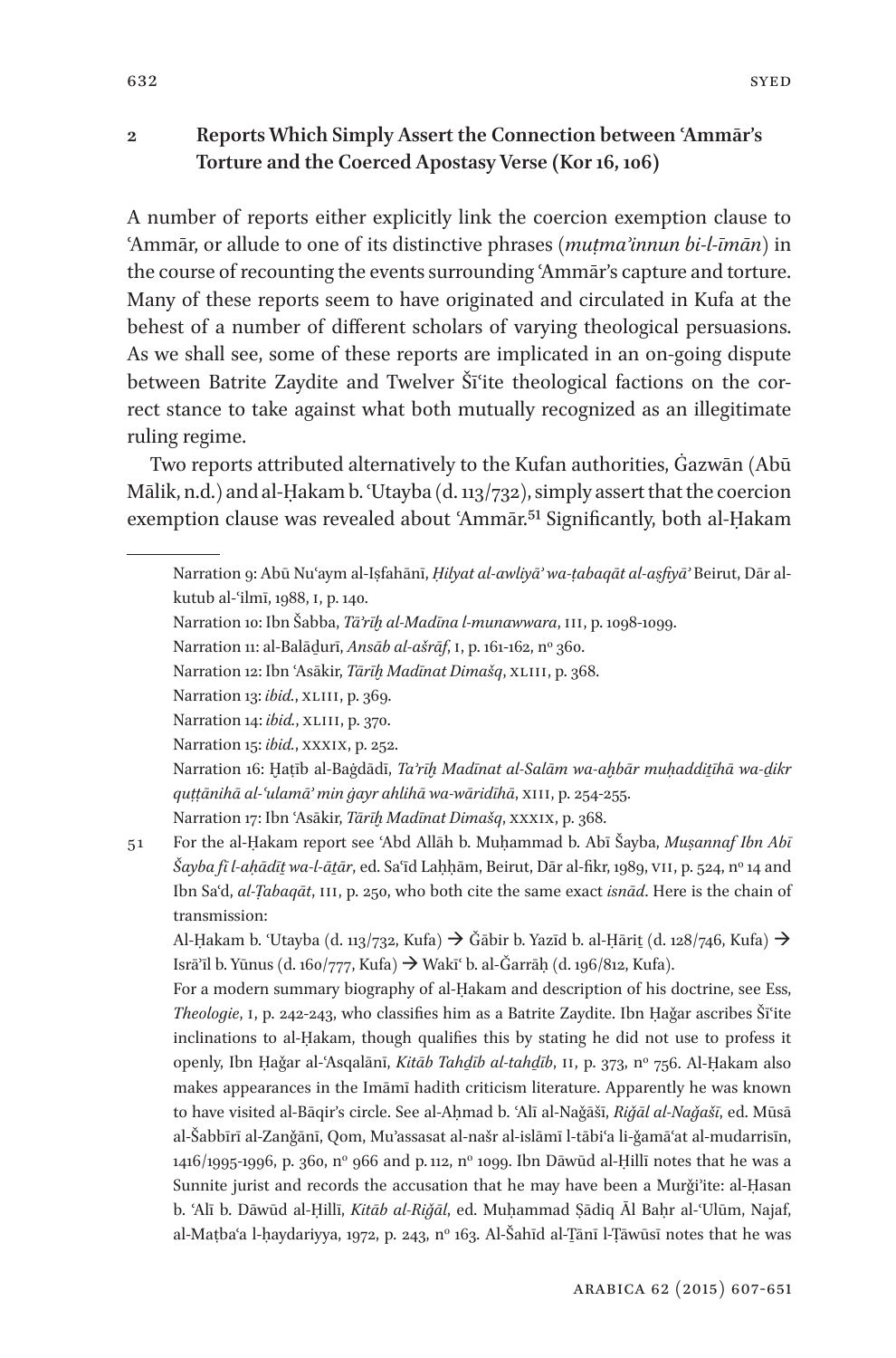and his immediate narrator Ǧābir are identified in Sunnite *riǧāl* sources as harboring sentiments sympathetic to Šī'ism. On the other hand, Šī'ite sources note that al-Ḥakam was a Sunni jurist, record accusations that he was a Murǧiʾite, or that he was a Batrite Zaydite.<sup>52</sup> Taken together, these reports imply that Kufan scholars were connecting Kor 16, 106 to 'Ammār at the turn of the first century.

a Batrīte: Ṣāḥib al-Maʿālim Ḥasan b. Zayn al-Dīn and Aḥmad b. Mūsā b. Ṭāwūs, *al-Taḥrīr al-Ṭāwūsī: al-mustaḫraǧ min kitāb Ḥall al-iškāl li-l-sayyid Aḥmad b. Mūsā al-Ṭāwūs*, ed. Fāḍil al-Ǧawāhirī, Qom, Maktabat āyat Allāh al-ʿuẓmā l-marʿašī l-naǧafī, 1411/2001, p. 166-167,  $n^{\circ}$  28. Ğābir b. Yazīd, for the most part has a poor reputation as a traditionist, and is held to be a believer in the theological doctrine of a special type of resurrection (*raǧʿa*) in Sunnite works. See Ibn Ḥaǧar al-ʿAsqalānī, *Kitāb Tahḏīb al-tahḏīb*, II, p. 41-44, no 75 and Ibn Saʿd, *al-Ṭabaqāt*, VI, p. 346. While al-Ḥakam, though acknowledged, got at most a warm reception in Šīʿite sources, Ǧābir b. Yazīd was acknowledged as one of their own, though even here there is some reservation. He is regarded as a transmitter of both al-Bāqir and Ǧaʿfar, and interestingly enough is noted to have written something on Qurʾānic exegesis and personal virtues/hagiography. See al-Naǧāšī, *Riǧāl al-Naǧašī*, p. 128- 130,  $n^{\circ}$  332. For a recent treatment of Gābir's scholarly activities and beliefs, see Hossein Modarressi Tabatabaʾi, *Tradition and survival: a bibliographical survey of early Shīʾite literature*, Oxford, Oneworld, 2003, p. 86-103. Specifically, on the nature of Ǧābir's collection of scholarly material on both exegesis and virtuous qualities, he writes: "the main thrust of Ǧābir's commentary on the Qurʾān was to prove that every praise and laudatory comment found there was directed towards ʿAlī, his descendants and their followers and that their enemies were the butt of all Qurʾānic condemnations" (*ibid.*, p. 97). Isrāʾīl has a good reputation amongst the Sunnite critics and seems simply to be acknowledged as a narrator of Ǧaʿfar al-Ṣādiq, without further comments, with the Šīʿite critics. See Ibn Ḥaǧar al-'Asqalānī, *Kitāb Tahḍīb al-tahḍīb*, I, p. 229-231, nº 496; and Ḥasan b. Zayn al-Dīn and Ibn Ṭāwūs, *al-Taḥrīr al-Ṭāwūsī*, p. 165, no 1899.

For the Ġazwān report see Ibn Abī Šayba, *Muṣannaf*, VII, p. 524, nº 12; and Abū Ğaʿfar Muḥammad b. Ǧarīr al-Ṭabarī, *Tafsīr al-Ṭabarī: Ǧāmiʿ al-bayān ʿan taʾwīl āy al-Qurʾān*, ed. ʿAbd Allāh b. ʿAbd al-Muḥsin al-Turkī, Cairo, Dār al-hiǧr, 2001, XIV, p. 375. Here is the chain of transmission:

Gazwān, Abū Mālik (n.d., Kufa)  $\rightarrow$  Husayn b. `Abd al-Rahmān (d. 136/754, Kufa)  $\rightarrow$ Hušaym b. Bašīr (d. 183/799, Wāsiṭ).

 Ibn Saʿd describes him as having an interest in exegesis but narrating few hadith (*ṣāhib tafsīr wa-qalīl al-ḥadīṯ*). See Ibn Saʿd, *al-Ṭabaqāt*, VI, p. 295. This fact is confirmed by a cursory examination of the *Muṣannaf* of Ibn Abī Šayba. See Ibn Abī Šayba, *Muṣannaf*, III, p. 115, 429, 455; IV, p. 183, 571; VII, p. 56; VIII, p. 304, 347. The most prominent transmitter of his exegetical remarks is the early Kufan exegete al-Suddī, Ibrāhīm b. ʿAbd al-Raḥmān (d. 127/745) and less so, Ḥuṣayn b. ʿAbd al-Raḥmān, as in the above chain. Al-Ṭabarī's report has Hušaym narrating to one Yaʿqūb b. Ibrāhīm (d. 252/866, Baghdad).

52 On the Batrites, see Wilferd Madelung, "Batriyya or Butriyya", *EI*2. See also *Der Imam al-Qāsim ibn Ibrāhīm und die Glaubenslehre der Zaiditen*, Berlin, de Gruyter (« Studien zur Sprache, Geschichte und Kultur des islamischen Orients : Biehefte zur Zeitschrift "Der Islam". Neue Folge », 1), 1965, p. 49-51. The early Batrites are described as committed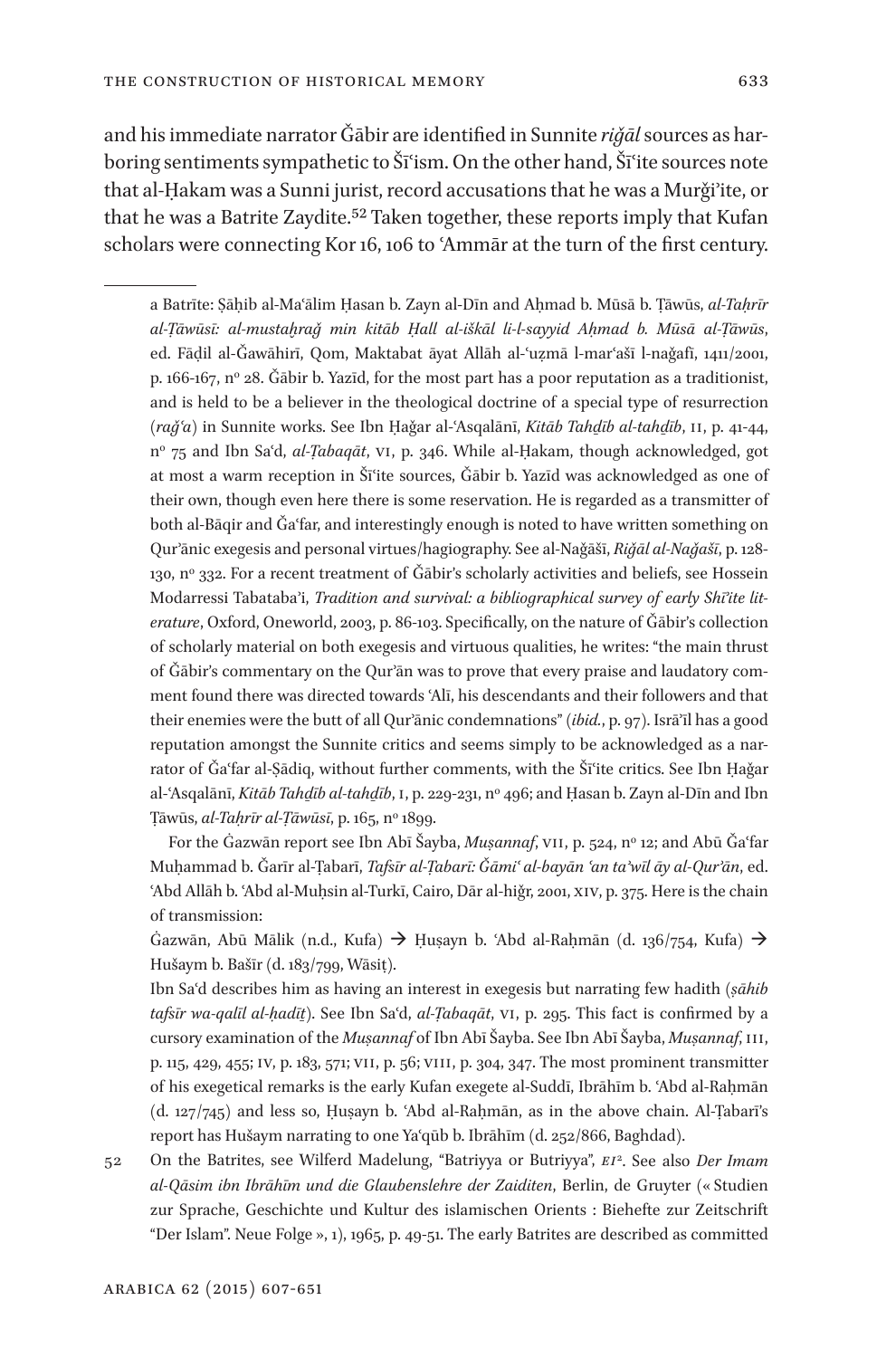That ʿAmmār would serve as an authority of some sort to Kufans of varying theological and political persuasions is not entirely surprising. ʿAmmār's role as a Kufan governor under the caliphate of ʿUmar and his loyalty to ʿAlī's side in the civil war made him appealing to a whole host of different communities. The memory of his partisanship for ʿAlī and his martyrdom at Ṣiffīn made him favorable to both the more ideologically doctrinaire but politically quietist proto-Twelver-Imāmites of the period and the ideologically pragmatic but politically activist Batrite Zaydīs. The fact that he served as a governor of Kufa under ʿUmar *and* fought for ʿAlī made him an appealing figure for a Murǧiʾite project of political and theological integration and the Batrite Zaydite desire to temper and widen ʿAlid claims to political rule. The fact that he was a famous companion of the Prophet, a governor of Kufa, and a martyr in ʿAlī's cause against Muʿāwiya's Syrian army made him a good candidate for communities who would assert the relative merit of Kufa in Islamic religious culture. In these larger motivations we have an explanation for why a scholar such as al-Ḥakam would assert that a particular Qurʾānic verse was about ʿAmmār, specifically, and why it would be preserved and circulated by the Šīʿite Ǧābir b. Yazīd, or in Kufa generally.

Unlike the reports attributed to al-Ḥakam and Ġazwān, whose main point was to merely assert the connection between ʿAmmār and the coercion exemption clause, two reports found in the Twelver source, *al-Kāfī*,<sup>53</sup> deploy the ʿAmmār incident and its connection to the coercion exemption clause in the context of a larger policy recommendation, advocating precautionary dissimulation over active resistance.<sup>54</sup> One of the reports originates with the sixth Twelver Imām, Ğaʿfar al-Sādiq (d. 148/766), and the other Ğaʿfar ultimately attributes to ʿAlī b. Abī Ṭālib. In the first report, Ǧaʿfar asks, rhetorically, "what prevented Mayṯam55 from engaging in precautionary dissimulation (*taqiyya*),

to the idea of the supreme excellence of ʿAlī as candidate for the Imām as immediate successor to the Prophet, over and above the other three caliphs. However, unlike other Imāmites, this did not mean the illegitimacy of the Imāmates of either Abū Bakr or ʿUmar.

<sup>53</sup> For a useful general introduction to *al-Kāfī*, and its author, al-Kulaynī, see Wilferd Madelung, "al-Kulaynī (or al-Kulīnī), Abū Djaʿfar Muḥammad b. Yaʿḳūb b. Isḥāḳ al-Rāzī", *EI*2.

<sup>54</sup> Significantly, al-Kulaynī classifies both of the hadiths under the chapter on precautionary dissimulation (*bāb al-taqiyya*).

<sup>55</sup> The reference is to Mayṯam al-Tammār's (d. 60/580) martyrdom, a prominent companion of ʿAlī, who refused to dissociate himself from ʿAlī or his cause on the pain of torture and death at the hands of ʿUbayd Allāh b. Ziyād (d. 67/686), the governor of Kufa. Generally on Mayṯam, and specifically on his activity in transmission see Modarressi Tabatabaʾi, *Tradition*, I, p. 42-45.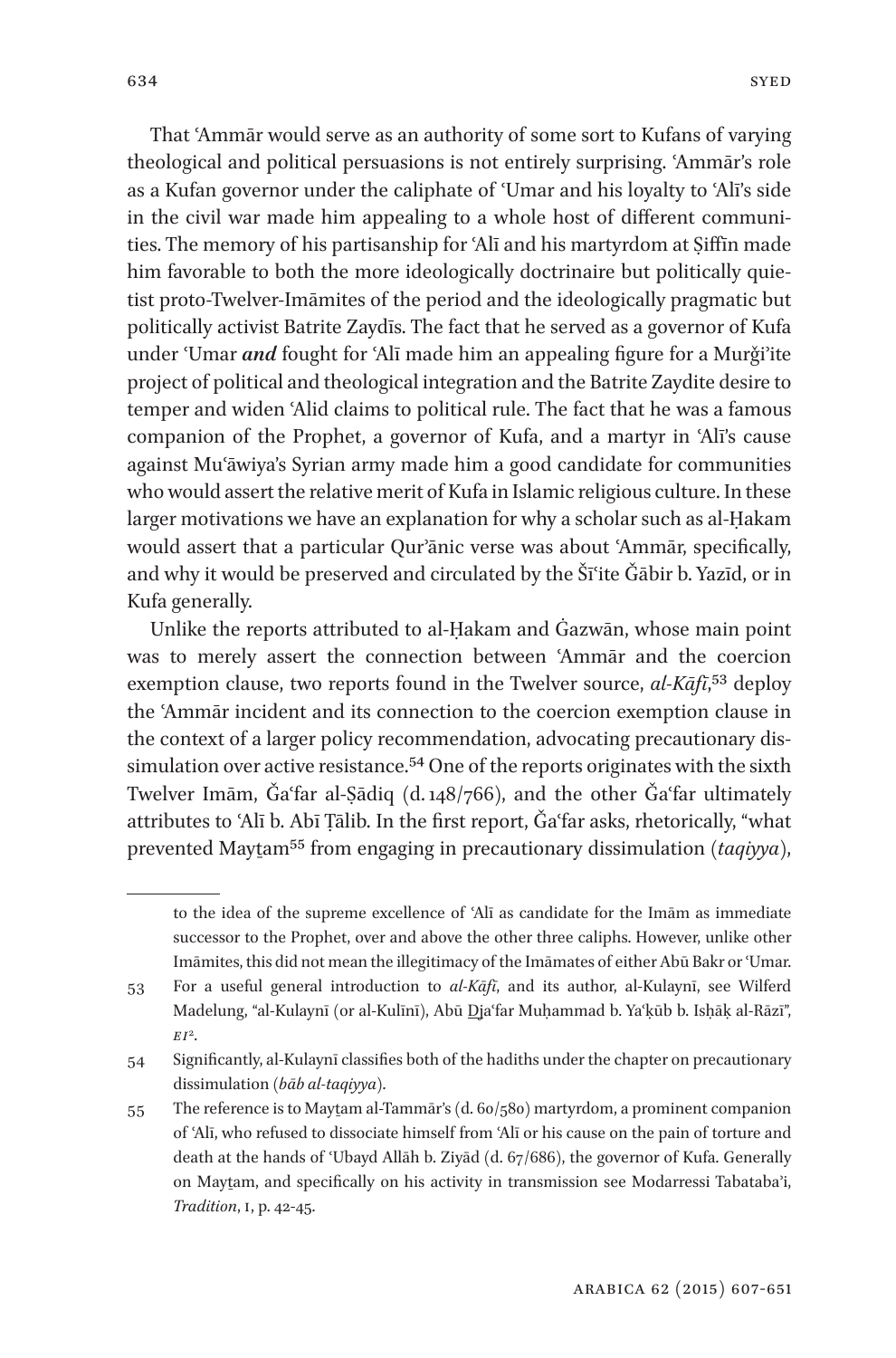when he knew the following verse was revealed about ʿAmmār and his companions: "except one who is forced, while his heart is at peace with faith."56 In the second report, Ǧaʿfar is asked about a speech of ʿAlī:

The people are transmitting that ʿAlī (upon him be peace) said on the *minbar* of Kufa: "O people, [when] you will be called upon to insult me, then insult me. Then you will be called upon to dissociate yourself from me. Do not dissociate yourselves from me." Abū ʿAbd Allāh [Ǧaʿfar al-Ṣādiq] said: "People could not have lied more against ʿAlī." Then he said. ʿAlī said only: "[When] you will be called upon to insult me, insult me. Then you will be called to dissociate from me, but I am on the religion of Muḥammad." He did not say: "Do not dissociate yourselves from me." The questioner asked him: "Do you not think he ought to choose death rather than dissociation?" He replied: "By God he is not obliged to do that. He should only do what ʿAmmār b. Yāsir did when he was forced by the people of Mecca, while his heart was at peace with faith and God revealed about him: 'except one forced while his heart is at peace with faith.'" The Prophet said to him: "If they return, do it again, for God has

 $\check{G}a$ 'far al-Ṣādiq (d. 148/766, Medina) → Muḥammad b. Marwān (n.d., n.p.) → Ğamīl [b. Darrāǧ] (d. late 2nd/8th century, Kufa)  $\rightarrow$  [Muḥammad] Ibn Abī 'Umayr (d. 217/832, Baghdad)  $\rightarrow$  Abū ʿAlī b. Ibrāhīm, [Ibrāhīm b. Hišām] (n.d., Kufa/Qum)  $\rightarrow$  ʿAlī b. Ibrāhīm (*fl. ca* 307/920, Qum)

 On ʿAlī b. Ibrāhīm see Amīn Turmus al-ʿĀmilī, *Ṯulāṯiyyāt al-Kulaynī wa-qurb al-isnād*, Qom, Muʾassasat dār al-ḥadīṯ al-ṯaqāfī, 1417/1996-1997, p. 25 and 60-63. Al-ʿĀmilī describes ʿAlī b. Ibrāhīm as one of the Kulaynī's primary sources for the *Kāfī*. For ʿAlī's father, Ibrāhīm b. Hišām, see *ibid.*, p. 64-68 and the sources cited therein. On Ǧamīl, see Modarressi Tabatabaʾi, *Tradition*, p. 307-308. The identification of the immediate narrator of Ǧaʿfar's statement, Muhammad b. Marwān has been difficult to say the least. The modern Imāmī scholar al-Hū'ī records no less than fourteen different Muhammad b. Marwān. Of these fourteen, three were identified by various scholars from within the Imāmī *riǧāl* tradition as having been a transmitter of Ǧaʿfar's: Muḥammad b. Marwān b. ʿUṯmān, who is simply identified as a Medinan; Muhammad b. Marwān al-Duhlī, who is identified as Basran who died in 161/778; and Muḥammad b. Marwān al-Baṣrī, who is identified as Basran. It is possible that the two Basrans are in fact the same individual, as the *riǧāl* scholars identify both as having been of Kufan origin, but of Basran domicile. For these see Abū l-Qāsim b. ʿAlī Akbar al-Ḫūʾī, *Muʿǧam riǧāl al-ḥadīṯ*, n.p., n.p., 1413/1992, XVII, p. 216-222. Also see, ʿAbd al-Ḥusayn al-Šabastarī, *al-Fāʾiq fī ruwāt wa-aṣḥāb al-Imām al-Ṣādiq*, Qom, Muʾassasat al-našr al-islāmī, 1418/1997-1998, III, p. 185-187, no 3133-3135.

<sup>56</sup> Muḥammad b. Yaʿqūb al-Kulaynī, *al-Kāfī*, ed. ʿAlī Akbar al-Ġaffārī, Tehran, Dār al-kutub al-islāmī, 1377-1381/1957-1961], II, p. 220, nº 15. Here is the chain of transmission: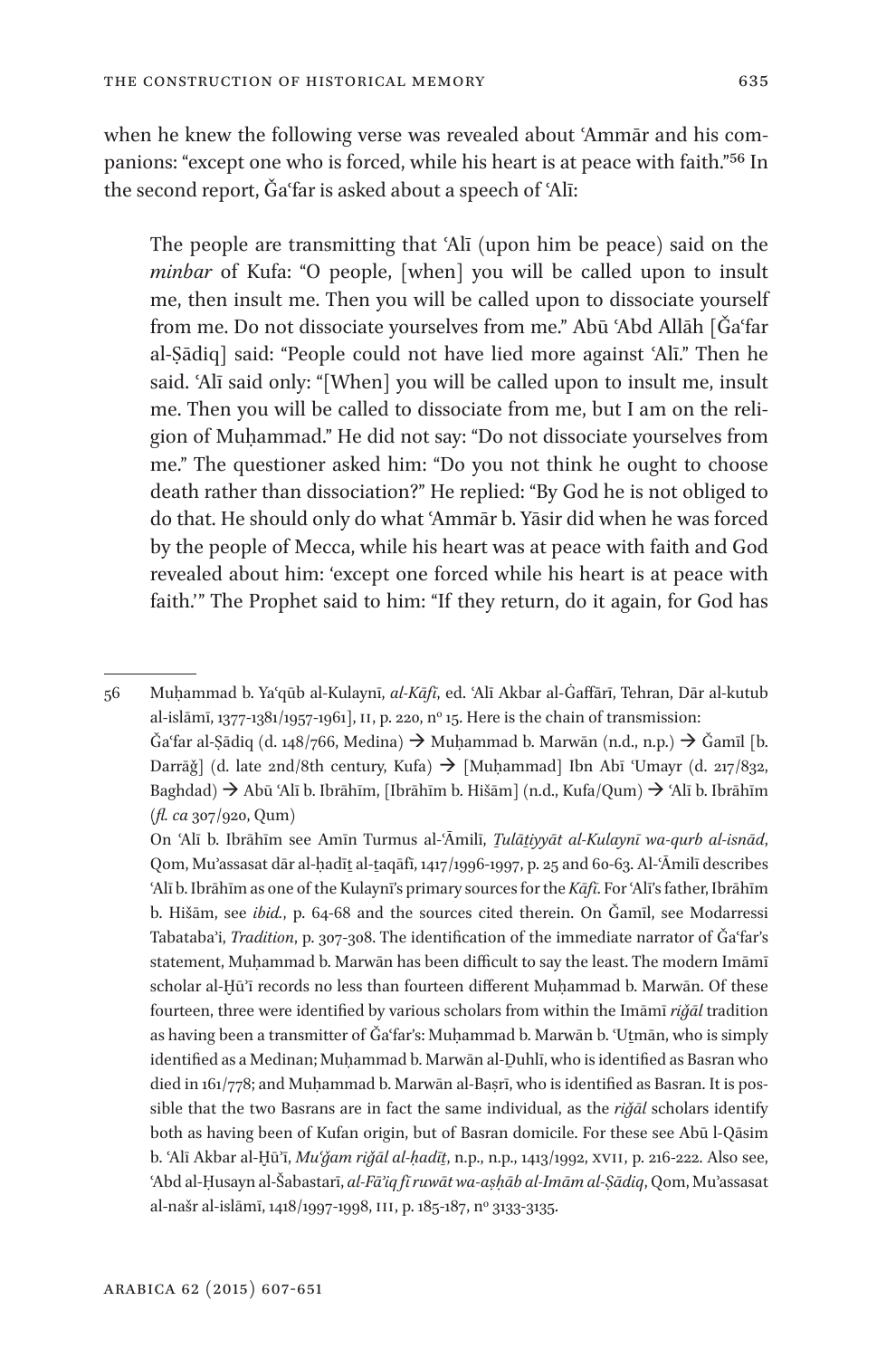given you an excuse and commanded you to resort [to dissimulation], if they come back [to torture you]."57

In this text,  $\check{G}$  as act and its sanction by the coercion exemption clause as an argument for tempering the heroic impulses for martyrdom in the community and a general argument for a policy prudent dissimulation.

Ǧaʿfar's text is a complicated rejoinder to the contemporary Batrites of his and his father's generation. A putative Batrite version of the text is preserved in a fourth/tenth century Sunnī source. We can infer that it is Batrite because

 The modern Imāmī scholar, al-ʿĀmilī, offers this *isnād* specifically as a paradigmatic example of a short, three-tiered chain of transmission, which occurs often in al-Kulaynī's *al-Kāfī*. See al-ʿĀmilī, *Ṯulāṯiyyāt al-Kulaynī*, p. 33. On Masʿada see Modarressi Tabatabaʾi, *Tradition*, p. 319-322. On Hārūn b. Muslim see *ibid.*, p. 92-99, the sources cited therein and al-Ḫaṭīb al-Baǧdādī, *Taʾrīḫ*, XIV, p. 22. See also Modarressi Tabatabaʾi, *Tradition*, p. 322 on the relationship between Masʿada and Hārūn. Significantly the Imāmī *riǧāl* tradition records doubts on the Šīʿite *bona fides* of both Masʿada and Hārūn. Al-Naǧašī states somewhat opaquely that Hārūn had a view on the issue of predestination (*ǧabr*) and anthropomorphism (*tašbīh*). The significance of this statement is not clear to me, though al-ʿĀmilī attempts to vindicate Hārūn of the implications of al-Naǧašī's statement. More significantly for our purposes, Masʿada is described specifically as a Batrite. For some of these ascriptions in the Twelver-Imāmite *riǧāl* tradition see al-ʿĀmilī, *Ṯulāṯiyyāt al-Kulaynī*, p. 114-117 and the sources cited therein. For the earliest ascription see, Muḥammad b. al-Ḥasan al-Ṭūsī, *Iḫtiyār maʿrifat al-riǧāl, al-maʿrūf bi-Riǧāl al-Kaššī*, ed. Mīr Dāmād al-Astarābādī and Mahdī al-Raǧāʾī, Qom, Muʾassasat āl al-bayt, 1404/1983-1984, II, p. 687- 688. Al-Ṭūsī describes Masʿada b. Ṣadaqa as a Sunnite and counts him as a transmitter of al-Bāqir, see his *Riǧāl al-Ṭūsī*, ed. Ǧawād al-Qayyūmī l-Iṣfahānī, Qom, Muʾassasat al-našr al-islāmī, al-tābi'a li-ǧamā'āt al-mudarrisīn bi-Qum, 1415/1994, p. 146, nº 1609. I cannot make sense of the Batrī ascription for Masʿada. From the perspective of the substance of the text, Ǧaʿfar's text is a rejoinder to a specifically Batrī rendition of ʿAlī's speech circulated by a known Batrī, Salama b. Kuhayl, a contemporary of al-Bāqir. The Batrī rendition fits with Zaydite activism against an illegitimate regime. Masʿada's text does not fit this aspect of the Zaydite political project, and in fact dilutes it. For an analysis of Masʿada's putative sectarian affiliation by looking at the substance of the texts in which he is a transmitter, see Modarressi Tabatabaʾi, *Tradition*, p. 320, who provides evidence for both Masʿada's Sunnite and Šīʿite predilections. For a vindication of both the charges of Batrism and Sunnism by a comparative analysis of the judgments of a number of Imāmī and Sunnite *riǧāl* critics, see al-ʿĀmilī, *Ṯulāṯiyyāt al-Kulaynī*, p. 124-130, who points out the categorization of Masʿada as Ǧaʿfar al-Ṣādiq's transmitter is inconsistent with Batrism as a phenomenon prevalent in al-Bāqir's time.

 $57$  Al-Kulaynī, *al-Kāfī*,  $11$ , p. 219,  $n^{\circ}$  10. Here is the chain of transmission:

Ğa'far al-Şādiq (d. 148/766, Medina) → Mas'ada b. Şadaqa (n.d., Basra) → Hārūn b. Muslim (*fl. ca* 240/855, Samarrā<sup> $\rightarrow$ </sup> Alī b. Ibrāhīm (*fl. ca* 307/920, Oom)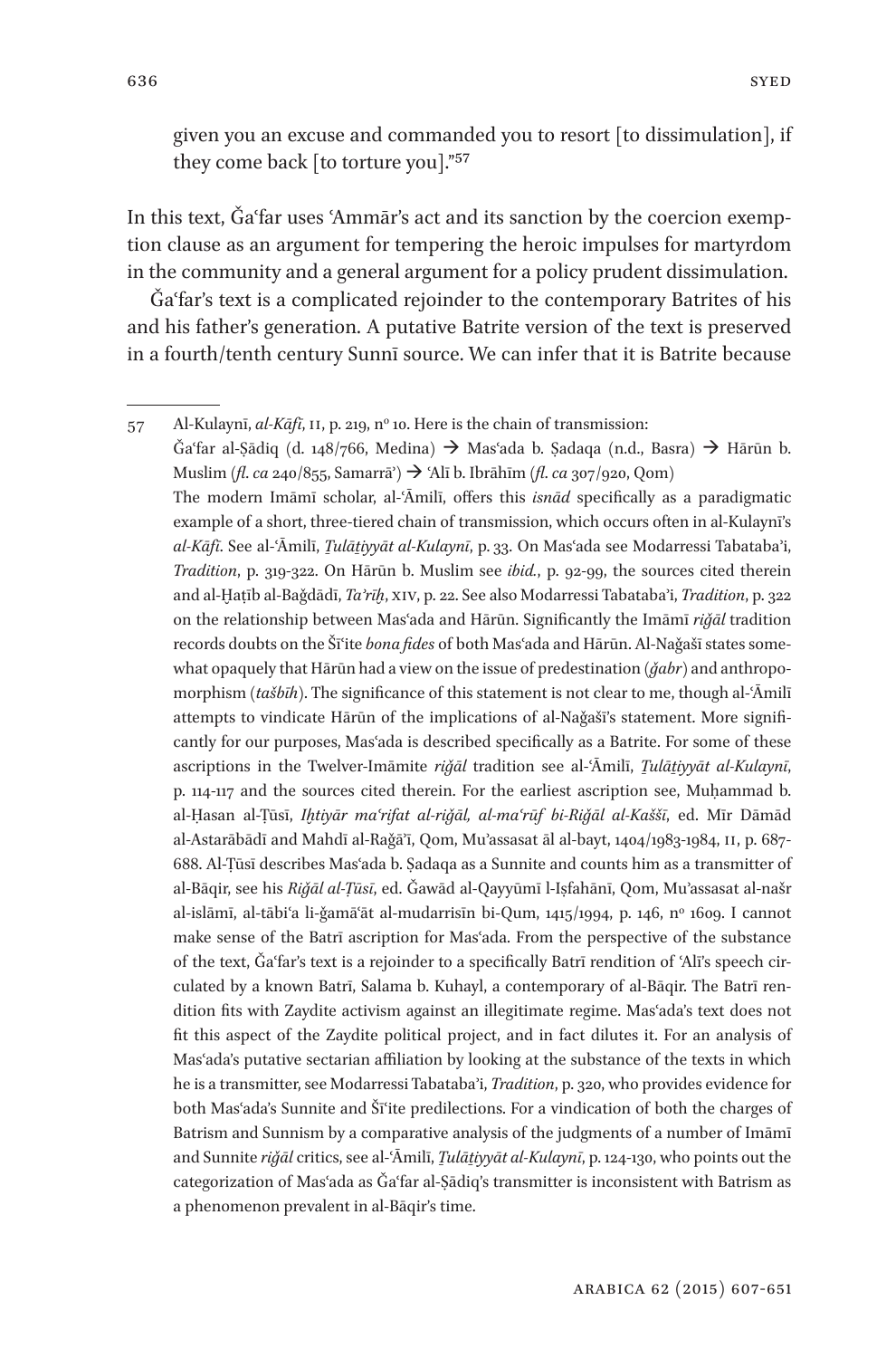of the role of Salama b. Kuhayl (d. 121/739) in its transmission history; he is explicitly identified as a Batrite by Imāmī *riǧāl* sources.58 Just as Ǧaʿfar claimed, the text circulated by Salama has ʿAlī declare:

Indeed when you will be offered the chance to insult me, slander me. If you are offered the chance to dissociate from me, *do not dissociate from me*, because I follow Islam (*fa-innī ʿalā l-islām*). He should sacrifice himself (*fa-l-yamdud ahadukum 'unqahu taqalathu ummuhu*).<sup>59</sup> If you dissociate from me, [then know] he gives up this world and the next.<sup>60</sup> Then he [ʿAlī] recited: "except for one forced while his heart is at peace with faith<sup>"61</sup>

- 58 See al-Ṭūsī, *Iḫtiyār maʿrifat al-riǧāl, al-maʿrūf bi-Riǧāl al-Kaššī*, II, p. 499-500. Al-Ṭūsī identifies the following as Batrī by name: Sālim b. Abī Ḥafṣa, al-Ḥakam b. ʿUtayba, Salama b. Kuhayl, Abū l-Miqdām Ṯābit al-Ḥaddād, then proceeds to provide a definition of Batrism. See also, at another place, *ibid.*, II, p. 504-505, where al-Kaššī transmits a seemingly apocryphal account of some Batrīs' dispute with al-Bāqir and the origin of the their name. Van Ess classifies Salama as a Kufan Batrī colleague of al-Ḥakam b. ʿUtayba, see Ess, *Theologie*, I, p. 243-244.
- 59 The literal translation of the phrase, *fa-l-yamdud aḥadukum ʿunqahu ṯaqalathu ummuhu,*  would be something like: "let him extend his neck such that his mother would grieve for him".
- 60 I had to amend this part of the text. The original made little sense and must have gotten corrupted at some point in the manuscript tradition. Unfortunately, the editor seems not to have picked up on it. The phrasing of text found in al-Ḥākim's *al-Mustadrak* read: *fa-innahu lā dunyā lahu wa-la āḫira baʿda l-islām*. There are other versions of this text. I relied on the phrasing of a similar text found in the Šīʿite scholar al-Mufīd's (d. 413/1022) *al-Iršād*, which reads: *fa-in tabarraʾū fa-lā dunyā lahu wa-lā āḫira*. See Muḥammad b. Muḥammad al-Mufīd, *al-Iršād*, Beirut, Dār al-Mufīd li-l-ṭibāʿa wa-l-našr wa-l-tawzīʿ, 1993, I, p. 322.

61 See al-Ḥākim Muḥammad b. ʿAbd Allāh al-Ḥākim al-Naysābūrī, *al-Mustadrak*, ed. Yūsuf ʿAbd al-Raḥmān al-Marʿašlī, Beirut, Dār al-Maʿrifa, II, p. 358. Here is the chain of transmission:

Abū Șādiq, `Abd Allāh b. Nāǧid (n.d., Kufa)  $\rightarrow$  Salama b. Kuhayl (d. 121/739, Kufa)  $\rightarrow$ Sufyān al-Ṭawrī (d. 161/778, Kufa)  $\rightarrow$  Ibrāhīm b. Muḥammad b. al-Ḥāriṯ b. Asmā' (d. 185/801, Syria)  $\rightarrow$  Mu'āwiya b. 'Amr b. al-Muhallab (d. 214/830, Syria)  $\rightarrow$  Muḥammad b. Aḥmad b. al-Naḍr al-Azdī (d. 291/904, Baghdad)  $\rightarrow$  Abū Bakr b. Isḥāq.

 A similar text, without *isnād*, is cited in the Imāmī source, Muḥammad b. al-Ḥusayn al-Šarīf al-Raḍī, *Nahǧ al-balāġa*, ed. Muḥammad ʿAbduh, Qom, Dār al-ḏaḫāʾir, 1412/1991-1992, I, p. 105-106. The last part of the speech recorded in this source accords with a portion of the speech recorded in al-Ḥākim al-Naysābūrī, *al-Mustadrak*, II, p. 358. Significantly, here, ʿAlī is quoted as actually saying what Ǧaʿfar belies—he permits his followers to insult (*sabb*) him, but forbids them from dissociating (*barāʾā*) from him. Kohlberg explains the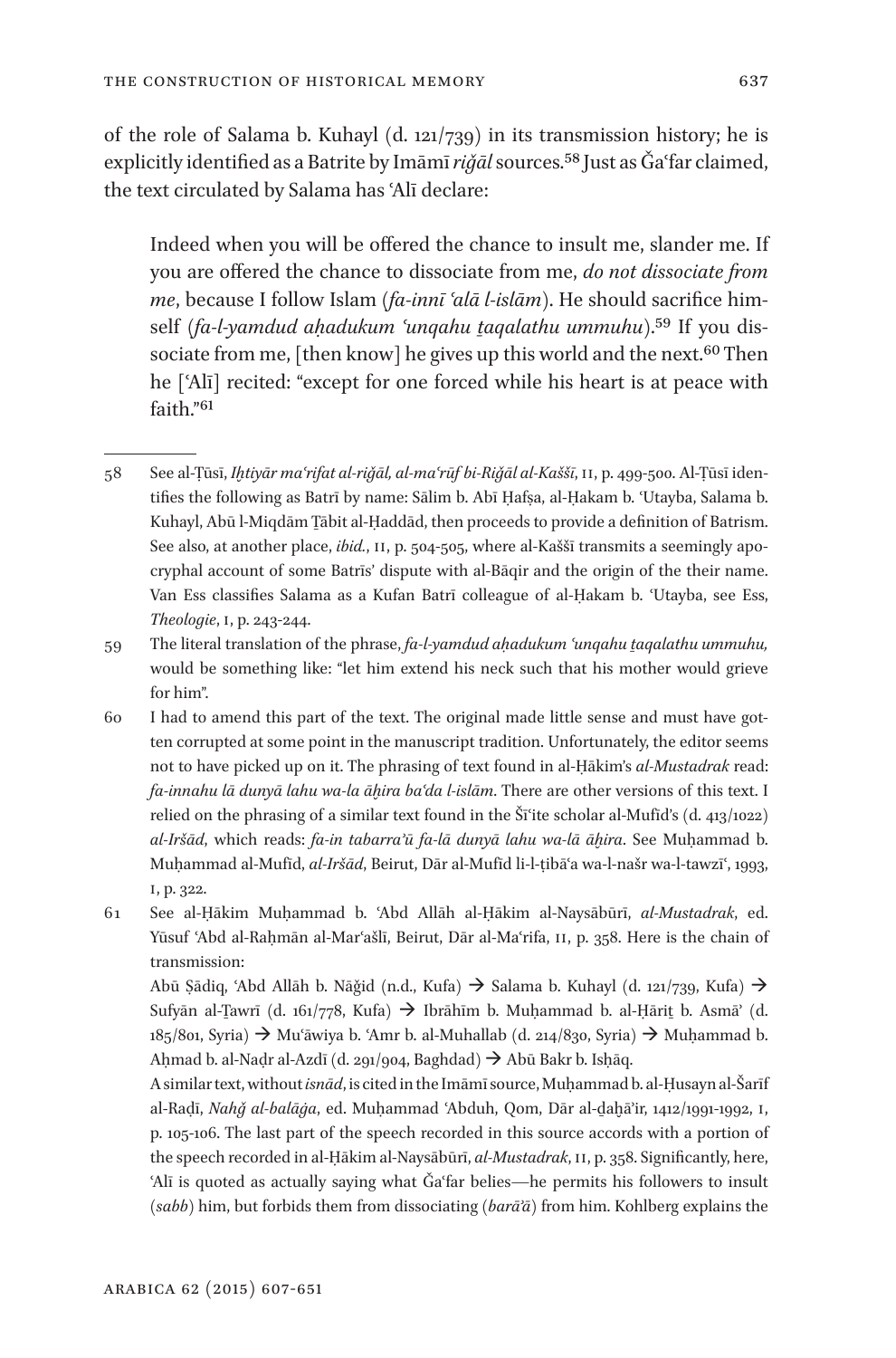Here the practical import in the difference between the two texts seems to be whether dissociation from ʿAlī is a *duty* when one's life is on the line, as implied by Ǧaʿfar's statement, or merely a *dispensation*, as implied by the Batrite text. Both cite the coercion exemption clause. Ǧaʿfar cites the specific example of ʿAmmār as proof regarding what is to be done when one's life is on the line. Ǧaʿfar's rejoinder to the Batrite text works on a couple of different levels. It both denies the particular wording of the Batrite text, and specifically asserts both the apostasy verse and its connection to ʿAmmār to argue against a policy of activist resistance to the demand to dissociate from `Alī. Rather Ğaʿfar says there is a duty to dissimulate, just as `Ammār had done. While Batrites may have seen the history of ʿAmmār's political affiliations as a demonstration of the possibility of supporting the first two caliphs and ʿAlī, the Imāmites of Muḥammad al-Bāqir's and Ǧaʿfar al-Ṣādiq's generation see his capitulation under Qurayšite persecution, and its Qurʾānic endorsement as supporting their politics of passive resistance. These reports give a sense of the role of the circulation of reports about ʿAmmār's torture and its connection to Kor 16, 106 in Kufan religious circles in the first half of the second/eighth century.

# **3 Torture Reports which allude to the Coerced Apostasy verse (Kor 16, 106)**

With one exception, the most widely circulated reports that connect 'Ammār's torture to the Kor 16, 106 do not do so explicitly.<sup>62</sup> In fact, they allude to it by having 'Ammār respond to the Prophet's query about his potential renunciation of faith upon torture, with a distinctive phrase found in Kor 16, 106, "at peace with faith" (*muṭmaʾinnun bi-l-īmān*). Some of these reports cannot be dated to earlier than the latter half of the second/eighth century, hence we will not examine them here. They can be found in the sources cited below.63

distinction between ʿAlī's commands as resulting from the fact that "dissociation from the Qurʾān is applied only to polytheists, and that dissociation from ʿAlī is therefore tantamount to declaring him a polytheist." Kohlberg relies on later Imāmite scholars for this explanation. See Etan Kohlberg, "Barāʾa in Shīʿī doctrine", *Jerusalem Studies in Arabic and Islam*, 7 (1986), p. 154-156.

<sup>62</sup> For the exception see al-Balāḏurī, *Ansāb al-ašrāf*, I, p. 160, no 352.

<sup>63</sup> See al-Ṭabarī, *Tafsīr al-Ṭabarī*, XIV, p. 373-374; al-Balāḏurī, *Ansāb al-ašrāf*, I, p. 159-160, no 351; Yaḥyā b. Sallām, *Tafsīr Yaḥyā b. Sallām*, ed. Hind Šalabī, Beirut, Dār al-kutub al-ʿilmī,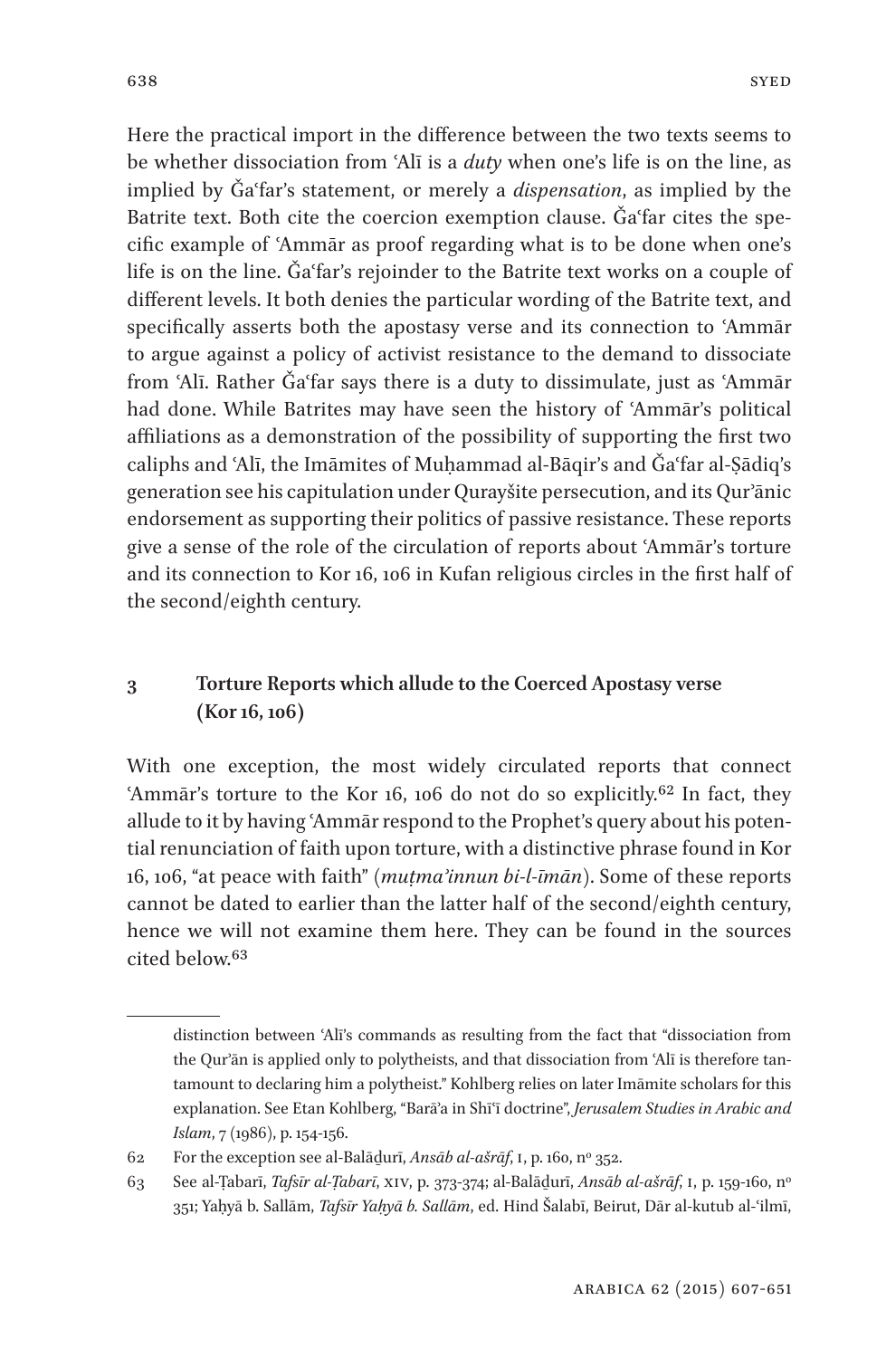## **3.1** *Abū ʿUbayda Reports*

The most widely recorded of the reports that connect ʿAmmār's torture to Kor 16, 106 has Abū ʿUbayda (n.d.), ʿAmmār's grandson, in the chain of transmission. Abū ʿUbayda's account for the specific circumstances surrounding ʿAmmār's capture and torture, and the allusion to the coercion exemption clause was one of the most popular in classical exegetical and legal literature. Because of its later fame, I shall engage in a much more detailed analysis of this report.<sup>64</sup>

The earliest narrator that narrates to different individuals thus giving rise for an opportunity to engage in an *isnād-cum-matn* analysis is the Meccan-Ǧazīran scholar, ʿAbd al-Karīm b. Mālik (d. 127/745). The *isnād*s of the reports have ʿAbd al-Karīm narrating to three different individuals: the famous Meccan scholar Ma'mar b. Rāšid (d. 154/771), and the Gazīrans al-Furāt b. Salmān (d. 150/767) and ʿUbayd Allāh b. ʿAmr (d. 180/797). The content of the reports transmitted by the the two Ǧazīrans, al-Furāt and ʿUbayd Allāh are very similar to each other, while there is a fundamental difference between them and all the versions of the report that go through Maʿmar. Here is one of the Maʿmar reports (figure 2, narration 8):

The polytheists took ʿAmmār b. Yāsir, tortured him till he came close to saying some of what they wanted. He complained about it to the Prophet. The Prophet asked him: "How did you find your heart?" He replied: "At peace with faith." He said: "If they return, do it again!"65

Here is one version of the al-Furāt report (figure 2, narration 6):

The polytheists took ʿAmmār and did not leave him till he cursed the Messenger of God and mentioned something good about their gods. They then left him. When he came to the Prophet, *the Prophet asked: "What's the matter?" He replied: "Evil! By God, the polytheists would not release me till I slandered you and said something good about their gods."* The Prophet asked: "How did you find your heart?" He replied: I found my heart at peace with faith. He said: "If they return, do it again!"66

<sup>2004,</sup> I, p. 92-93; Aḥmad b. Abī Bakr b. Ismāʿīl al-Būṣīrī, *Itḥāf al-ḫīra l-mahara bi-zawāʾid al-masānīd al-ʿašara*, ed. Dār al-miškāt li-l-baḥṯ al-ʿilmī, Riyadh, Dār al-waṭan li-l-našr, 1999, V, p. 262, nº 4639.

<sup>64</sup> For the *isnād*s of this report see figure 2: *isnād*s of the Abū ʿUbayda reports.

<sup>65</sup> Abd al-Razzāq b. Hammām al-Ṣanʿānī, *Tafsīr al-Qurʾān*, ed. Muṣṭafā Muslim Muḥammad, Riyadh, Maktabat al-rušd li-l-našr wa-l-tawzīʿ, 1989, I, p. 360.

<sup>66</sup> Yaḥyā b. Sallām, *Tafsīr Yaḥyā b. Sallām*, I, p. 92.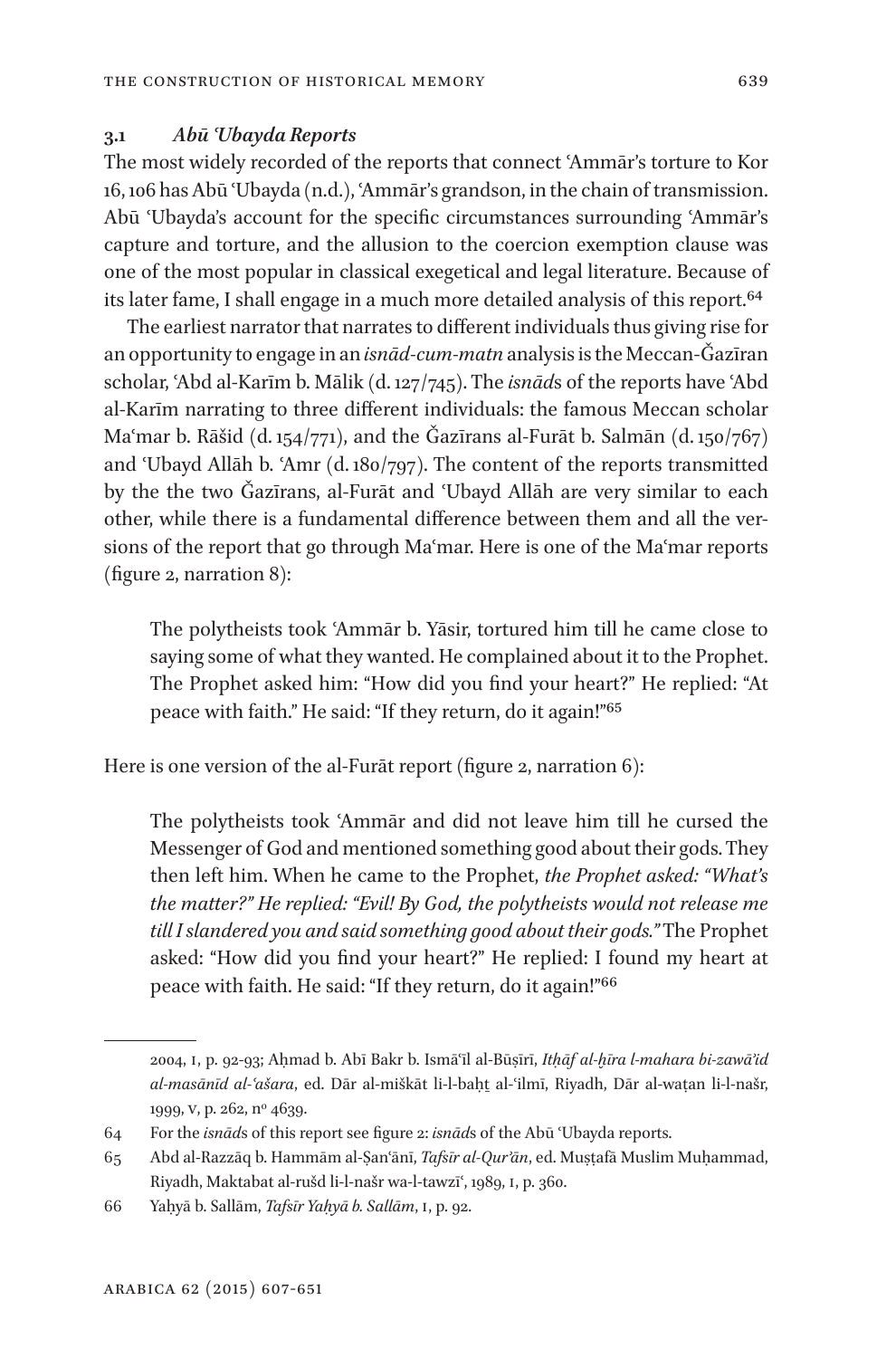Here is a version of the 'Ubayd Allāh b. 'Amr report (figure 2, narration 3):

The polytheists took ʿAmmār and did not leave him till he cursed (*nāla min*) the Messenger of God and mentioned something good about their Gods. When he came to the Prophet, *the Prophet asked: "What's the matter?" He replied: "Evil! By God, the polytheists would not release me till I slandered you and said something good about their gods."* The Prophet asked: "How did you find your heart?" He replied: "At peace with faith." He said: "If they return, do it again!"67

None of the versions of the report transmitted through Maʿmar contain the narrative element where the Prophet asks ʿAmmār "What's the matter?", but both of the texts of the two Ǧazīran narrators from ʿAbd al-Karīm contain this narrative element. The *isnād-cum-matn* analysis, particularly strong in this case, fixes a *terminus ante quem* for the common elements of the Maʿmar and Ǧazīran versions to ʿAbd al-Karīm's death date, 127/745.

We ought to note one other feature of the Abū ʿUbayda reports. Three of the twelve narrations claim that the reports originate not with Abū ʿUbayda, ʿAmmār's grandson, but with his son, Muḥammad b. ʿAmmār b. Yāsir (*i.e.* Abū ʿUbayda's father). These versions were recorded in two of al-Bayhaqī's works, and one of al-Ḥākim al-Naysābūrī. Al-Bayhaqī gets one of his reports from al-Ḥākim. Given the fact that the only sources that record the *isnād* as originating with Muḥammad b. ʿAmmār are al-Ḥākim and al-Bayhaqī's collections, and that at least in one of al-Bayhaqī's works, he cites al-Ḥākim as his immediate source, it is probable that al-Ḥākim extended the chain from Abū ʿUbayda to Muḥammad. I therefore reject Muḥammad, ʿAmmār's son, as the original narrator of this report.

If we discount the attribution to Muḥammad as a later development and the *isnād-cum-matn* procedure establishes Abū ʿUbayda's immediate narrator, ʿAbd al-Karīm, as a historical narrator of this report, that leaves us with the question of whether Abū ʿUbayda is indeed ʿAbd al-Karīm's source, as all of the chains of transmissions of this report document?

Let us look at the assessments of the *riǧāl* critics on Abū ʿUbayda and ʿAbd al-Karīm. We do not have much information about Abū ʿUbayda himself and in fact the early *riǧāl* critics record some disagreement about whether or not Abū ʿUbayda and Salama b. Muḥammad b. ʿAmmār b. Yāsir, both putatively

<sup>67</sup> Ibn Saʿd, *al-Ṭabaqāt*, III, p. 249.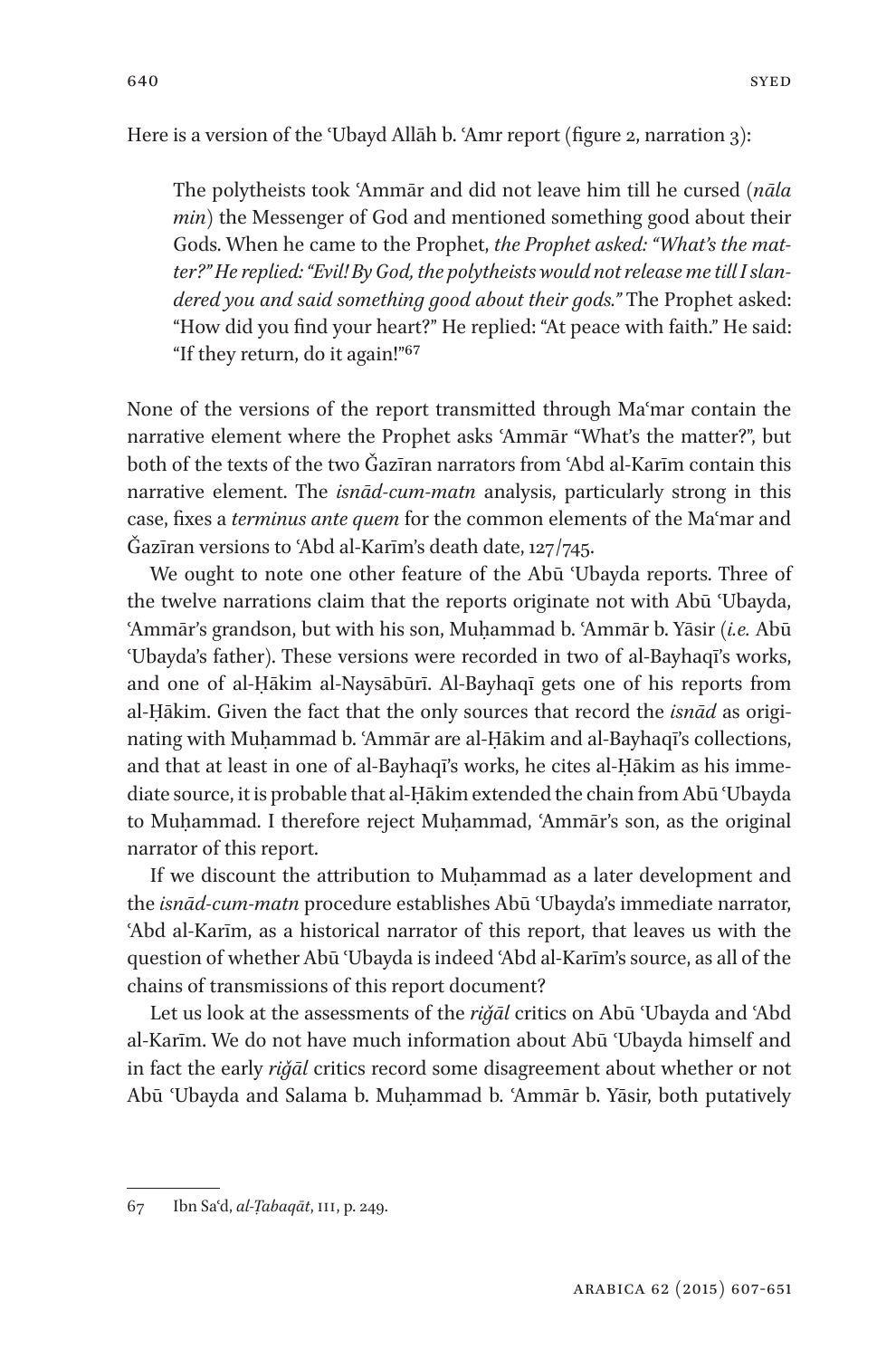

Figure 2 isnād*s of Abū ʿUbayda reports*68

68 Here are the sources for the reports: Narration 1: Aḥmad b. al-Ḥusayn al-Bayhaqī, *Maʿrifat al-sunan wa-l-āṯār*, ed. Sayyid Kasrawī Ḥasan, Beirut, Dār al-kutub al-'ilmī, 1991, VI, p. 317, nº 5038. Narration 2: al-Ḥākim al-Naysābūrī, *al-Mustadrak ʿalā l-ṣaḥīḥayn*, II, p. 389, no 3362. Narration 3: Ibn Saʿd, *al-Ṭabaqāt*, III, p. 249. Narration 4: al-Iṣfahānī, *Ḥilya*, I, p. 140. Narration 5: Muḥammad b. ʿAbd Allāh b. Abī Zamanīn, *Tafsīr al-Qurʾān al-ʿazīz*, ed. Abū ʿAbd Allāh Ḥusayn b. ʿUkāša and Muḥammad b. Muṣṭafā l-Kanz, Cairo, al-Fārūq al-ḥadīṯī li-l-ṭibāʿa wa-l-našr, 2002, I, p. 284. Narration 6: Yaḥyā b. Sallām, *Tafsīr Yaḥyā b. Sallām*, I, p. 92. Narration 7: al-Ṭabarī, *Tafsīr al-Ṭabarī*, XIV, p. 374-375.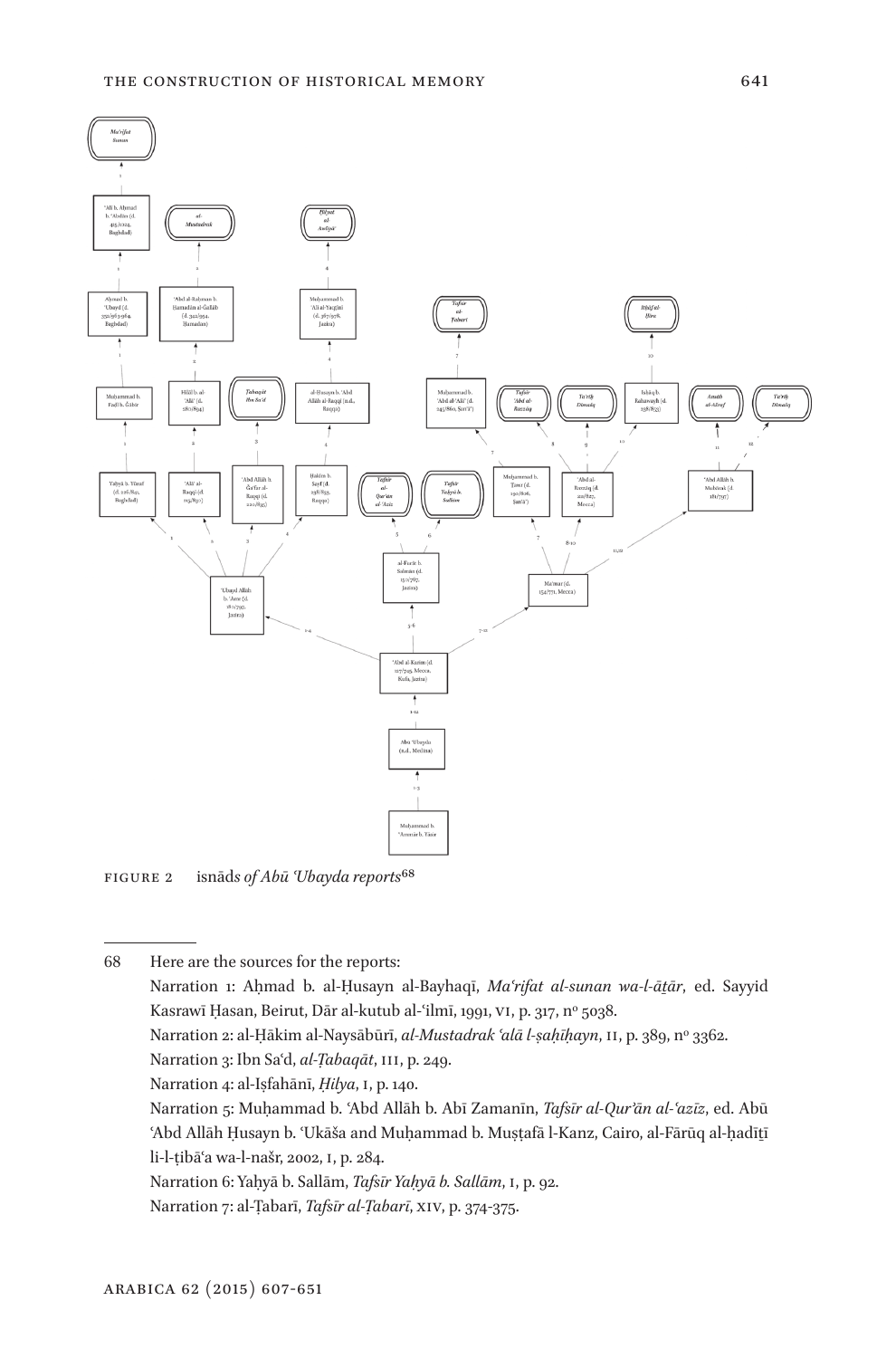'Ammār's grandsons are actually the same person.<sup>69</sup> The fact that there are a substantial number of hadiths that are transmitted through Abū ʿUbayda through a variety of transmitters though, to my mind, considerably mitigates this doubt. Significantly, the *riǧāl* critics do not explicitly record or allude by way of *nisba* to the place of Abū ʿUbayda's residence. We can infer that he must have been a Medinan, at least with respect to his transmission activity, through looking at who he narrated to and from. The narrators are predomi-

69 Ibn Abī Ḥātim reports that his father thought that Abū ʿUbayda was not named as such, meaning he either did not have a name other than his nickname (*kunya*) or it was not known and reports his father's view that his hadith are to be rejected. See Ibn Abī Ḥātim al-Rāzī, *al-Ǧarḥ wa-l-taʿdīl*, IX, p. 405, no 1944. Al-Buḫārī however seems to regard Abū ʿUbayda and Salama to be two distinct people and even cites an eyewitness report implying that. He also records two separate entries for the individuals. For Salama, along with the citation of the eyewitness report, see al-Buḥārī, *al-Ta'rīḥ*, IV, p. 77, n<sup>o</sup> 2011. For the entry on Abū 'Ubayda, see al-Buḥārī, *al-Ta'rīḥ al-kabīr*, p. 52, n<sup>o</sup> 449. To add to the confusion, in yet another place, al-Rāzī, on the authority of his father, reports that Abū 'Ubayda was actually 'Ammār's son, not grandson. See 'Abd al-Rahmān b. Muhammad b. Abī Ḥātim, *Kitāb Bayān ḫaṭaʾ Muḥammad b. Ismāʿīl al-Buḫārī fī Taʾrīḫihi*, Diyarbakir, al-Maktaba l-islāmiyya, n.d., p. 156-157, n<sup>o</sup> 735. The later hadith critics echo the confusion regarding the identity and ambivalence towards whether his hadith are reliable. Al-Mizzī and Ibn Ḥaǧar, perhaps relying on al-Rāzī's statement, report the possibility that Salama and Abū ʿUbayda may be the same person, though al-Mizzī prefers the two-person view based on al-Buḫārī's report. See al-Mizzī, *Tahḏīb al-Kamāl fī asmāʾ al-riǧāl*, XXXIV, p. 61-63, n<sup>o</sup> 4-7498 and Ibn Ḥaǧar al-ʿAsqalānī, *Kitāb Tahḍīb al-tahḍīb*, XII, p. 144, n<sup>o</sup> 4-8568. The early *riǧāl* critics probably also have in mind the paucity of material transmitted through Salama. He is found in only one hadith about ten etiquette practices which the Prophet proclaims are part of a human being's nature *(fitra)*. See Sulaymān b. al-Aš'at al-Siğistānī Abū Dāwūd, *Sunan Abī Dāwūd*, Riyadh, Harf Information Technology, 2003, CD ROM, hadith #49, Abū ʿAbd Allāh Muḥammad b. Yazīd b. Māǧa, *Sunan Ibn Māǧa*, in the Harf Information Technology CD ROM, hadith #290, and Aḥmad b. Ḥanbal, *Musnad Aḥmad b. Ḥanbal*, in the Harf Information Technology CD ROM, hadith #17606 for the hadith. He is said to have transmitted it from his father, ʿAmmār. That ʿAmmār's family may not have been well known is also confirmed by the fact that Ibn Isḥāq, himself, narrates one account of the torture of ʿAmmār's family from an unidentified male member of his family. For this, see Muḥammad b. Isḥāq, *Sīrat Ibn Isḥāq*, ed. Muḥammad Ḥamīd Allāh, Rabat, Ma'had al-dirāsāt wa-l-abḥāṯ li-l-ta'rīb, n.d., IV, p. 172, nº 239. It is possible that the unidentified member in this report is actually Abū ʿUbayda.

Narration 8: al-Ṣanʿānī, *Tafsīr al-Qurʾān*, I, p. 360.

Narration 9: Ibn ʿAsākir, *Taʾrīḫ Madīnat Dimašq*, XLIII, p. 374.

Narration 10: al-Būṣīrī, *Ithāf al-hīra l-mahara bi-zawā'id al-masānīd al-'ašara*, p. 142, nº 35. Narration 11: al-Balāḏurī, *Ansāb al-ašrāf*, I, p. 159, no 349.

Narration 12: Ibn ʿAsākir, *Taʾrīḫ Madīnat Dimašq*, XLIII, p. 374.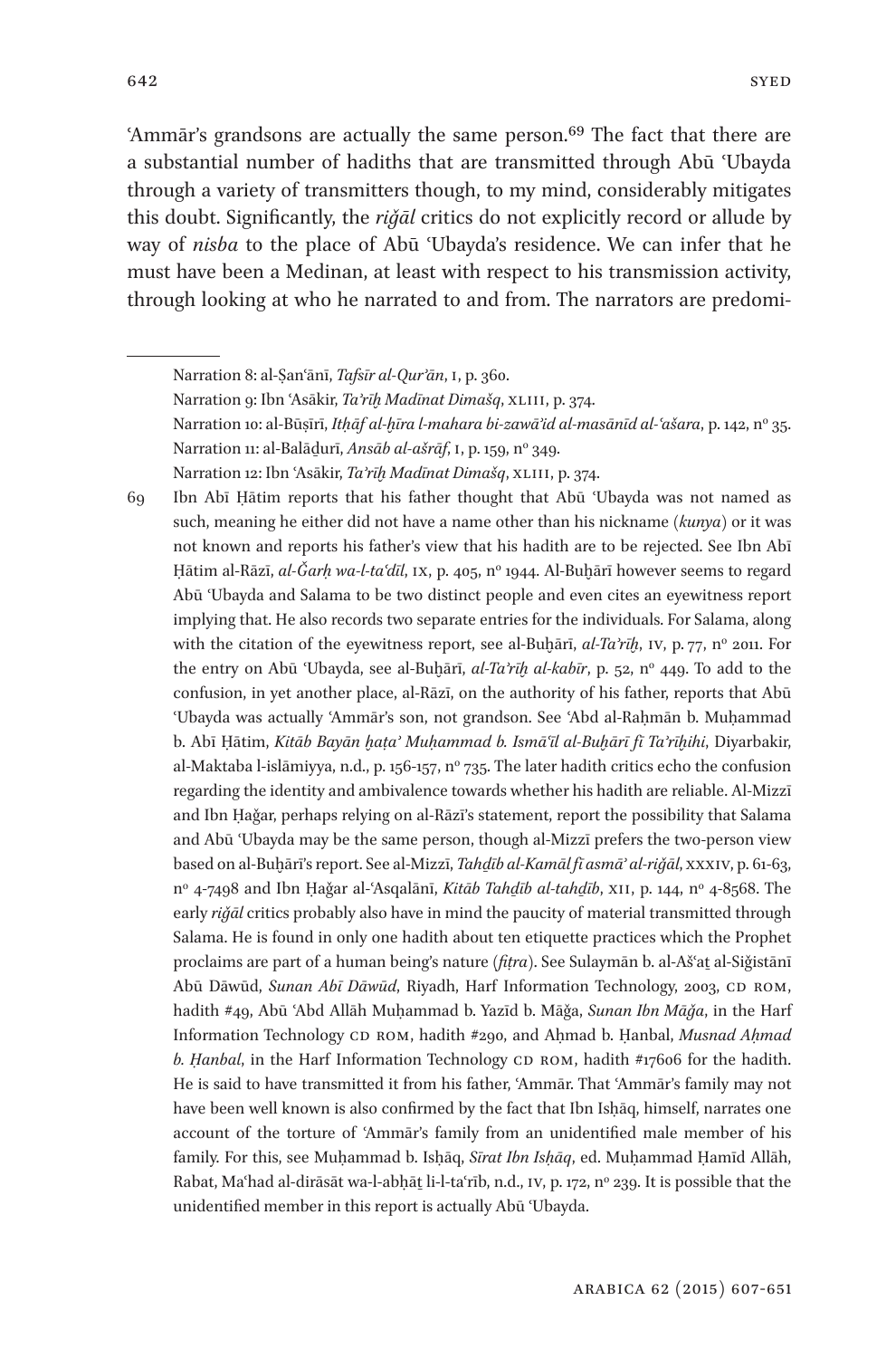nantly Medinan.70 Moreover the relative differences in death dates of the individuals he transmits *from* as opposed to those he transmits *to* seem reasonable, thereby increasing the plausibility of his transmission activity. The fact that both Abū ʿUbayda's sources and his transmitters were predominantly Medinan also seems to strengthen the plausibility of his transmission activity. We can also infer the relative date of his transmission activity as occurring in the first quarter of the second/eighth century (*ca* 100/719-125/743).71 In one case, Abū ʿUbayda transmits information about ʿAmmār not directly, or even from his father, but through a third party.<sup>72</sup> Thus it is possible that Abū 'Ubayda may

- 71 Interestingly, though Abū ʿUbayda is ʿAmmār's grandson, all of the reports he transmits as found in the some of the standard Sunnī collections of the late third and fourth centuries are about personalities and issues that do not seem to have a direct connection to ʿAmmār. Doing a narrator search in the software program *Mawsūʿat al-ḥadīṯ al-šarīf* on Abū ʿUbayda yields 13 total hadiths, which can be grouped into five different groups. Briefly they are about a range of issues, with no unifying thematic, sectarian, or political concern. The hadiths are about the following topics: the validity of the practice of wiping one's leather socks (*masḥ ʿalā l-ḫuffayn*) and turban (*ʿamāma*) (Muḥammad b. ʿĪsā l-Tirmiḏī, *Ǧāmiʿ al-ṣaḥīḥ*, in the Harf Information Technology CD ROM, hadith #95), the fact that one who dies defending his religion, property, self, or family, dies as a martyr (Ahmad b. Šuʿayb al-Nasāʾī, Sunan al-Nasāʾī, in the Harf Information Technology CD ROM, hadith #4026 and #27; Abū Dāʾūd Sulaymān b. al-Ašʿaṯ al-Siǧistānī, *Sunan Abī Dāwūd*, in the Harf Information Technology CD ROM, hadith #4142; Aḥmad b. Ḥanbal, *Musnad Aḥmad b. Ḥanbal*, in the Harf Information Technology CD ROM, hadith #1565); a report about the workings of a *muzāraʿa* contract (Aḥmad b. Šuʿayb al-Nasāʾī, *Sunan al-Nasāʾī*, in the Harf Information Technology CD ROM, hadith #3466; Abū Dāʾūd Sulaymān b. al-Ašʿaṯ al-Siǧistānī, *Sunan Abī Dāwūd*, in the Harf Information Technology CD ROM, hadith #2942 and 452, Aḥmad b. Ḥanbal, *Musnad Aḥmad b. Ḥanbal*, in the Harf Information Technology CD ROM, hadith #20606 and #41), an apocryphal report about the Ḥawāriǧ who will go deep into the religion to the point of leaving it (Aḥmad b. Hanbal, *Musnad Ahmad b. Hanbal*, in the Harf Information Technology CD ROM, hadith #6741), and a physical description of the Prophet (al-Dārimī, *Sunan al-Dārimī*, in the Harf Information Technology CD ROM, hadith #60).
- 72 See the report about information conveyed about the circumstances surrounding the Prophet's marriage to Ḫadīǧa in Aḥmad b. al-Ḥusayn al-Bayhaqī, *al-Sunan al-kubrā*, Beirut, Dār al-fikr, n.d., VII, p. 129. In this tradition Abū ʿUbayda gets information about

<sup>70</sup> He transmits from the following five people: Ǧābir b. ʿAbd Allāh (d. 78/698, Medina), al-Rubayyiʿ bt Muʿāḏ b. ʿAfrāʾ (n.d., Medina), Ṭalḥa b. ʿAbd Allāh b. ʿAwf (d. 97/716, Medina), Miqsam b. Baǧra [the *mawlā* of ʿAbd Allāh b. Ḥāriṯ] (d. 101/720, Mecca), and al-Walīd b. Abī al-Walīd (n.d., Medina). He transmits to the following four people: Usāma b. Zayd (d. 153/770, Medina), Saʿd b. Ibrāhīm b. ʿAbd al-Raḥmān b. ʿAwf (d. 125/743, Medina), ʿAbd al-Raḥmān b. Isḥāq b. ʿAbd Allāh (n.d., Basra), and Muḥammad b. Isḥāq b. Yasār (d. 150/767, Medina/Baghdad).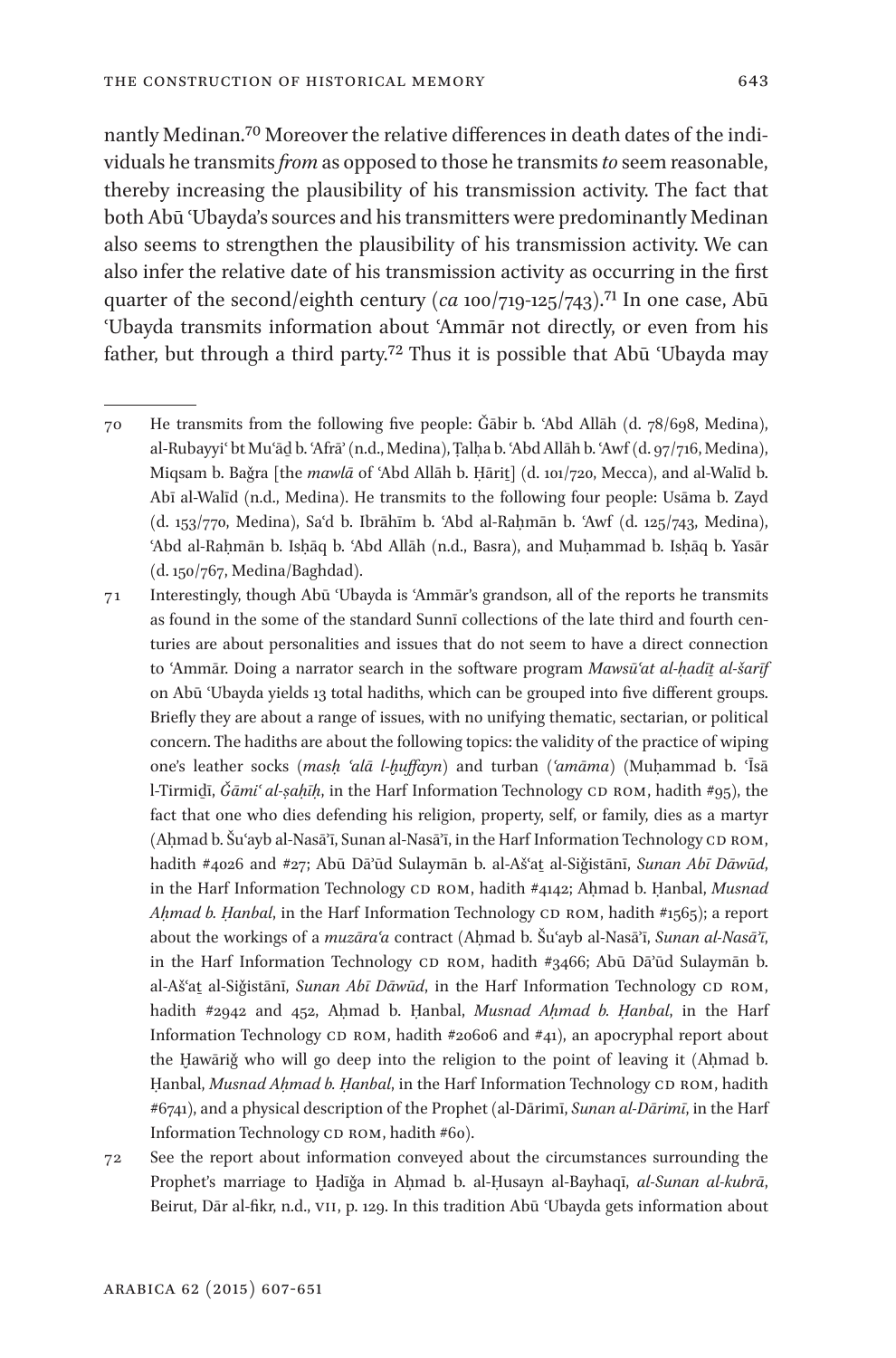merely have been reporting a tradition about ʿAmmār that he received through other unnamed sources. In other words, the fact that he was ʿAmmār's grandson did not necessarily grant him insider access to information about ʿAmmār. On the whole, how does this information help assess the probability of transmission between Abū ʿUbayda and ʿAbd al-Karīm? Dating Abū ʿUbayda's transmission activity to the first quarter of the second/eighth century and locating it in Medina implies at the very least the plausibility of contact with ʿAbd al-Karīm. Given the plausibility of Abū ʿUbayda's contact with ʿAbd al-Karīm, what can then be known about 'Abd al-Karīm?

In general, ʿAbd al-Karīm gets high marks from the *riǧāl* critics.73 Many of ʿAbd al-Karīm's primary sources are prominent Meccans from the turn of the first century, such as ʿAṭāʾ b. Abī Rabāḥ, Muǧāhid b. Ǧabr, and ʿIkrima, whereas who he transmitted to are both Meccan and Kufan, such as Maʿmar b. Rāšid, Ibn Ğurayğ, Sufyān al-Tawrī, and Isrā'īl b. Yūnus.<sup>74</sup> Ultimately, 'Abd al-Karīm seems to have settled somewhere in the Gazira (northern 'Iraq/Syria), thus his *nisba*. Anecdotal evidence about ʿAbd al-Karīm's transmission activity in Kufa found in biographical sources corroborates information gleaned from the presence of Kufan scholars in his chains of transmission. The fact that Abū ʿUbayda transmitted mostly to and from Medinans while ʿAbd al-Karīm transmitted mainly to and from Meccans or Kufans though is not problematic in assessing the plausibility of the transmission between the two individuals. Mecca, because of its status as the pilgrimage center in the empire, was the meeting ground for scholars from all of the other regions, and the location of much inter-regional transmission activity. Many of the hadith recorded through ʿAbd al-Karīm are of strictly legal import, ranging from Prophetic

ʿAmmār's tradition, from the Medinan Muqsim, the *mawlā* of ʿAbd Allāh b. al-Ḥāriṯ, who transmits from ʿAbd Allāh, who in turn transmits from ʿAmmār.

<sup>73</sup> See al-Buḫārī, *al-Taʾrīḫ al-kabīr*, VI, p. 88, no 1794, where he quotes the famous hadith scholar Sufyān b. ʿUyayna as remarking that he had never seen anyone like ʿAbd al-Karīm. Al-ʿIrāqī praises the precision of his transmission practice, saying that he only transmitted by saying "I heard" or "I asked". While this is an exaggeration, as an analysis of how he's quoted in the chains of transmissions of actual hadiths has him narrate often using the transmission formula of *ʿan*, al-ʿIrāqī's assertion can be construed as making a relative judgment on the precision of ʿAbd al-Karīm's transmission activity. See Ibn Abī Ḥātim al-Rāzī, *al-Ǧarḥ wa-l-taʿdīl*, VI, p. 58-59, no 310, who quotes Aḥmad b. Ḥanbal, Yaḥyā b. Maʿīn, and al-Rāzī's father as declaring ʿAbd al-Karīm, sound (*ṯiqqa*). For more judgments by the *riǧāl* critics, see Ibn Ḥaǧar al-ʿAsqalānī, *Kitāb Tahḏīb al-tahḏīb*, VI, p. 333-334, no 717.

<sup>74</sup> See *Kitāb Tahḏīb al-tahḏīb*, VI, p. 333-334, no 717, for a list of narrators.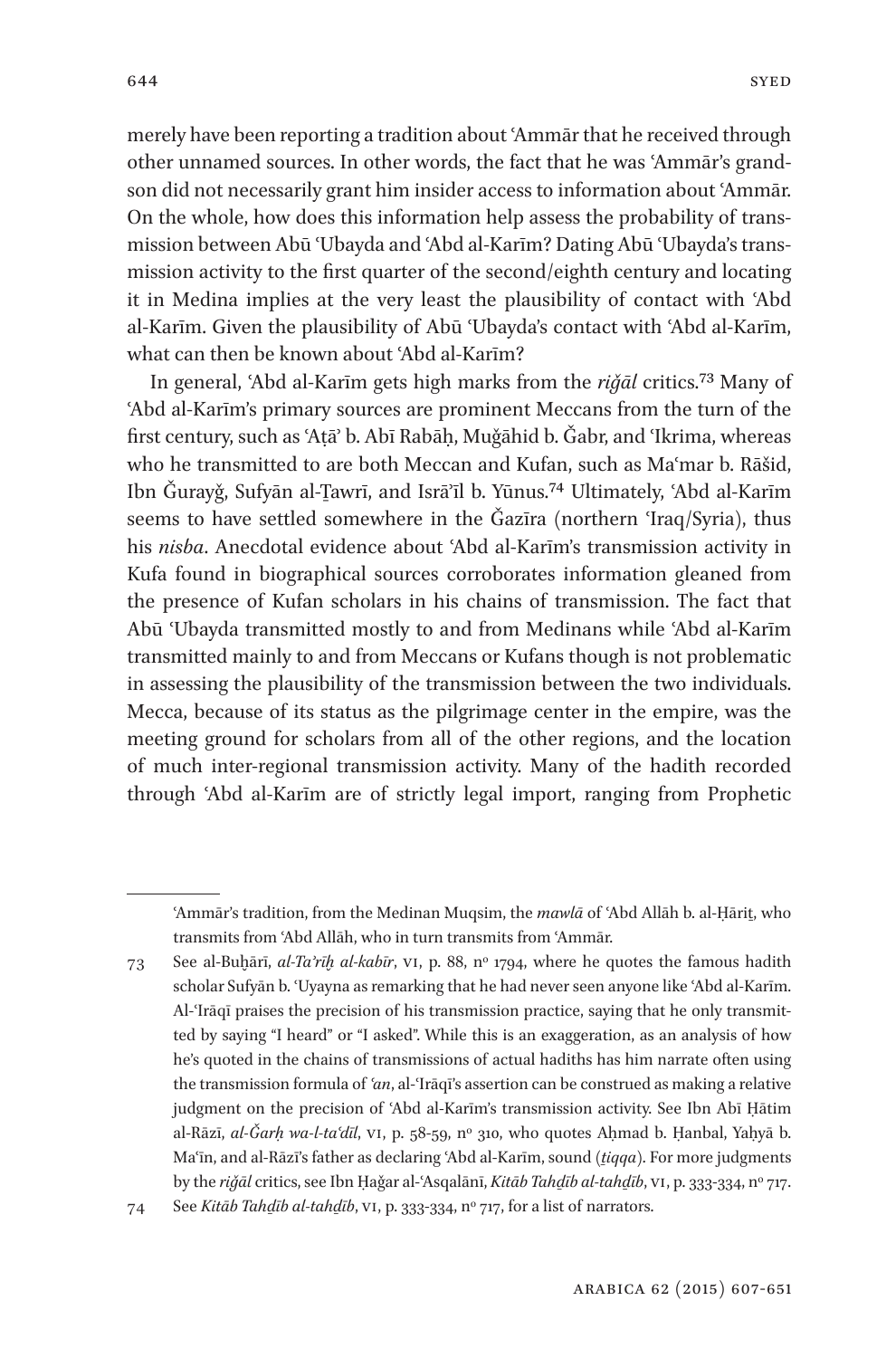reports about proper *haǧǧ* practices,<sup>75</sup> to the legality of certain types of drinks,<sup>76</sup> to rules about sexual intercourse,<sup>77</sup> and Prophetic comment on different types of commercial practices.78 Outside of Prophetic hadith, ʿAbd al-Karīm transmits the opinions of early Meccan juristic authorities like ʿAṭāʾ and Ṭāwūs to Meccan scholars like Ma'mar and Ibn Gurayǧ.<sup>79</sup> Unlike the case with the narrators of the Kufan report connecting the coercion exemption clause to ʿAmmār, no overt political or sectarian motivation is detectable either internally in Abū ʿUbayda's ʿAmmār report, or in the hadith corpuses of Abū ʿUbayda and ʿAbd al-Karīm, or in the information preserved about the two individuals in biographical and *riǧāl* sources.<sup>80</sup> What can this analysis tell us about dating the report to Abū 'Ubayda?

There are good reasons for dating the tradition to Abū 'Ubayda's lifetime, though these considerations do not approach the strength of results from the applications of the *isnad-cum-matn* procedure, which established a *terminus ante quem* of ʿAbd al-Karīm's death date. Let's start with the reasons for regarding the report as originating in Abū ʿUbayda's lifetime. First, we have found no good reason to doubt the attribution made to him in the chains of transmission. Second, an analysis of the hadiths and historical reports in which he is found as a transmitter has manifested a fairly plausible profile for a historical narrator. The chains of transmissions we have reflect that a diverse number of

<sup>75</sup> Assuming the transmission ascriptions to ʿAbd al-Karīm to be true, of course, he seems to have taken an interest in collecting and transmitting material about *ḥaǧǧ* ritual. See for instance the following hadiths al-Buḫārī, *Ṣaḥīḥ al-Buḫārī*, in the Harf Information Technology CD ROM, hadith #1601, 1602, 1730; Muslim b. al-Ḥaǧǧāǧ, *Ṣaḥīḥ Muslim*, in the Harf Information Technology CD ROM, hadith #2083, 2320; Muḥammad b. 'Īsā l-Tirmiḍī, *Ǧāmiʿ al-ṣaḥīḥ*, in the Harf Information Technology CD ROM, hadith # 876, Aḥmad b. Šuʿayb al-Nasāʾī, *Sunan al-Nasāʾī*, in the Harf Information Technology CD ROM, hadith #2802, 2927, 3032.

<sup>76</sup> See Muḥammad b. ʿĪsā l-Tirmiḏī, *Ǧāmiʿ al-ṣaḥīḥ*, in the Harf Information Technology CD ROM, hadith #1810.

<sup>77</sup> See *ibid.*, in the Harf Information Technology CD ROM, hadith #127 and Abū Dāʾūd Sulaymān b. al-Ašʿaṯ al-Siǧistānī, *Sunan Abī Dāwūd*, in the Harf Information Technology CD ROM, hadith #231.

<sup>78</sup> See Aḥmad b. Šuʿayb al-Nasāʾī, *Sunan al-Nasāʾī*, in the Harf Information Technology CD ROM, hadith #3668 and #807.

<sup>79</sup> ʿAbd al-Karīm al-Ǧazarī is a prominent transmitter in ʿAbd al-Razzāq's *Muṣannaf*. On this, and ʿAbd al-Karīm's biography and narrator profile, see Motzki, *Origins*, p. 226-331.

<sup>80</sup> This is my own impression after glancing through the corpus of hadiths transmitted through him. Interestingly, Sufyān al-Ṯawrī is quoted as approvingly saying that none of the following scholars was a theologian (*mutakallim*): ʿAbd al-Karīm, Ayyūb, and ʿAmr b. Dīnār. See Ibn Ḥaǧar al-ʿAsqalānī, *Kitāb Tahḏīb al-tahḏīb*, VI, p. 333-334, no 717.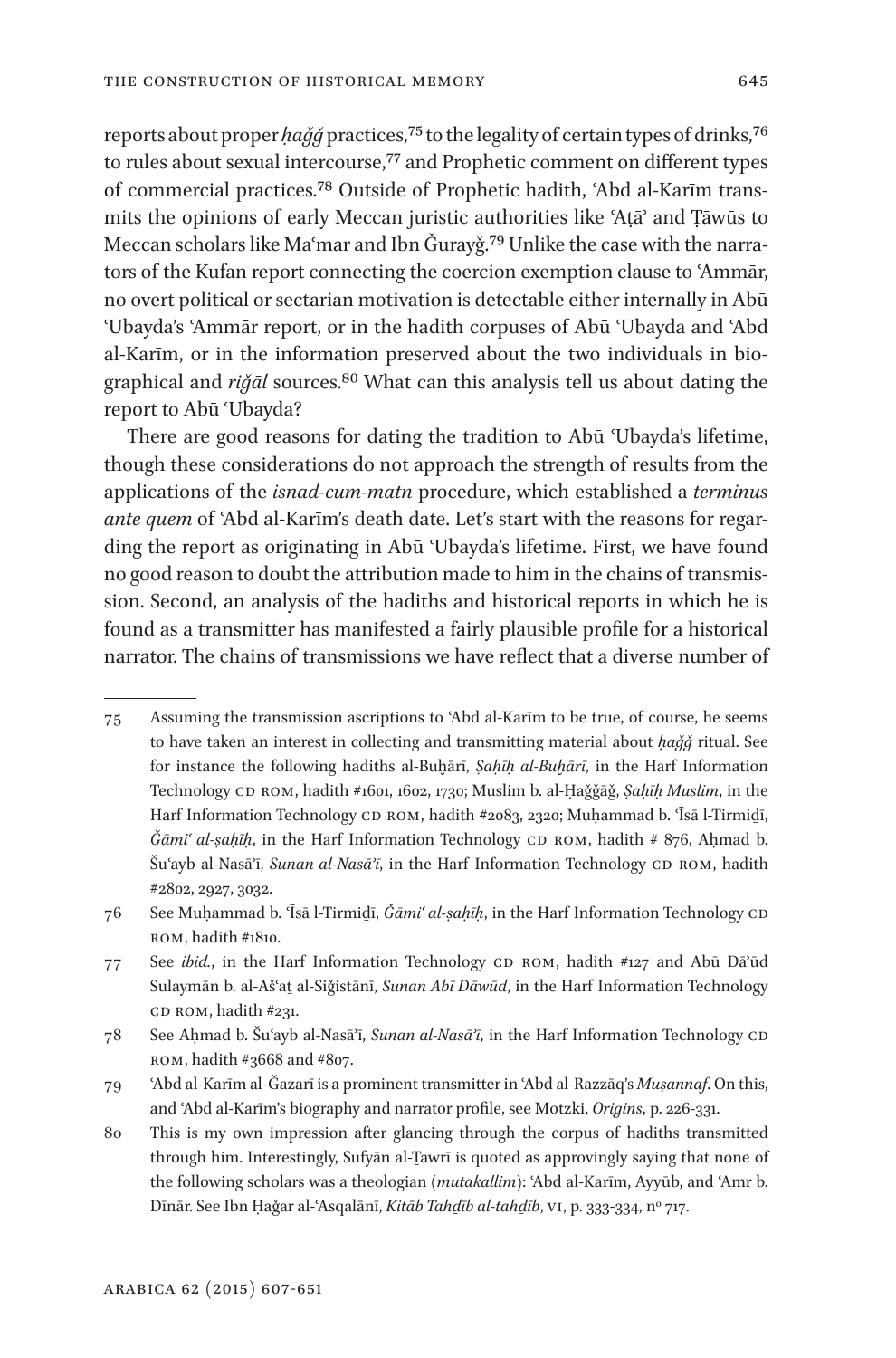people narrate both from him and to him. Yet, despite this diversity, they all hail from the same region, the Ḥiǧāz, and in fact the vast majority comes from the same city, Medina. An analysis of the various death dates given for those from whom he purportedly narrated from and to also strengthens the plausibility of the profile. The relative differences between the death dates of his sources and who he transmits to are reasonable. But there is one reason against attributing it to Abū ʿUbayda. Some *riǧāl* critics cast suspicion on both Abū ʿUbayda's identity and the acceptability of his narrations. I think this is a weak reason because of the plausibility of his narrator profile that I outlined above.

The *isnad-cum-matn* procedure produces a *terminus ante quem* for the circulation of the shared elements of this report to the death date of ʿAbd al-Karīm al-Ǧazarī, 127/745. Though, not as reliable, our analysis of the plausibility of the transmission profile of Abū 'Ubayda, 'Ammār's grandson, produces a date of somewhere in the first quarter of the second century 100-125/719-743.

The main question that remains is which of the two broad sets of reports we have reviewed, dated, and located thus far comes first: the reports that merely describe ʿAmmār's torture or the reports that connect the torture incident to the revealtion of Kor 16, 106?

#### **4 Suggested Chronology for the Reports**

At a minimum it is safe to say that by the last quarter of the first century there was widespread belief that ʿAmmār b. Yāsir was tortured during the Prophet's time by the Meccans. This much is agreed upon by all of the numerous versions of reports.

In order to answer the question of which reports came first—the one's that connect ʿAmmār's torture to Kor 16, 106 or the one's that do not, let's review the most important results of our dating of the reports. We can divide them into three broad categories:

- 1) reports that simply assert how 'Ammār was tortured;
- 2) reports that have the Prophet witness ʿAmmār's torture and promise him and his family heaven;
- 3) reports that either assert or allude to the connection between 'Ammār's torture and Kor 16, 106.

The first set of reports have been recorded in sources only through single *isnād*s. All but one of these reports originated in Medina, with the exception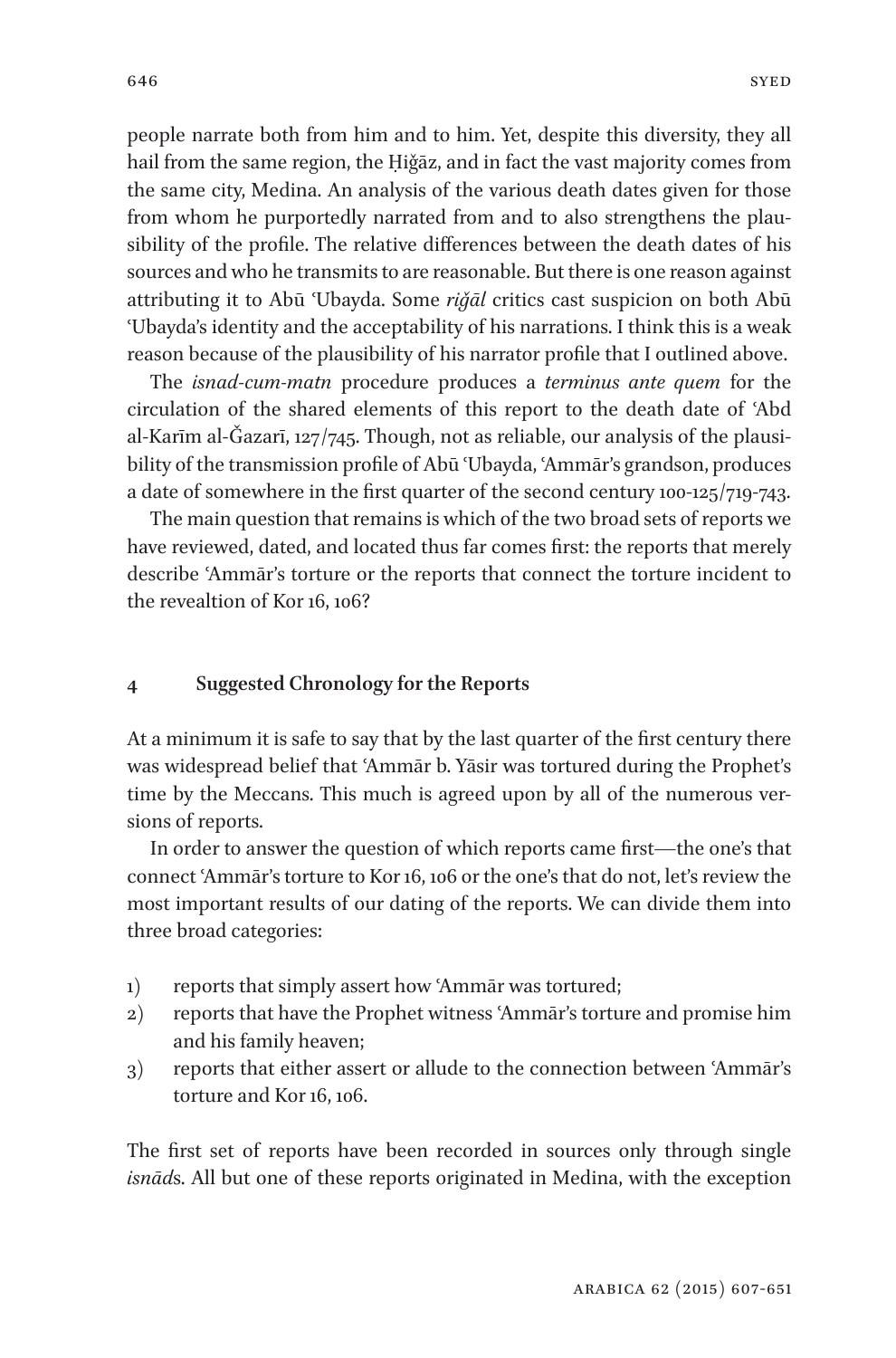originating in Basra. These reports stem from the turn of the first/seventh century. The earliest goes back to the important collector of reports, the Medinan ʿUrwa b. al-Zubayr.

For the second set of reports, the *isnad-cum-matn* method produced a quite early *terminus ante quem* of the death date of ʿAmr b. Murra in 120/738. The date for the circulation of this report is in fact definitively earlier, since ʿAmr b. Murra transmits his report as originating with 'Utmān b. 'Affān, an attribution with a specific sectarian function. We know therefore that the content of the report is much earlier. Versions of the same report, recorded though in different single *isnād* versions, and without the attribution to 'Utmān were circulating in Mecca most probably around the turn of the first century.

The analysis of the third set of reports also dated them to the turn of the first century. Two single-*isnād* reports that simply asserted that Kor 16, 106 was about ʿAmmār stem from Kufa. The reports that allude to a distinctive phrase found in Kor 16, 106, "at peace with faith" (*muṭmaʾinnun bi-l-īmān*) date to the lifetime of Abu 'Ubayda, 'Ammār's grandson, which also happens to be around the turn of the century.

What is the relationship between these sets of reports? There are two possible ways of conceiving of the relationship. One is to see the connection to Kor 16, 106 as always a part of the historical memory of ʿAmmār's torture, even if some reports do not explicitly make the connection or allude to it. This would require that we read the reports that do not allude or explicitly connect his torture to Kor 16, 106 as simply assuming the audience knows this.

The other way of thinking about the relationship between these reports is to regard the torture reports, without reference to Kor 16, 106, as coming before reports that connect it to the verse. I think this is the stronger explanation. Putting aside the Abū 'Ubayda reports, which merely allude to Kor 16, 106, the reports that explicitly connect ʿAmmār's torture to the verse either explicitly cite it as support for an on-going dispute about political policy, as in the case of Ǧaʿfar al-Ṣādiq, or is asserted by individuals known to have been a party to that dispute, as in the case of al-Ḥakam b. ʿUtayba. It is probable that Abū ʿUbayda, around the same time or perhaps upon hearing Kufan reports asserting the connection between Kor 16, 106 and his grandfather's torture, did not so much fabricate as much as circulate a more fleshed out and dramatic version of the story that he thought his grandfather must have been a part of. This would have added to his grandfather's prestige and therefore to that of his family, for to be connected to the revelation of a Qurʾānic verse was a point of honor and pride. Moreover, the very fact that ʿAmmār's torture is offered up as a candidate for historical explanation for three different verses indicates not transmission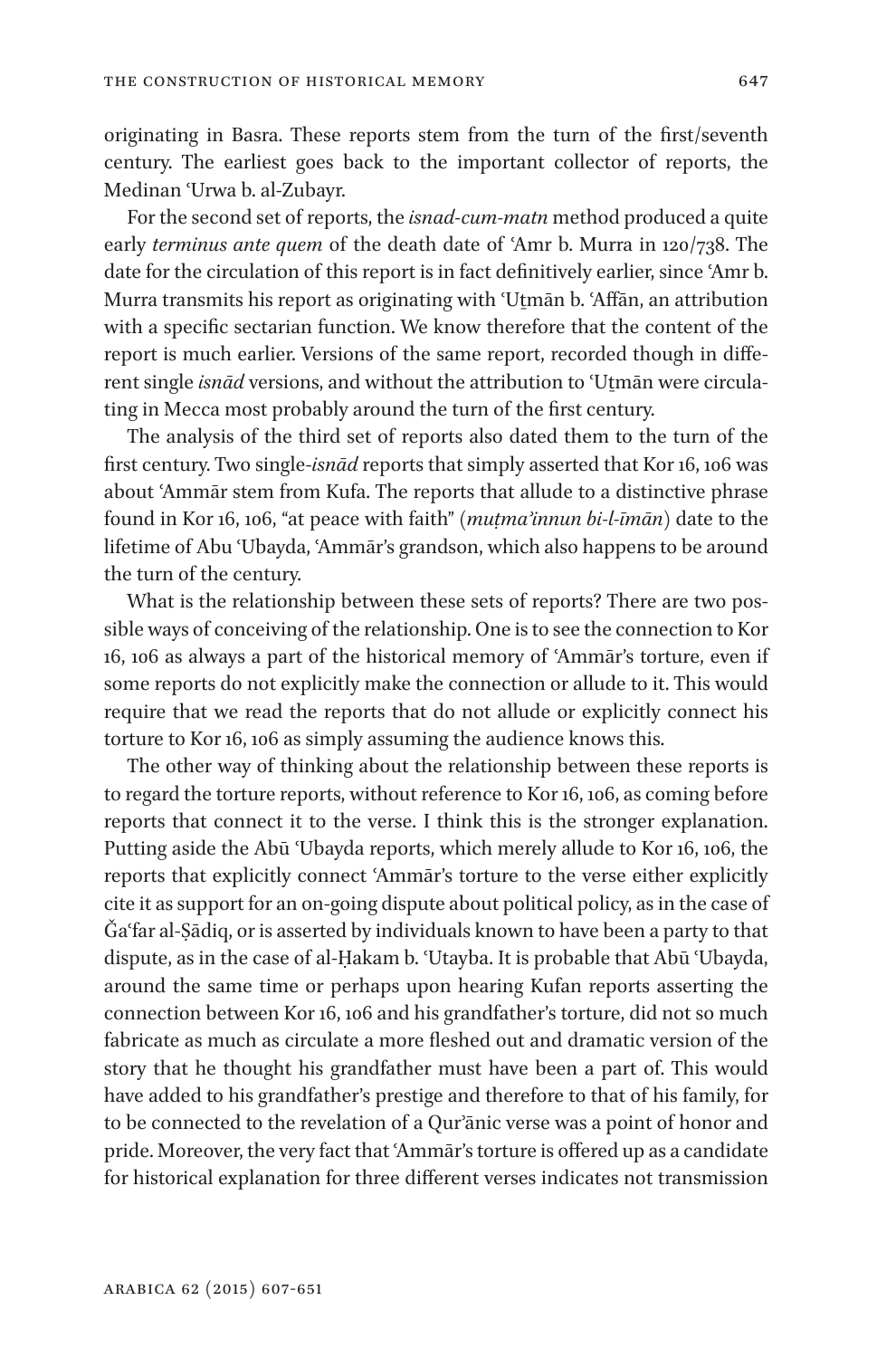of eyewitness or even hearsay reports of some sort, but rather attempts on the part of late first century scholars to correlate Qurʾānic verses with episodes

There is one final consideration, one that goes beyond the veil of the first century. The gist of the reports about ʿAmmār's torture, and even Abū ʿUbayda's account alluding to the connection between the coercion exemption clause and ʿAmmār's torture, imply a Meccan dating. Sumayya, ʿAmmār's mother, is identified by Islamic sources as one of the first, if not the first, Muslim to have died as a martyr in the cause of Islam. His and his family's torture probably took place when the Meccans were torturing other Muslim converts that did not have full tribal protection because of their status as slaves or clients. All of this happens in Mecca.

There is disagreement amongst both pre-modern Muslim authorities and modern Islamicists on the dating of the verse, though I think there are very strong reasons to regard it as early Medinan. The Muslim authorities are split, though most regard it as Medinan.<sup>81</sup> It is not clear why the Muslim authorities classified the verse as they did, though it seems likely that they probably relied on assessments of theme to infer a date. Islamicists are also split on the issue. Blachère thinks it is Meccan, Bell thinks it is Medinan.82 Both of

from the life of the Prophet.

<sup>81</sup> One report has Ibn ʿAbbās regarding all but the last three verses of the chapter as Meccan. See Ǧalāl al-Dīn ʿAbd al-Raḥmān al-Suyūṭī, *al-Itqān fī ʿulūm al-Qurʾān*, ed. Markaz al-dirāsāt al-qurʾānī, Medina, Maǧmaʿ li-l-malik Fahd li-ṭibāʿat al-muṣḥaf al-šarīf, 1426/1991-1992, I, p. 49. Al-Suyūṭī's immediate source is al-Naḥḥās's *al-Nāsiḫ wa-l-mansūḫ*. Other reports have Qatāda (d. 117/735) and al-Ḥasan al-Baṣrī (d. 110/728) say the entire chapter was Meccan. See *ibid*., I, p. 50-51. Al-Suyūṭī's immediate source is al-Bayhaqī's *Dalāʾil al-Nubuwwa*. Other reports say that Qatāda thought the all of surah 16 was Medinan. See al-Ḥāriṯ b. Asad al-Muḥāsibī, *al-ʿAql wa-l-fahm bi-l-Qurʾān*, ed. Ḥusayn al-Quwwatalī, Beirut, Dār al-fikr, 1971, p. 395. Yet another report says that Qatāda thought the first forty verses of surah 16 was Meccan, while the rest was Medinan. See ʿUṯmān b. Saʿīd al-Dānī, *al-Bayān fī ʿadd āy al-Qurʾān*, ed. Ġānim Qaddūrī Ḥamad, Kuwait, Markaz al-maḫṭūṭāt wa-l-turāṯ wa-l-waṯāʾiq, 1994, p. 133-134. Another report has Ǧābir b. Zayd holding the same opinion. For this see, al-Suyūṭī, *al-Itqān fī ʿulūm al-Qurʾān*, I, p. 169. I thank the anonymous reviewers for some of these references.

<sup>82</sup> Régis Blachère regards the chapter as from the third Meccan phase, Régis Blachère, *Le Coran, traduction selon un essai de reclassement des sourates*, Paris, G.P. Maisonneuve, 1947-1950, II, p. 349. Richard Bell does not classify entire chapters as either Medinan or Meccan, but individual passages and verses. He considers the coerced apostasy verse as early Medinan, Richard Bell, *The Qurʾān: Translated with a Critical Re-arrangement of the Surahs*, transl. Richard Bell, Edinburgh, T. & T. Clark, 1960, p. 259. The nineteenth century orientalist Theodor Nöldeke does not directly address the chronology of 16, 106, though he does think verses 111-125 are Medinan. See Theodor Nöldeke, Friedrich Schwally,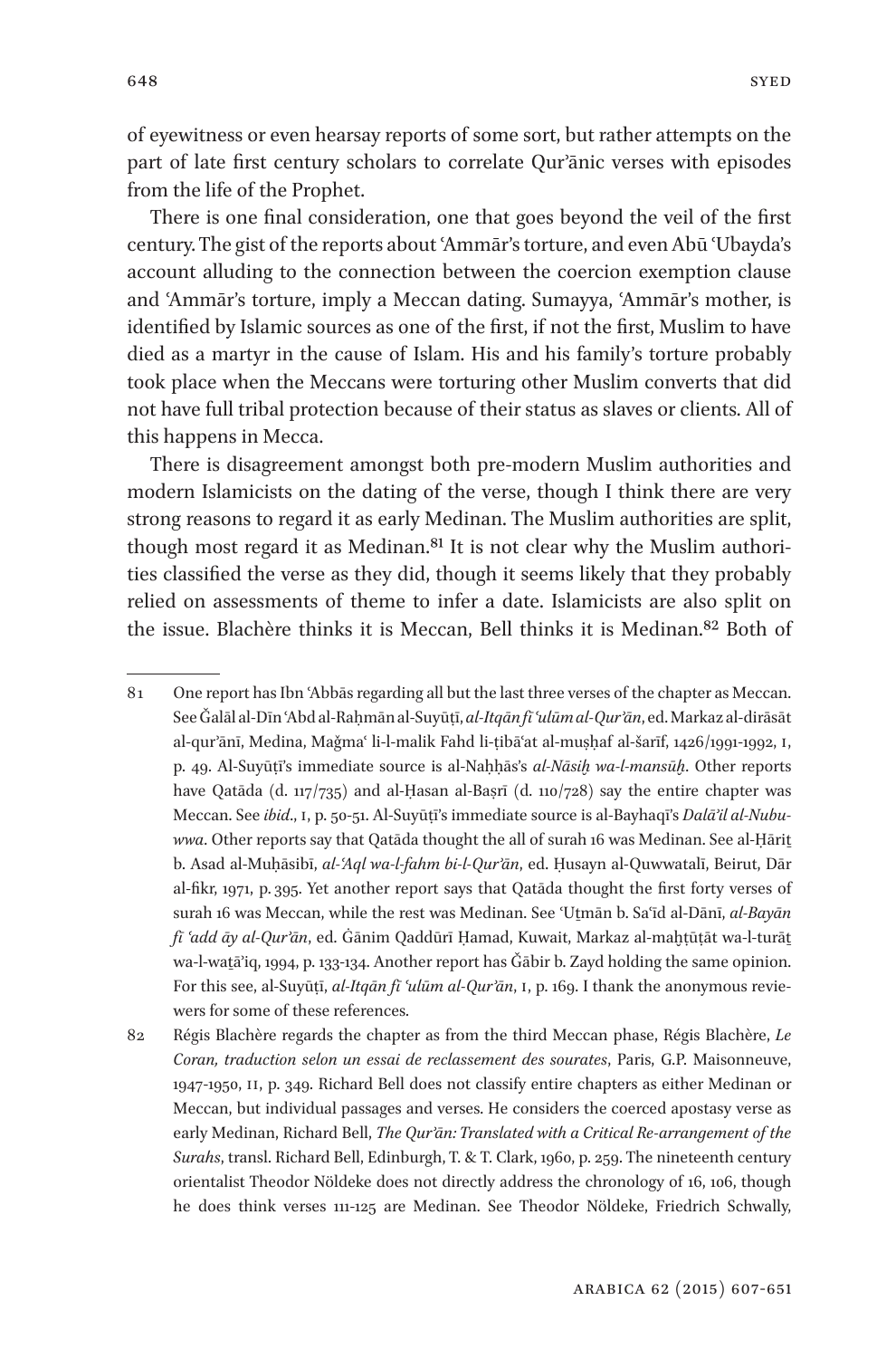these authors rely on a combination of thematic and stylistic considerations. Sadeghi has recently done a very persuasive statistical analysis corroborating Mehdi Bazargan's style-based chronology, which implies a Medinan dating for the verse.83 There are other strong reasons to regard the verse as Medinan. The verses surrounding Kor 16, 106 have to do with themes associated with the Medinan phase of the Prophet's mission: persecution and immigration. The verse itself refers to the phenomenon of changing beliefs, which is found in six other verses in the Qur'ān.<sup>84</sup> All of these verses are embedded in passages that speak of themes associated with Medina.<sup>85</sup> In addition, there exist other non-ʿAmmār related reports that give an entirely different narrative context for Kor 16, 106.<sup>86</sup> These reports did not gain nearly as much traction in the later scholarly traditions, but they all assume a Medinan context. The reports originating with the late first/seventh century Meccan scholars, Muǧāhid and Tkrima accord especially well with the passage in which Kor  $16$ ,  $106$  is found.<sup>87</sup>

Given the strong reasons for regarding Kor 16, 106 as early Medinan and the existence of other non-ʿAmmār related reports that cohere better with Kor 16, 106's passage, how do we make sense of the ʿAmmār reports connected to

85 For a discussion of the formal features of the Medinan revelations, see Neal Robinson, *Discovering the Qurʾān: a Contemporary Approach to a Veiled Text*, Washington, Georgetown University Press, 2003, p. 196-198. On a discussion of the terminology and theological figures specific to the different phases of the Qurʾānic revelations, see Bell and Watt, *Introduction to the Qurʾān*, p. 118-120. See also Gerhard Böwering, "Chronology and the Qurʾān", *Encyclopedia of the Qurʾān*.

86 These scholars are Muqātil b. Sulaymān (d. 150/767), Muǧāhid b. Ǧabr (d. 104/723), and ʿIkrima (d. 105/723-724). For the Muqātil report, see Muqātil b. Sulaymān, *Tafsīr Muqātil b. Sulaymān*, ed. Aḥmad Farīd, Beirut, Dār al-kutub al-ʿilmī, 2003, II, p. 239.

87 See Muǧāhid b. Ǧabr, *Tafsīr al-imām Muǧāhid b. Ǧabr*, ed. Muḥammad ʿAbd al-Salām Abū l-Nīl, Cairo, Dār al-fikr al-islāmī l-ḥadīṯa, 1989, p. 426; and al-Bayhaqī, *al-Sunan al-kubrā*, IX, p. 14, for the 'Ikrima report.

Gotthelf Bergsträsser and Otto Pretzl, *The History of the Qurʾān*, ed. Wolfgang Behn, transl. Wolfgang Behn, Leiden-Boston, Brill (« Texts and studies on the Qurʾān », 8), 2013, p. 119- 122. For a table comparing various chronological schemes, see Richard Bell and William Montgomery Watt, *Introduction to the Qurʾān*, Edinburgh, University Press, 1970, p. 207.

<sup>83</sup> See Behnam Sadeghi, "The chronology of the Qurʾān: a stylometric research program", *Arabica*, 58/3-4 (2011), p. 234. Sadeghi classifies the verse as occurring in block 148, group 6. Block 148 contains the following verses from surah 16, 33-40, 65-89, 106-119. Sadeghi at no point explicitly identifies blocks or groups as Meccan or Medinan. His aim was merely in testing the viability of one proposed chronology through a statistical analysis of stylistic features. We are not constrained by his aims. It is clear that the passages of group 6 are Medinan.

<sup>84</sup> For the other verses, see Kor 3, 100; Kor 3, 106; Kor 2, 109; Kor 9, 66; Kor 9, 74; Kor 4, 137.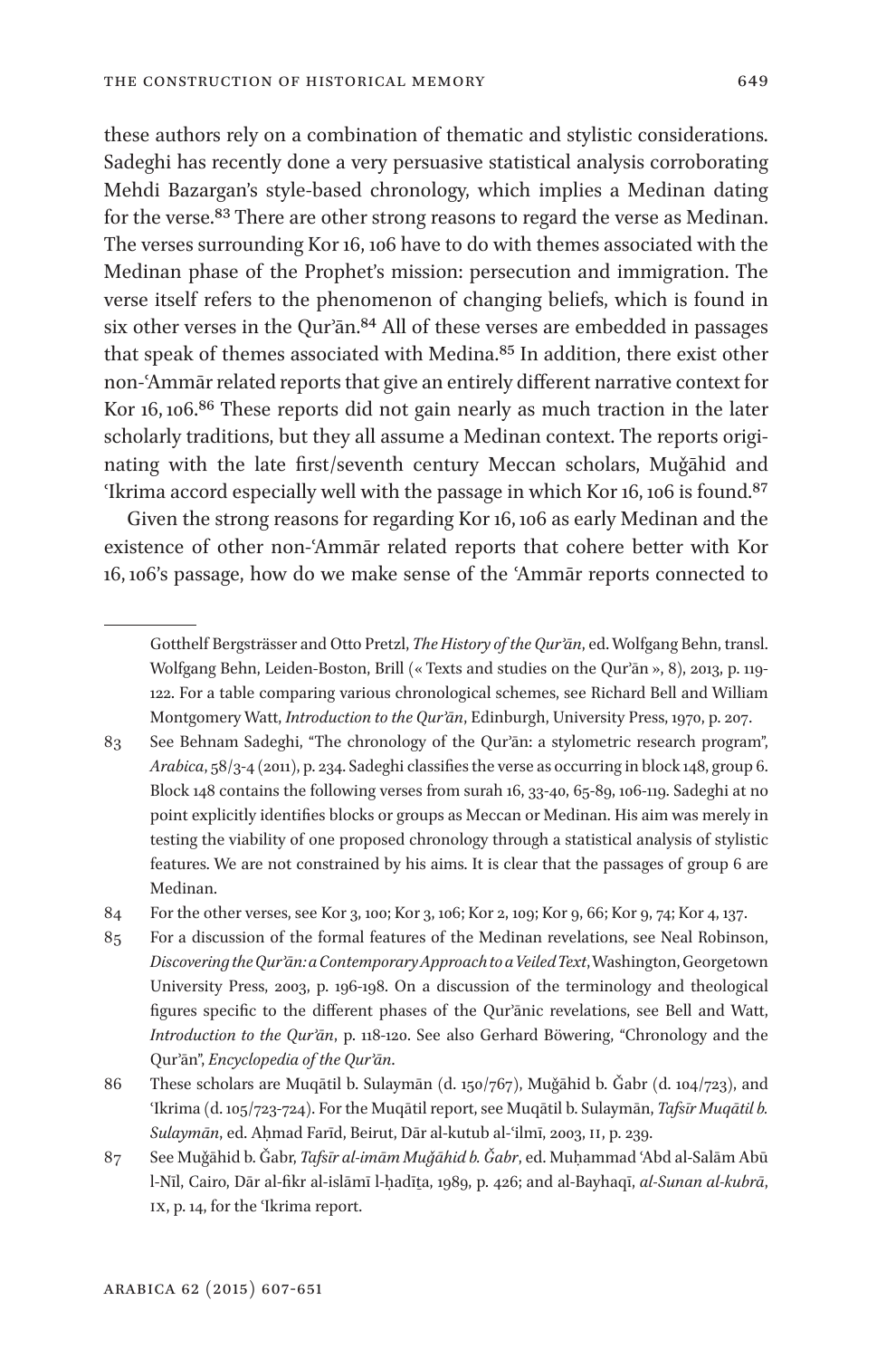the verse? We can thus posit three stages in the growth of the ʿAmmār reports in general, and specifically the reports connecting the revelation of the apostasy verse to 'Ammār. In the first stage, reports were generated that concretized a seemingly widely shared yet vague historical memory of the torture of ʿAmmār at the hands of Meccans. At the second stage, the memory of ʿAmmār's torture is correlated with the coercion exemption clause of the apostasy verse. In the third stage, the historical reports about the nature and circumstances of ʿAmmār's torture and the connection to the coercion exemption clause are asserted in a narrative that combines aspects of previous reports while alluding to the connection to the apostasy verse. What I have labeled the Abū 'Ubayda account is born. The Abū 'Ubayda account itself undergoes further elaboration, as narrative events summarily noted in the Maʿmar recension are imaginatively elaborated by positing conversations between ʿAmmār and the Prophet in the later recensions. This picture of the development of the 'Ammār torture tradition and its eventual linking to Kor 16, 106 fits well with recent scholarship of the "Qurʾānification" of the *sīra*.88

#### **5 Why did the ʿAmmār Reports Predominate?**

If we eliminate the 'Ammār story as the explanation for the circumstances surrounding the apostasy verse, we are left with two generic accounts of the circumstances. Though the Muqātil and Muǧāhid/ʿIkrima texts are recorded in some of the earliest extant exegetical works, their authors do not provide the sources for their texts. If we are forced to choose between the historical explanations recorded in the exegetical tradition surrounding the circumstances of Kor 16, 106, Muǧāhid's account coheres best with Kor 16, 106's Medinan, perhaps even early Medinan context, as can be inferred from the verses in Kor 16, 106's immediate vicinity and its use of the distinctive disbelief-after-belief phrase.

Notwithstanding the putative historical context of Kor 16, 106, the question as to why the ʿAmmār explanation achieved dominance in the exegetical and legal literature remains. Here we may surmise two factors. First, the Muǧāhid tradition conveys fairly generic information. It does not provide names of specific people or even tribes. In contrast, the ʿAmmār tradition is about a specific

<sup>88</sup> On this see Uri Rubin, "The life of Muḥammad and the Qurʾān: the case of Muḥammad's hijra", *Jerusalem Studies in Arabic and Islam*, 28 (2003), p. 40-64. For a brief overview of the different types of relationships between the Qurʾān and the *sīra*, see Wim Raven, "Sīra and the Qurʾān", *Encyclopedia of the Qurʾān*. I thank the anonymous reviewers for these references.